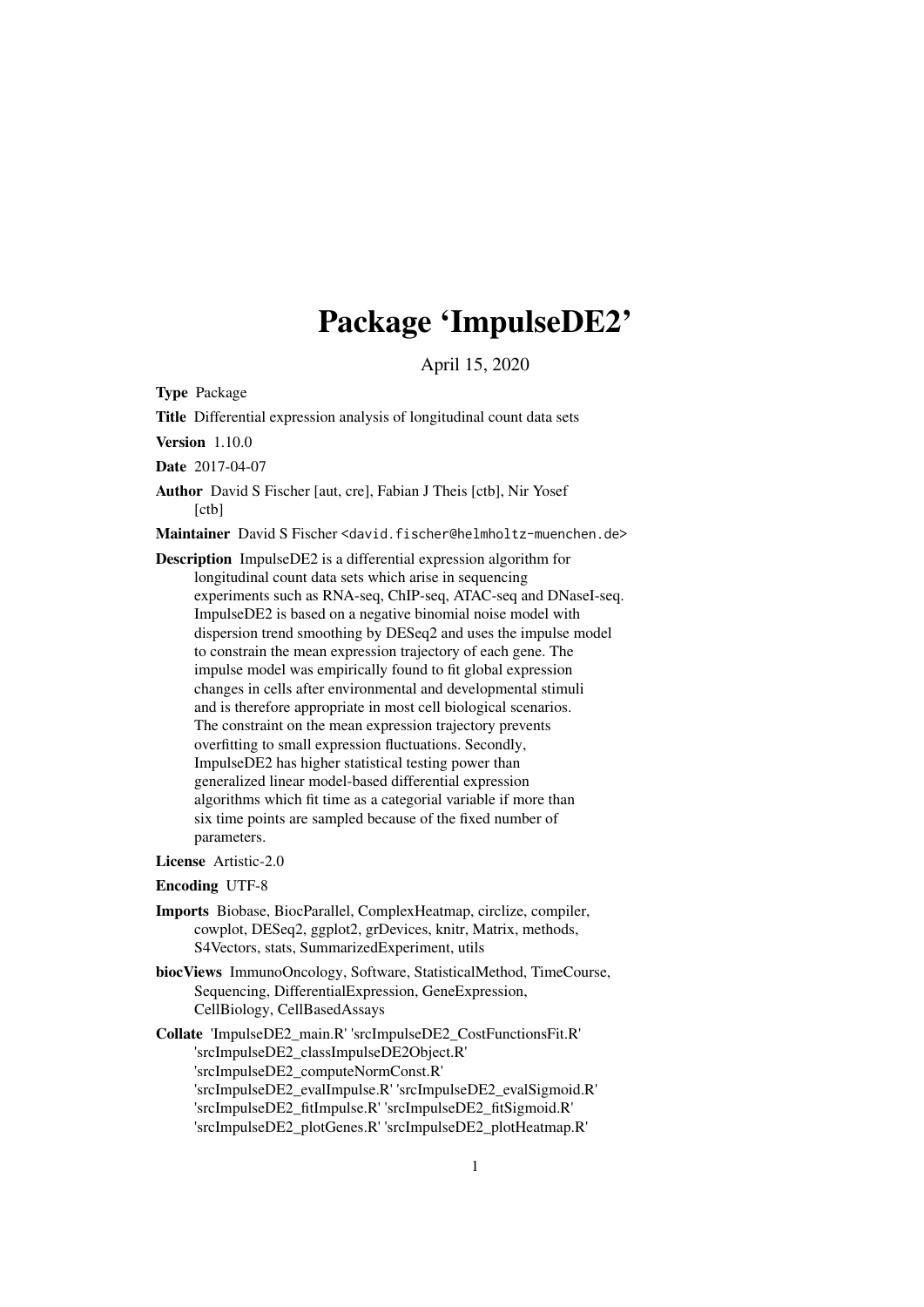### 2 R topics documented:

'srcImpulseDE2\_processData.R' 'srcImpulseDE2\_runDEAnalysis.R' 'srcImpulseDE2\_runDESeq2.R' 'srcImpulseDE2\_simulateDataSet.R'

RoxygenNote 6.0.1

VignetteBuilder knitr

BugReports <https://github.com/YosefLab/ImpulseDE2/issues>

git\_url https://git.bioconductor.org/packages/ImpulseDE2

git\_branch RELEASE\_3\_10

git\_last\_commit 1cc86d1

git\_last\_commit\_date 2019-10-29

Date/Publication 2020-04-14

## R topics documented:

| 3              |
|----------------|
| $\overline{3}$ |
| $\overline{4}$ |
| $\overline{5}$ |
| 6              |
| $\overline{7}$ |
| $\overline{7}$ |
| 8              |
| $\mathbf Q$    |
| 10             |
| 11             |
| 11             |
| 12             |
| 13             |
| 14             |
| 14             |
| 16             |
| 17             |
| 18             |
| 20             |
| 21             |
| 23             |
| 24             |
| 26             |
| 28             |
| 31             |
| 32             |
| 33             |
| 35             |
| 36             |
| 38             |
| 39             |
| 42.            |
| 43             |
|                |
| 47             |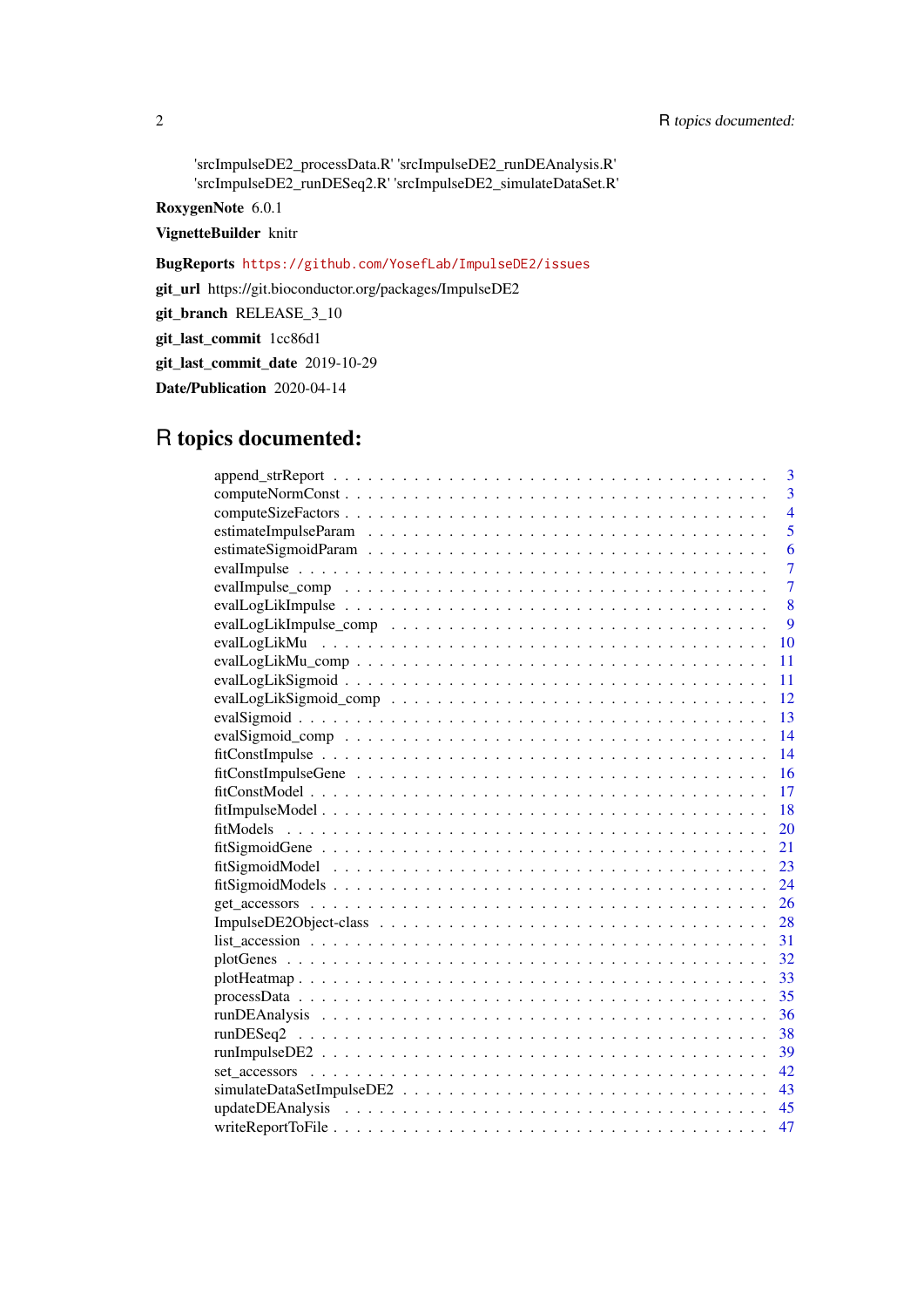#### <span id="page-2-0"></span>**Index a** set of the set of the set of the set of the set of the set of the set of the set of the set of the set of the set of the set of the set of the set of the set of the set of the set of the set of the set of the s

append\_strReport *Append string to strReport in ImpulseDE2Object*

### Description

Append string to strReport in ImpulseDE2Object.

### Usage

```
append_strReport(obj, s)
```
#### Arguments

| obi | (ImpulseDE2Object) A ImpulseDE2 output object. |
|-----|------------------------------------------------|
| -S  | (str) String to be appended.                   |

### Value

(obj) The ImpulseDE2 object with the str appended in strReport.

#### Author(s)

David Sebastian Fischer

<span id="page-2-1"></span>computeNormConst *Compute a normalisation constant for each sample*

#### **Description**

The normalisation constant is the median of the ratio of gene counts versus the geomtric gene count mean. There is one normalisation constant per replicate. An intuitive alternative would be the sequencing depth, the median ratio is however less sensitive to highly differentially expressed genes with high counts (ref. DESeq). The normalisation constants are used to scale the mean of the negative binomial model inferred during fitting to the sequencing depth of the given sample. The normalisation constants therefore replace normalisation at the count data level, which is not supposed to be done in the framework of ImpulseDE2. There is the option to supply size factors to this function to override its size factor choice.

#### Usage

```
computeNormConst(matCountDataProc, vecSizeFactorsExternal = NULL)
```
#### Arguments

matCountDataProc

(matrix genes x samples) Read count data.

```
vecSizeFactorsExternal
```
(vector length number of cells in matCountData) [Default NULL] Externally generated list of size factors which override size factor computation in ImpulseDE2.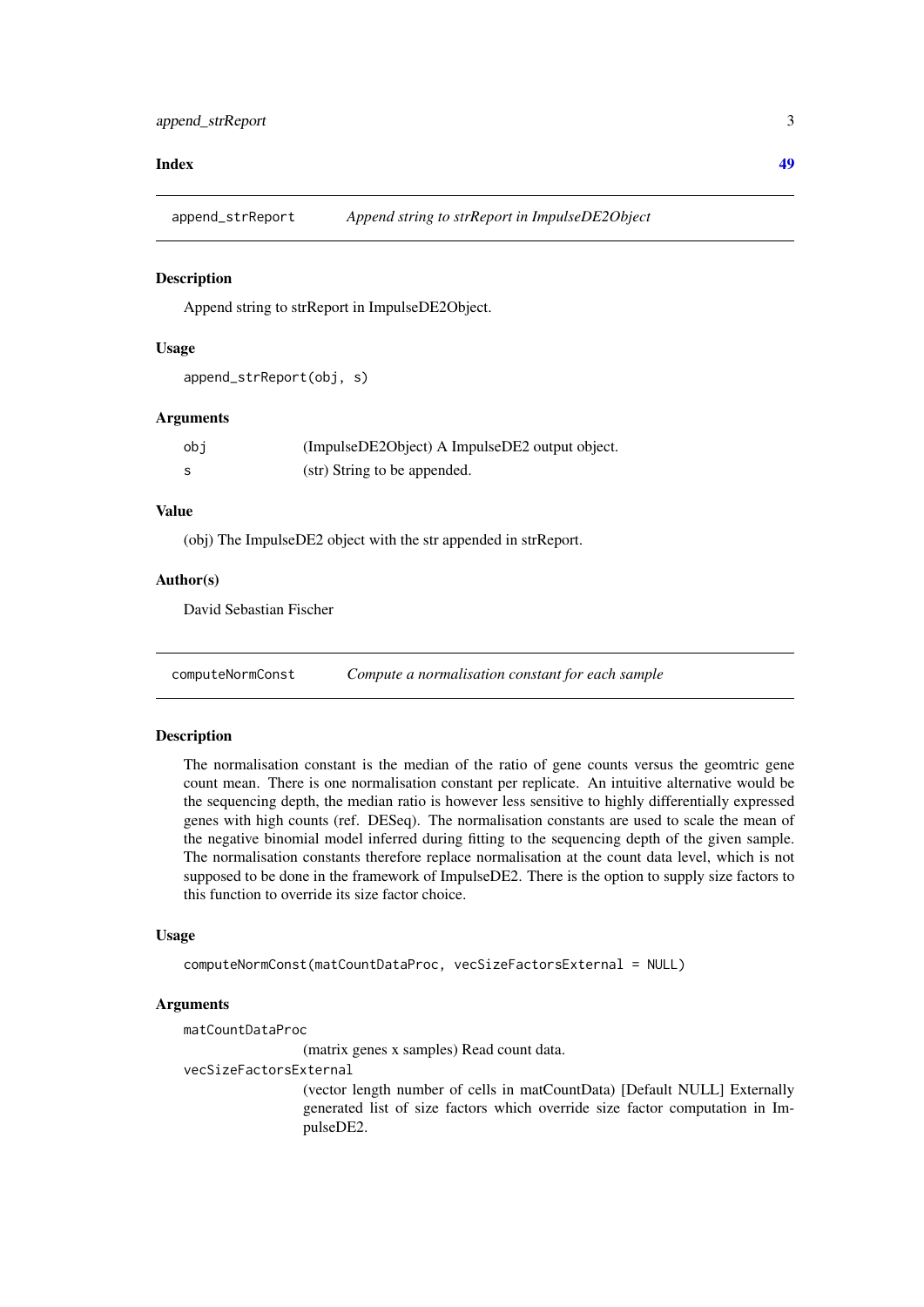#### <span id="page-3-0"></span>Value

vecSizeFactors (numeric vector number of samples) Model scaling factors for each sample which take sequencing depth into account (size factors).

#### Author(s)

David Sebastian Fischer

### See Also

Called by [runImpulseDE2.](#page-38-1) Calls [computeSizeFactors.](#page-3-1)

#### Examples

```
lsSimulatedData <- simulateDataSetImpulseDE2(
vecTimePointsA = rep(seq(1,8),3),vecTimePointsB = NULL,
vecBatchesA = NULL,
vecBatchesB = NULL,
scalarConst = 100,scaNImp = 200,
scallin = 100,
scaNSig = 200vecSizeFactors <- computeNormConst(
matCountData = lsSimulatedData$matObservedCounts)
```
<span id="page-3-1"></span>computeSizeFactors *Compute a size factor for each sample*

#### Description

This function computes size factors for each sample in the dataset and expands them to a matrix of the size of the dataset. Size factors scale the negative binomial likelihood model of a gene to the sequencing depth of each sample. Note that size factors on bulk and single-cell data are computed differently: Median ratio of data to geometric mean for bul data and normalised relative sequencing depth for single-cell data.

### Usage

```
computeSizeFactors(matCountDataProc)
```
#### Arguments

matCountDataProc

(matrix genes x samples) Read count data.

### Value

vecSizeFactors (numeric vector number of samples) Model scaling factors for each sample which take sequencing depth into account (size factors).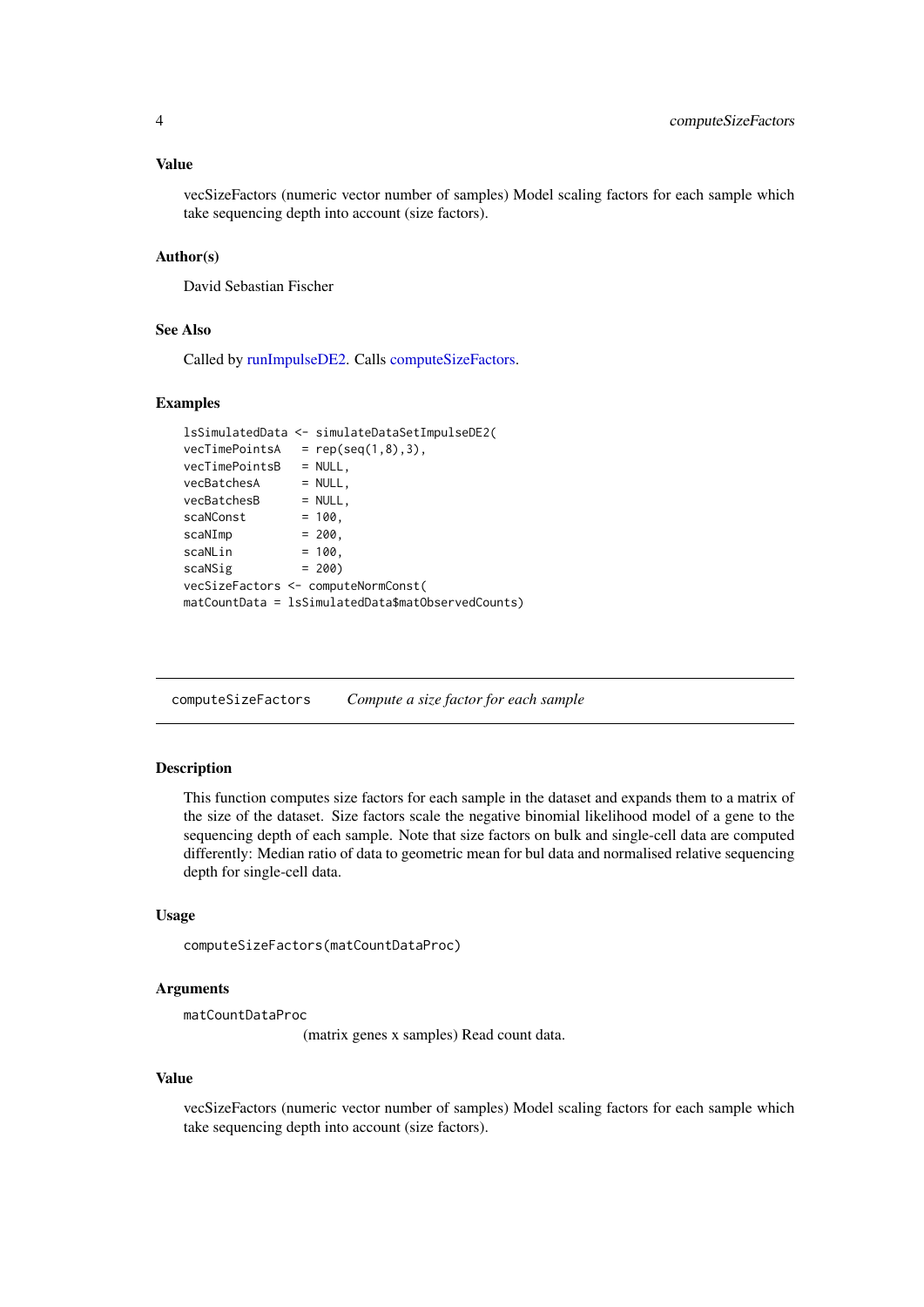#### <span id="page-4-0"></span>estimateImpulseParam 5

#### Author(s)

David Sebastian Fischer

### See Also

Called by [computeNormConst.](#page-2-1)

<span id="page-4-1"></span>estimateImpulseParam *Compute peak and valley impulse model parameter initialisations for data of one gene*

#### Description

[Model fitting function hierarchy: helper to level 3 out of 4] This is a fitting helper function which computes parameter intialisations and does not wrap or execute numerical optimisation. The peak model models a maximum between start and end time, the valley model models a minimum between start and end time.

#### Usage

```
estimateImpulseParam(vecCounts, vecTimepoints, vecSizeFactors, lsvecidxBatch)
```
#### Arguments

| vecCounts     | (numeric vector number of samples) Read count data.                                                                                                                                                                                                                                         |
|---------------|---------------------------------------------------------------------------------------------------------------------------------------------------------------------------------------------------------------------------------------------------------------------------------------------|
| vecTimepoints | (numeric vector length number of samples) Time coordinates of each sample.                                                                                                                                                                                                                  |
|               | vecSizeFactors (numeric vector number of samples) Model scaling factors for each sample<br>which take sequencing depth into account (size factors).                                                                                                                                         |
| lsvecidxBatch | (list length number of confounding variables) List of index vectors. One vector<br>per confounding variable. Each vector has one entry per sample with the index<br>batch within the given confounding variable of the given sample. Batches are<br>enumerated from 1 to number of batches. |

#### Value

(list length 2)

- peak (numeric vector length 6) {beta, h0, h1, h2, t1, t2} Peak model initialisations of impulse model parameters.
- valley (numeric vector length 6) {beta, h0, h1, h2, t1, t2} Valley model initialisations of impulse model parameters.

#### Author(s)

David Sebastian Fischer

#### See Also

Called by [fitConstImpulseGene.](#page-15-1)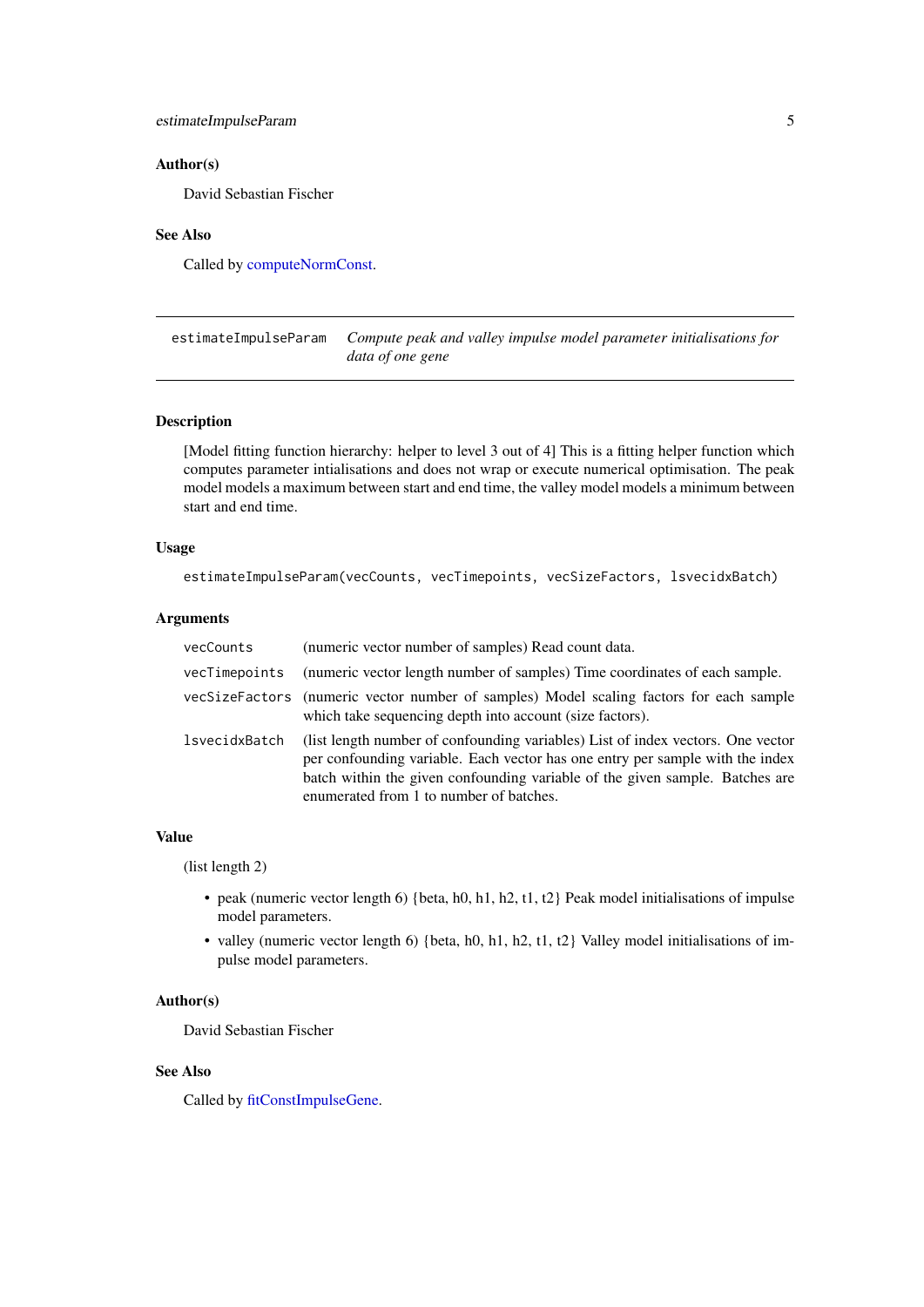<span id="page-5-1"></span><span id="page-5-0"></span>

### Description

[Model fitting function hierarchy: helper to level 2 out of 3] This is a fitting helper function which computes parameter intialisations and does not wrap or execute numerical optimisation. The up model models a sigmoidal expression increase over time, the down model a sigmoidal decrease over time.

#### Usage

estimateSigmoidParam(vecCounts, vecTimepoints, vecSizeFactors, lsvecidxBatch)

#### Arguments

| vecCounts     | (numeric vector number of samples) Read count data.                                                                                                                                                                                                                                         |
|---------------|---------------------------------------------------------------------------------------------------------------------------------------------------------------------------------------------------------------------------------------------------------------------------------------------|
| vecTimepoints | (numeric vector length number of samples) Time coordinates of each sample.                                                                                                                                                                                                                  |
|               | vecSizeFactors (numeric vector number of samples) Model scaling factors for each sample<br>which take sequencing depth into account (size factors).                                                                                                                                         |
| lsvecidxBatch | (list length number of confounding variables) List of index vectors. One vector<br>per confounding variable. Each vector has one entry per sample with the index<br>batch within the given confounding variable of the given sample. Batches are<br>enumerated from 1 to number of batches. |

### Value

(list length 2)

- peak (numeric vector length 6) {beta, h0, h1, t} Up model initialisations of sigmoidal model parameters.
- valley (numeric vector length 6) {beta, h0, h1, t} Down model initialisations of sigmoidal model parameters.

#### Author(s)

David Sebastian Fischer

### See Also

Called by [fitSigmoidGene.](#page-20-1)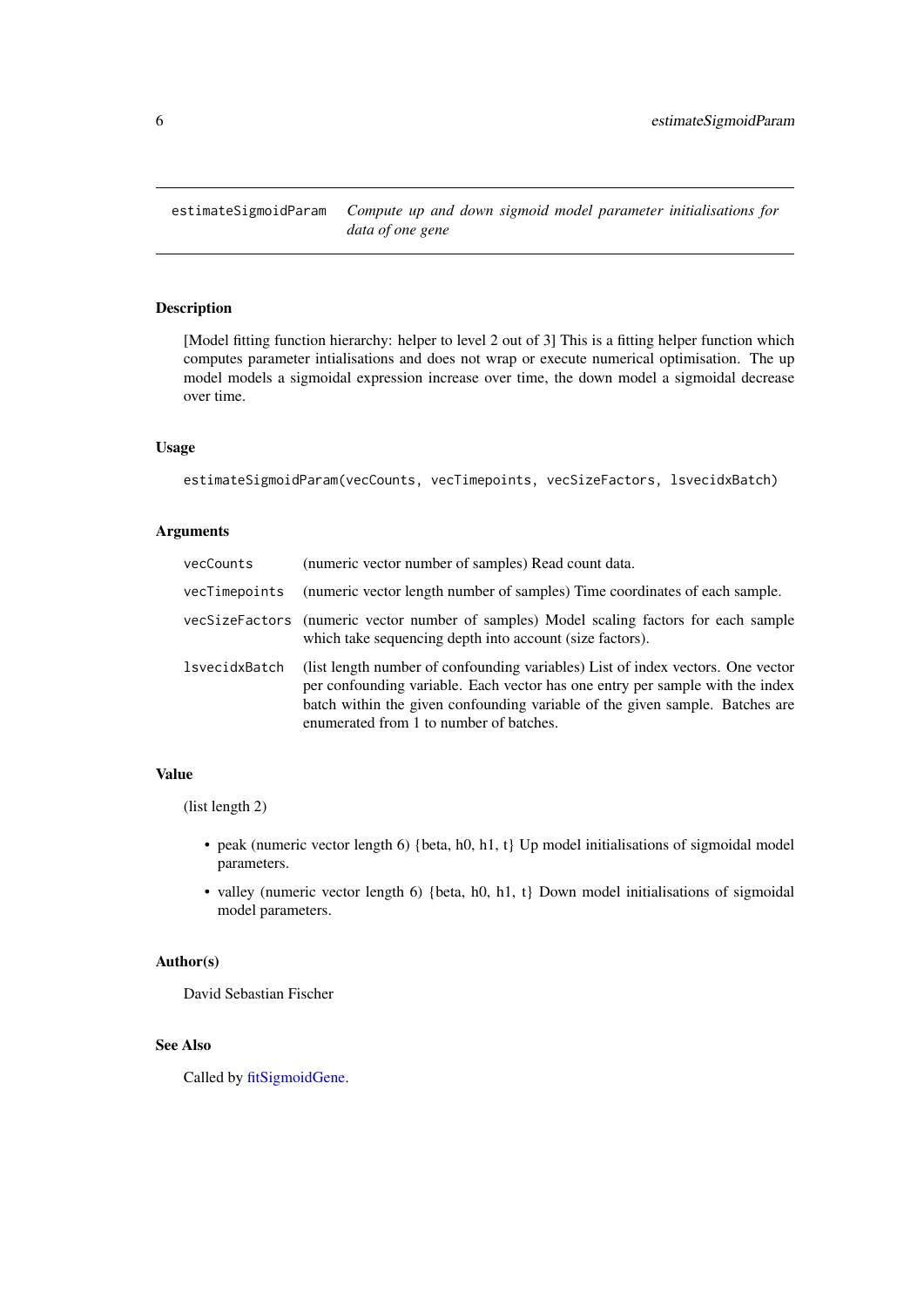<span id="page-6-2"></span><span id="page-6-0"></span>

### Description

Compute value of impulse function given parameters. Enforces lower bound on value of function to avoid numerical errors during model fitting.

### Usage

```
evalImpulse(vecImpulseParam, vecTimepoints)
```
### Arguments

vecImpulseParam

(numeric vector number of impulse model parameters) {beta, h0, h1, h2, t1, t2} Vector of impulse model parameters.

vecTimepoints (numeric vector length number of time points) Time points to be evaluated.

### Value

vecImpulseValue (vec number of vecTimepoints) Model values for given time points.

#### Author(s)

David Sebastian Fischer

#### See Also

Compiled version: [evalImpulse\\_comp](#page-6-1)

<span id="page-6-1"></span>evalImpulse\_comp *Compiled function: evalImpulse*

### Description

Pre-compile heavily used functions. Refer to [evalImpulse.](#page-6-2)

### Usage

```
evalImpulse_comp(vecImpulseParam, vecTimepoints)
```
### Arguments

| vecImpulseParam |                                                                                                                                      |
|-----------------|--------------------------------------------------------------------------------------------------------------------------------------|
|                 | (numeric vector number of impulse model parameters) {beta, $h0$ , $h1$ , $h2$ , $t1$ , $t2$ }<br>Vector of impulse model parameters. |
| vecTimepoints   | (numeric vector length number of time points) Time points to be evaluated.                                                           |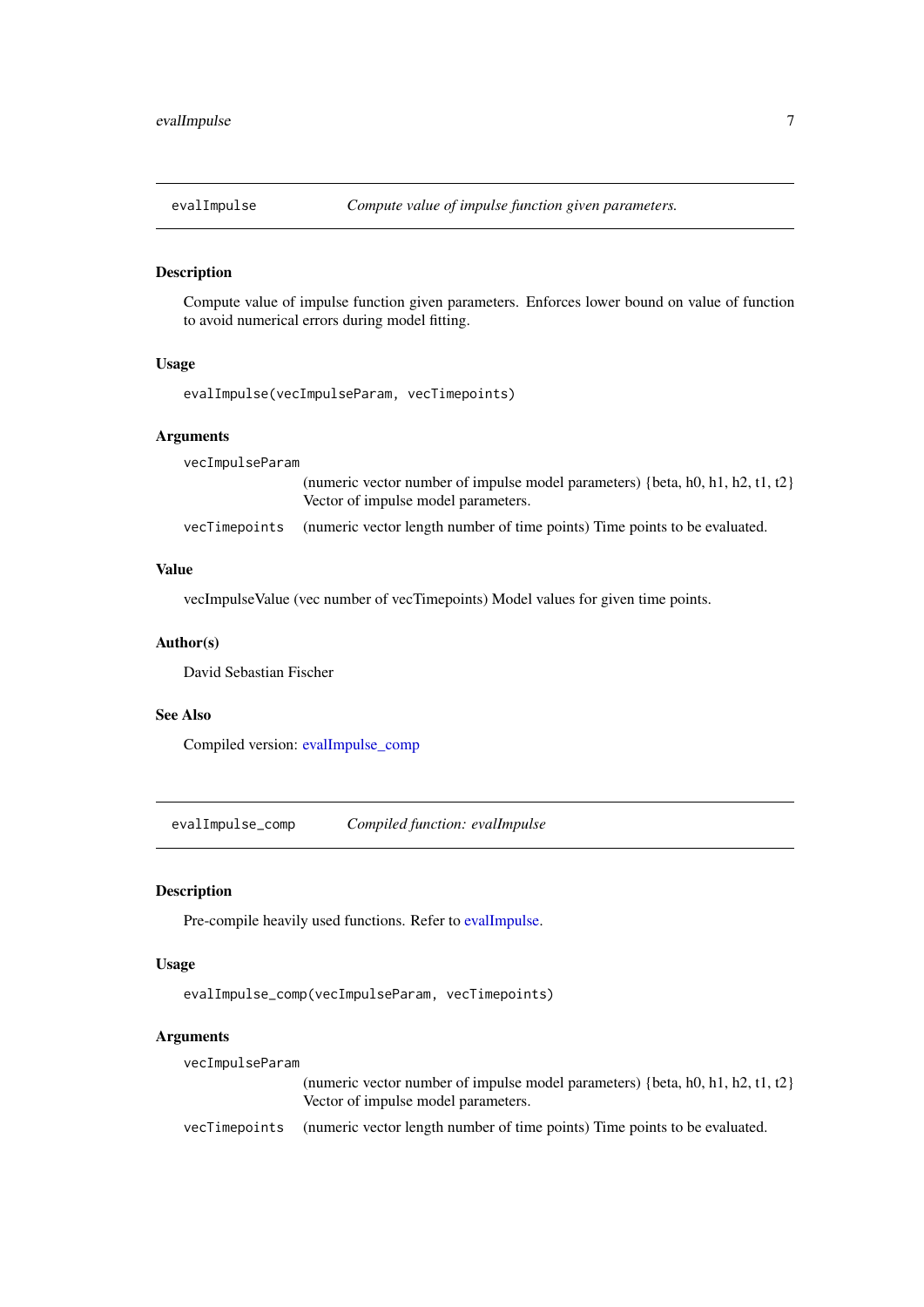### <span id="page-7-0"></span>Value

vecImpulseValue (vec number of vecTimepoints) Model values for given time points.

#### Author(s)

David Sebastian Fischer

<span id="page-7-1"></span>evalLogLikImpulse *Cost function for impulse model*

### Description

Log likelihood cost function for numerical optimisation of impulse model. Implements log linker function for the amplitude parameters and the batch correction factors. Implements upper and lower sensitivity bound of likelihood with respect to batch correction factors and lower bound for amplitude paramters.

### Usage

```
evalLogLikImpulse(vecTheta, vecCounts, scaDisp, vecSizeFactors,
 vecTimepointsUnique, vecidxTimepoint, lsvecidxBatch, vecboolObserved)
```
#### Arguments

| vecTheta            | (numeric vector number of parameters to be estimated) Impulse model parame-<br>ter and batch correction factor estimates.                                                                                                                                                                   |  |
|---------------------|---------------------------------------------------------------------------------------------------------------------------------------------------------------------------------------------------------------------------------------------------------------------------------------------|--|
| vecCounts           | (numeric vector number of samples) Read count data.                                                                                                                                                                                                                                         |  |
| scaDisp             | (scalar) Gene-wise negative binomial dispersion hyper-parameter.                                                                                                                                                                                                                            |  |
|                     | vecSizeFactors (numeric vector number of samples) Model scaling factors for each sample<br>which take sequencing depth into account (size factors).                                                                                                                                         |  |
| vecTimepointsUnique |                                                                                                                                                                                                                                                                                             |  |
|                     | (numeric vector length number of unique time points) Unique time points of set<br>of time points of given samples.                                                                                                                                                                          |  |
| vecidxTimepoint     |                                                                                                                                                                                                                                                                                             |  |
|                     | (index vector length number of samples) Index of of time point assigned to each<br>sample in vector vecTimepointsUnique.                                                                                                                                                                    |  |
| lsvecidxBatch       | (list length number of confounding variables) List of index vectors. One vector<br>per confounding variable. Each vector has one entry per sample with the index<br>batch within the given confounding variable of the given sample. Batches are<br>enumerated from 1 to number of batches. |  |
| vecboolObserved     |                                                                                                                                                                                                                                                                                             |  |
|                     | (bool vector number of samples) Whether sample is observed (finite and not<br>NA).                                                                                                                                                                                                          |  |
|                     |                                                                                                                                                                                                                                                                                             |  |

### Value

scaLogLik (scalar) Value of cost function (loglikelihood) for given gene.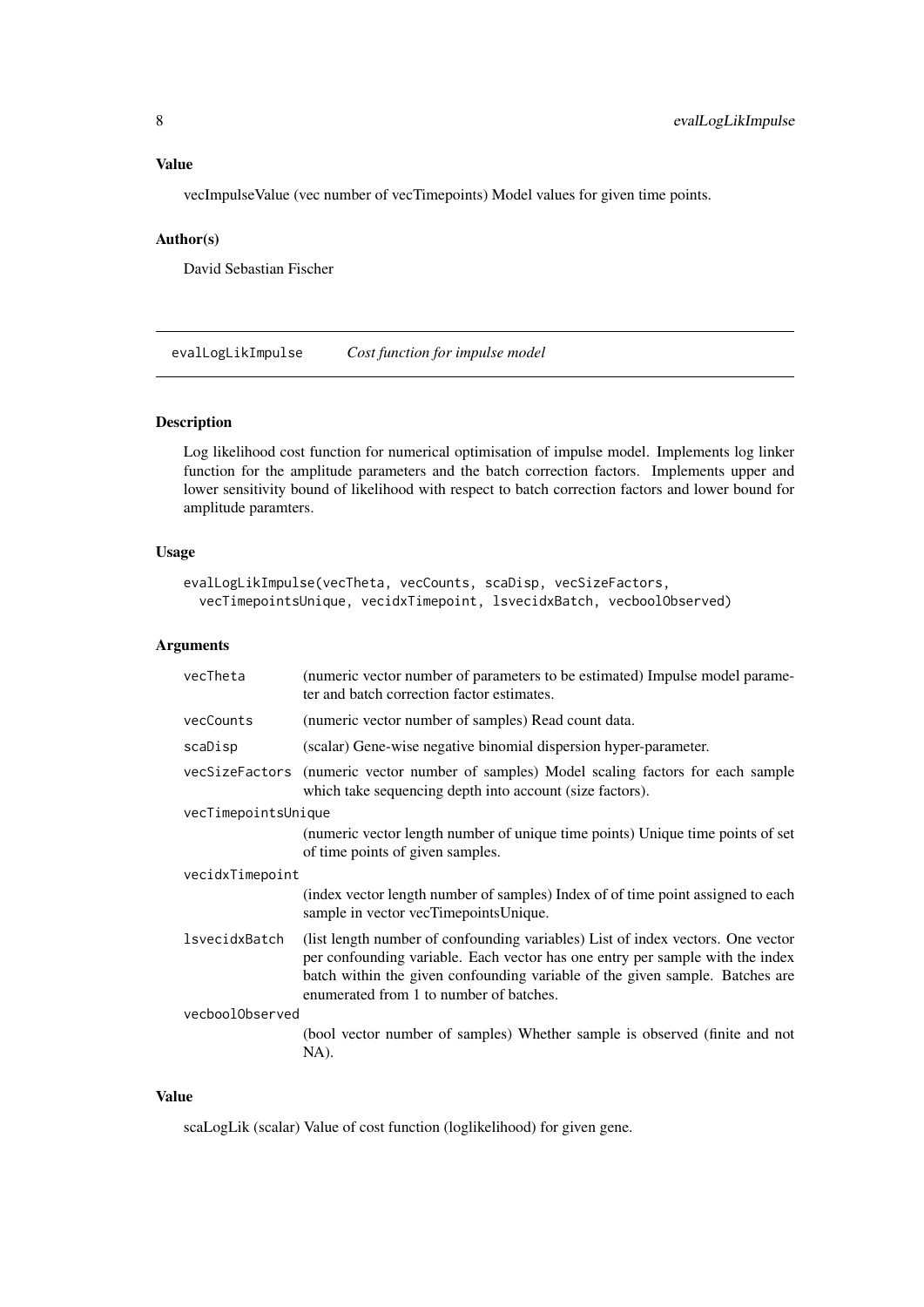### <span id="page-8-0"></span>Author(s)

David Sebastian Fischer

### See Also

Compiled version: [evalLogLikImpulse\\_comp](#page-8-1)

<span id="page-8-1"></span>evalLogLikImpulse\_comp

*Compiled function: evalLogLikImpulse*

### Description

Pre-compile heavily used functions. Refer to [evalLogLikImpulse.](#page-7-1)

### Usage

```
evalLogLikImpulse_comp(vecTheta, vecCounts, scaDisp, vecSizeFactors,
 vecTimepointsUnique, vecidxTimepoint, lsvecidxBatch, vecboolObserved)
```
### Arguments

| vecTheta            | (numeric vector number of parameters to be estimated) Impulse model parame-<br>ter and batch correction factor estimates.                                                                                                                                                                   |  |
|---------------------|---------------------------------------------------------------------------------------------------------------------------------------------------------------------------------------------------------------------------------------------------------------------------------------------|--|
| vecCounts           | (numeric vector number of samples) Read count data.                                                                                                                                                                                                                                         |  |
| scaDisp             | (scalar) Gene-wise negative binomial dispersion hyper-parameter.                                                                                                                                                                                                                            |  |
|                     | vecSizeFactors (numeric vector number of samples) Model scaling factors for each sample<br>which take sequencing depth into account (size factors).                                                                                                                                         |  |
| vecTimepointsUnique |                                                                                                                                                                                                                                                                                             |  |
|                     | (numeric vector length number of unique time points) Unique time points of set<br>of time points of given samples.                                                                                                                                                                          |  |
| vecidxTimepoint     |                                                                                                                                                                                                                                                                                             |  |
|                     | (index vector length number of samples) Index of of time point assigned to each<br>sample in vector vecTimepointsUnique.                                                                                                                                                                    |  |
| lsvecidxBatch       | (list length number of confounding variables) List of index vectors. One vector<br>per confounding variable. Each vector has one entry per sample with the index<br>batch within the given confounding variable of the given sample. Batches are<br>enumerated from 1 to number of batches. |  |
| vecboolObserved     |                                                                                                                                                                                                                                                                                             |  |
|                     | (bool vector number of samples) Whether sample is observed (finite and not<br>NA).                                                                                                                                                                                                          |  |

### Value

scaLogLik (scalar) Value of cost function (loglikelihood) for given gene.

#### Author(s)

David Sebastian Fischer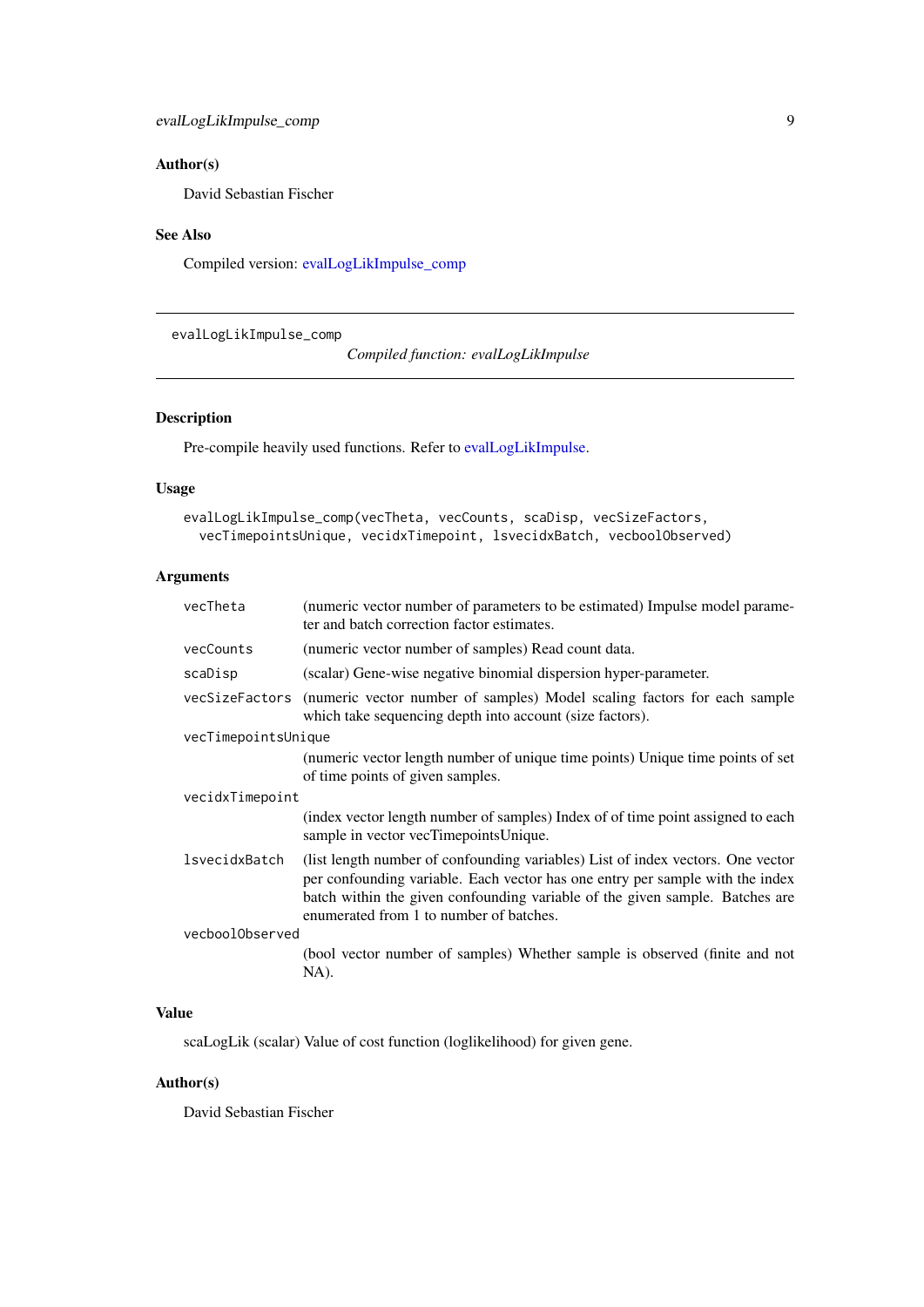### Description

Log likelihood cost function for numerical optimisation of constant model. Implements log linker function for the constant mean parameter and the batch correction factors. Implements lower sensitivity bound of likelihood with respect to constant mean parameter. Implements upper and lower sensitivity bound of likelihood with respect to batch correction factors.

### Usage

```
evalLogLikMu(vecTheta, vecCounts, scaDisp, vecSizeFactors, lsvecidxBatch,
  vecboolObserved)
```
### Arguments

| vecTheta        | (numeric vector number of parameters to be estimated) Constant model param-<br>eter and batch correction factor estimates.                                                                                                                                                                  |  |
|-----------------|---------------------------------------------------------------------------------------------------------------------------------------------------------------------------------------------------------------------------------------------------------------------------------------------|--|
| vecCounts       | (numeric vector number of samples) Read count data.                                                                                                                                                                                                                                         |  |
| scaDisp         | (scalar) Gene-wise negative binomial dispersion hyper-parameter.                                                                                                                                                                                                                            |  |
|                 | vecSizeFactors (numeric vector number of samples) Model scaling factors for each sample<br>which take sequencing depth into account (size factors).                                                                                                                                         |  |
| lsvecidxBatch   | (list length number of confounding variables) List of index vectors. One vector<br>per confounding variable. Each vector has one entry per sample with the index<br>batch within the given confounding variable of the given sample. Batches are<br>enumerated from 1 to number of batches. |  |
| vecboolObserved |                                                                                                                                                                                                                                                                                             |  |
|                 | (bool vector number of samples) Whether sample is observed (finite and not<br>NA).                                                                                                                                                                                                          |  |

### Value

scaLogLik (scalar) Value of cost function (loglikelihood) for given gene.

### Author(s)

David Sebastian Fischer

### See Also

Compiled version: [evalLogLikMu\\_comp](#page-10-1)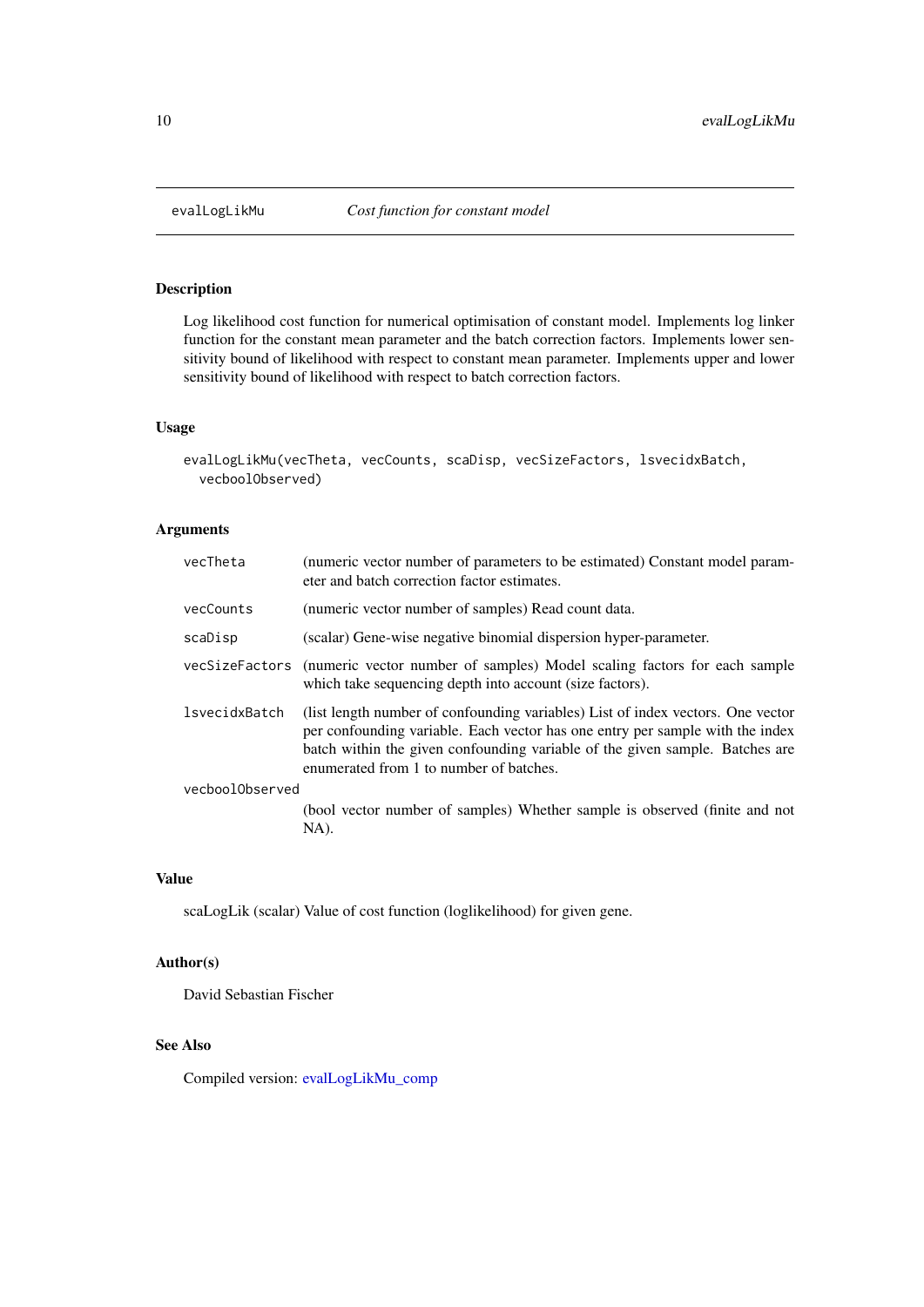<span id="page-10-1"></span><span id="page-10-0"></span>evalLogLikMu\_comp *Compiled function: evalLogLikMu*

### Description

Pre-compile heavily used functions. Refer to [evalLogLikMu.](#page-9-1)

### Usage

evalLogLikMu\_comp(vecTheta, vecCounts, scaDisp, vecSizeFactors, lsvecidxBatch, vecboolObserved)

### Arguments

| vecTheta        | (numeric vector number of parameters to be estimated) Constant model param-<br>eter and batch correction factor estimates.                                                                                                                                                                  |  |
|-----------------|---------------------------------------------------------------------------------------------------------------------------------------------------------------------------------------------------------------------------------------------------------------------------------------------|--|
| vecCounts       | (numeric vector number of samples) Read count data.                                                                                                                                                                                                                                         |  |
| scaDisp         | (scalar) Gene-wise negative binomial dispersion hyper-parameter.                                                                                                                                                                                                                            |  |
| vecSizeFactors  | (numeric vector number of samples) Model scaling factors for each sample<br>which take sequencing depth into account (size factors).                                                                                                                                                        |  |
| lsvecidxBatch   | (list length number of confounding variables) List of index vectors. One vector<br>per confounding variable. Each vector has one entry per sample with the index<br>batch within the given confounding variable of the given sample. Batches are<br>enumerated from 1 to number of batches. |  |
| vecboolObserved |                                                                                                                                                                                                                                                                                             |  |
|                 | (bool vector number of samples) Whether sample is observed (finite and not<br>NA).                                                                                                                                                                                                          |  |

#### Value

scaLogLik (scalar) Value of cost function (loglikelihood) for given gene.

#### Author(s)

David Sebastian Fischer

<span id="page-10-2"></span>evalLogLikSigmoid *Cost function for sigmoidal model*

#### Description

Log likelihood cost function for numerical optimisation of sigmoidal model. Implements log linker function for the amplitude parameters and the batch correction factors. Implements upper and lower sensitivity bound of likelihood with respect to batch correction factors and lower bound for amplitude paramters.

### Usage

```
evalLogLikSigmoid(vecTheta, vecCounts, scaDisp, vecSizeFactors,
 vecTimepointsUnique, vecidxTimepoint, lsvecidxBatch, vecboolObserved)
```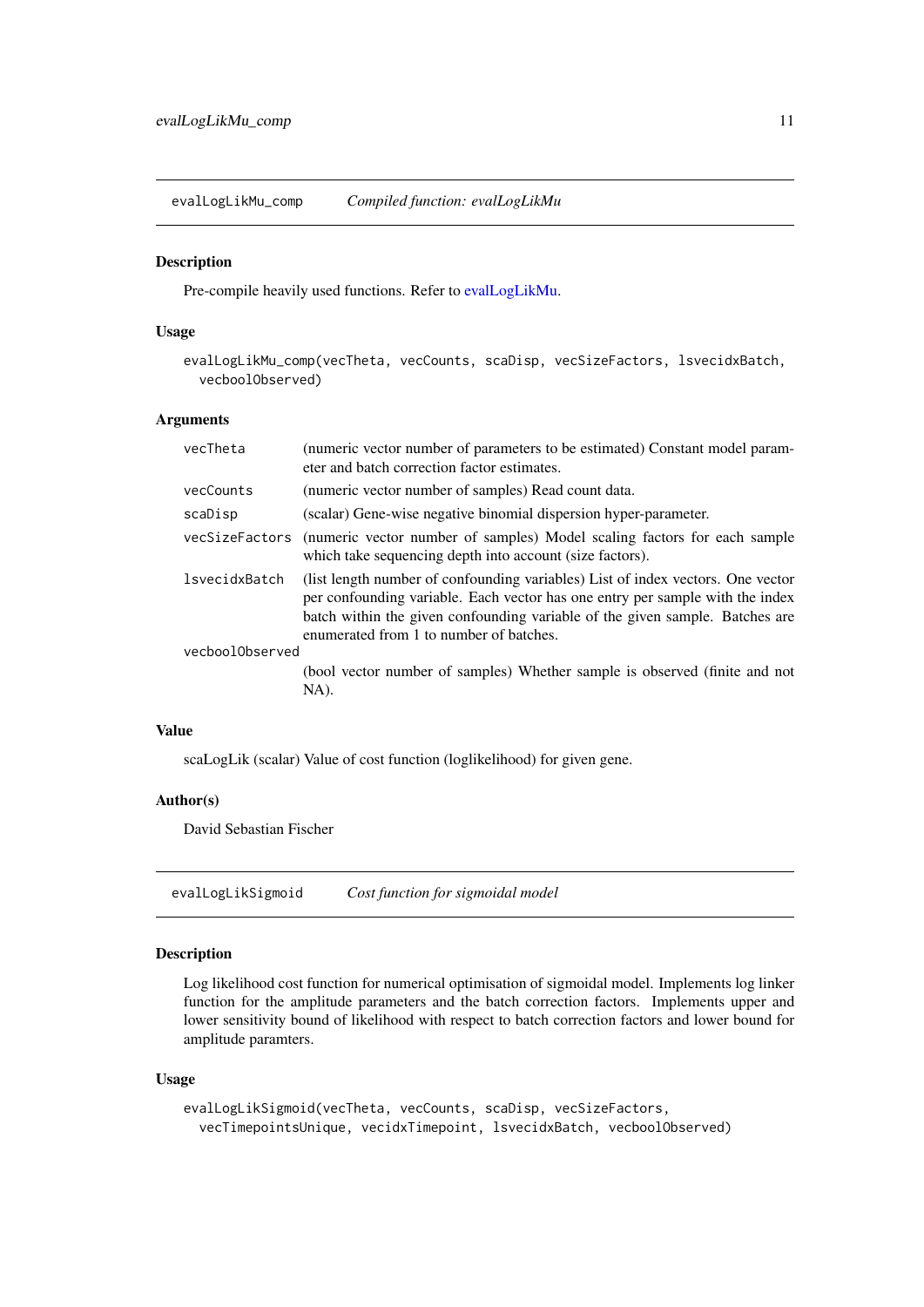### <span id="page-11-0"></span>Arguments

| vecTheta            | (numeric vector number of parameters to be estimated) Sigmoid model parame-<br>ter and batch correction factor estimates.                                                                                                                                                                   |  |
|---------------------|---------------------------------------------------------------------------------------------------------------------------------------------------------------------------------------------------------------------------------------------------------------------------------------------|--|
| vecCounts           | (numeric vector number of samples) Read count data.                                                                                                                                                                                                                                         |  |
| scaDisp             | (scalar) Gene-wise negative binomial dispersion hyper-parameter.                                                                                                                                                                                                                            |  |
|                     | vecSizeFactors (numeric vector number of samples) Model scaling factors for each sample<br>which take sequencing depth into account (size factors).                                                                                                                                         |  |
| vecTimepointsUnique |                                                                                                                                                                                                                                                                                             |  |
|                     | (numeric vector length number of unique time points) Unique time points of set<br>of time points of given samples.                                                                                                                                                                          |  |
| vecidxTimepoint     |                                                                                                                                                                                                                                                                                             |  |
|                     | (index vector length number of samples) Index of of time point assigned to each<br>sample in vector vecTimepointsUnique.                                                                                                                                                                    |  |
| lsvecidxBatch       | (list length number of confounding variables) List of index vectors. One vector<br>per confounding variable. Each vector has one entry per sample with the index<br>batch within the given confounding variable of the given sample. Batches are<br>enumerated from 1 to number of batches. |  |
| vecboolObserved     |                                                                                                                                                                                                                                                                                             |  |
|                     | (bool vector number of samples) Whether sample is observed (finite and not<br>NA).                                                                                                                                                                                                          |  |

### Value

scaLogLik (scalar) Value of cost function (loglikelihood) for given gene.

### Author(s)

David Sebastian Fischer

### See Also

Compiled version: [evalLogLikSigmoid\\_comp](#page-11-1)

<span id="page-11-1"></span>evalLogLikSigmoid\_comp

*Compiled function: evalLogLikSigmoid*

### Description

Pre-compile heavily used functions. Refer to [evalLogLikSigmoid.](#page-10-2)

### Usage

```
evalLogLikSigmoid_comp(vecTheta, vecCounts, scaDisp, vecSizeFactors,
 vecTimepointsUnique, vecidxTimepoint, lsvecidxBatch, vecboolObserved)
```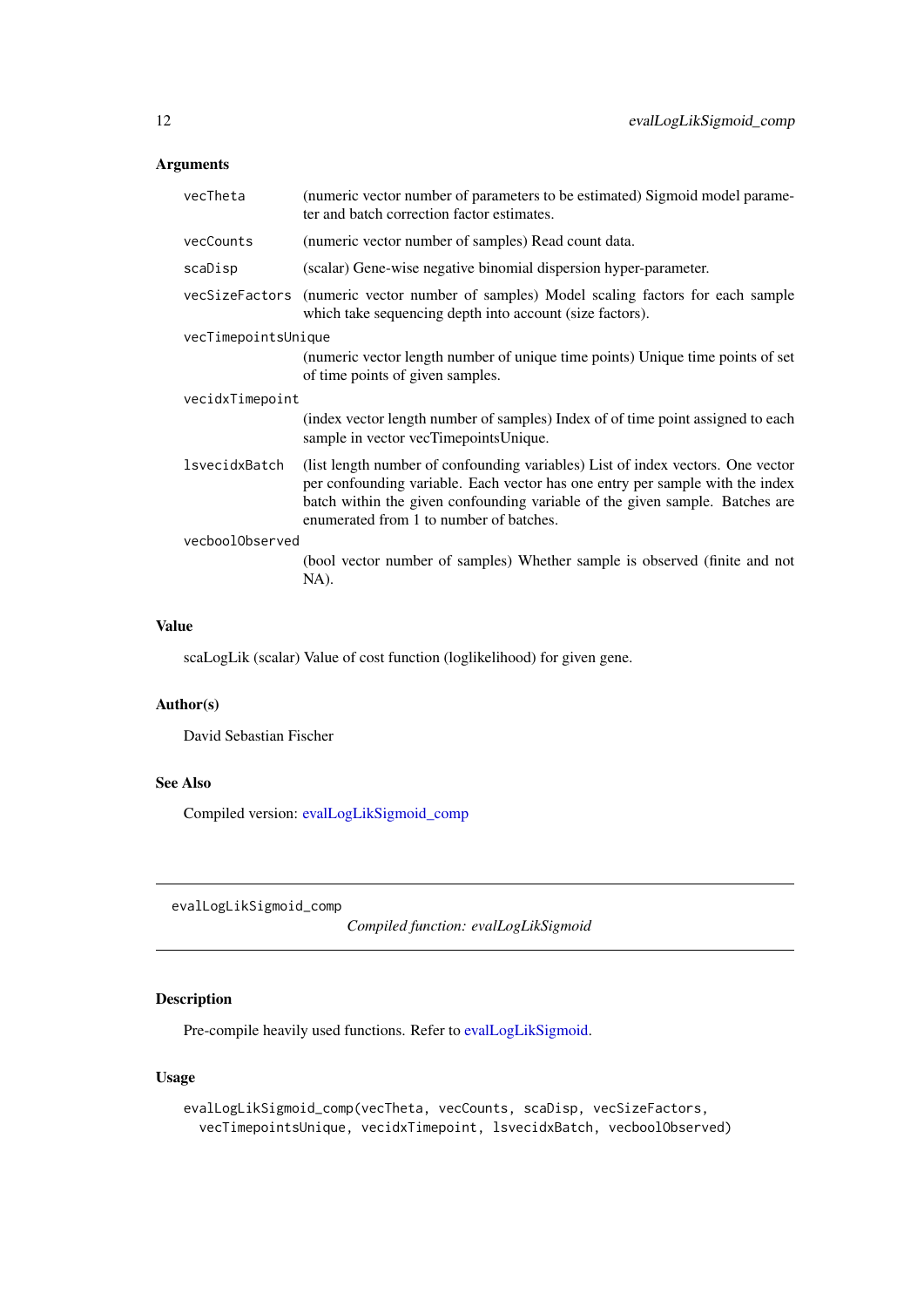#### <span id="page-12-0"></span>evalSigmoid 13

### Arguments

| vecTheta            | (numeric vector number of parameters to be estimated) Sigmoid model parame-<br>ter and batch correction factor estimates.                                                                                                                                                                   |  |
|---------------------|---------------------------------------------------------------------------------------------------------------------------------------------------------------------------------------------------------------------------------------------------------------------------------------------|--|
| vecCounts           | (numeric vector number of samples) Read count data.                                                                                                                                                                                                                                         |  |
| scaDisp             | (scalar) Gene-wise negative binomial dispersion hyper-parameter.                                                                                                                                                                                                                            |  |
|                     | vecSizeFactors (numeric vector number of samples) Model scaling factors for each sample<br>which take sequencing depth into account (size factors).                                                                                                                                         |  |
| vecTimepointsUnique |                                                                                                                                                                                                                                                                                             |  |
|                     | (numeric vector length number of unique time points) Unique time points of set<br>of time points of given samples.                                                                                                                                                                          |  |
| vecidxTimepoint     |                                                                                                                                                                                                                                                                                             |  |
|                     | (index vector length number of samples) Index of of time point assigned to each<br>sample in vector vecTimepointsUnique.                                                                                                                                                                    |  |
| lsvecidxBatch       | (list length number of confounding variables) List of index vectors. One vector<br>per confounding variable. Each vector has one entry per sample with the index<br>batch within the given confounding variable of the given sample. Batches are<br>enumerated from 1 to number of batches. |  |
| vecboolObserved     |                                                                                                                                                                                                                                                                                             |  |
|                     | (bool vector number of samples) Whether sample is observed (finite and not<br>NA).                                                                                                                                                                                                          |  |

### Value

scaLogLik (scalar) Value of cost function (loglikelihood) for given gene.

### Author(s)

David Sebastian Fischer

<span id="page-12-1"></span>evalSigmoid *Compute value of sigmoidal model given parameters.*

### Description

Compute value of sigmoidal model given parameters. Enforces lower bound on value of function to avoid numerical errors during model fitting.

### Usage

evalSigmoid(vecSigmoidParam, vecTimepoints)

### Arguments

vecSigmoidParam

(numeric vector number of sigmoid model parameters) {beta, h0, h1, t1} Vector of sigmoidal model parameters.

vecTimepoints (numeric vector length number of time points) Time points to be evaluated.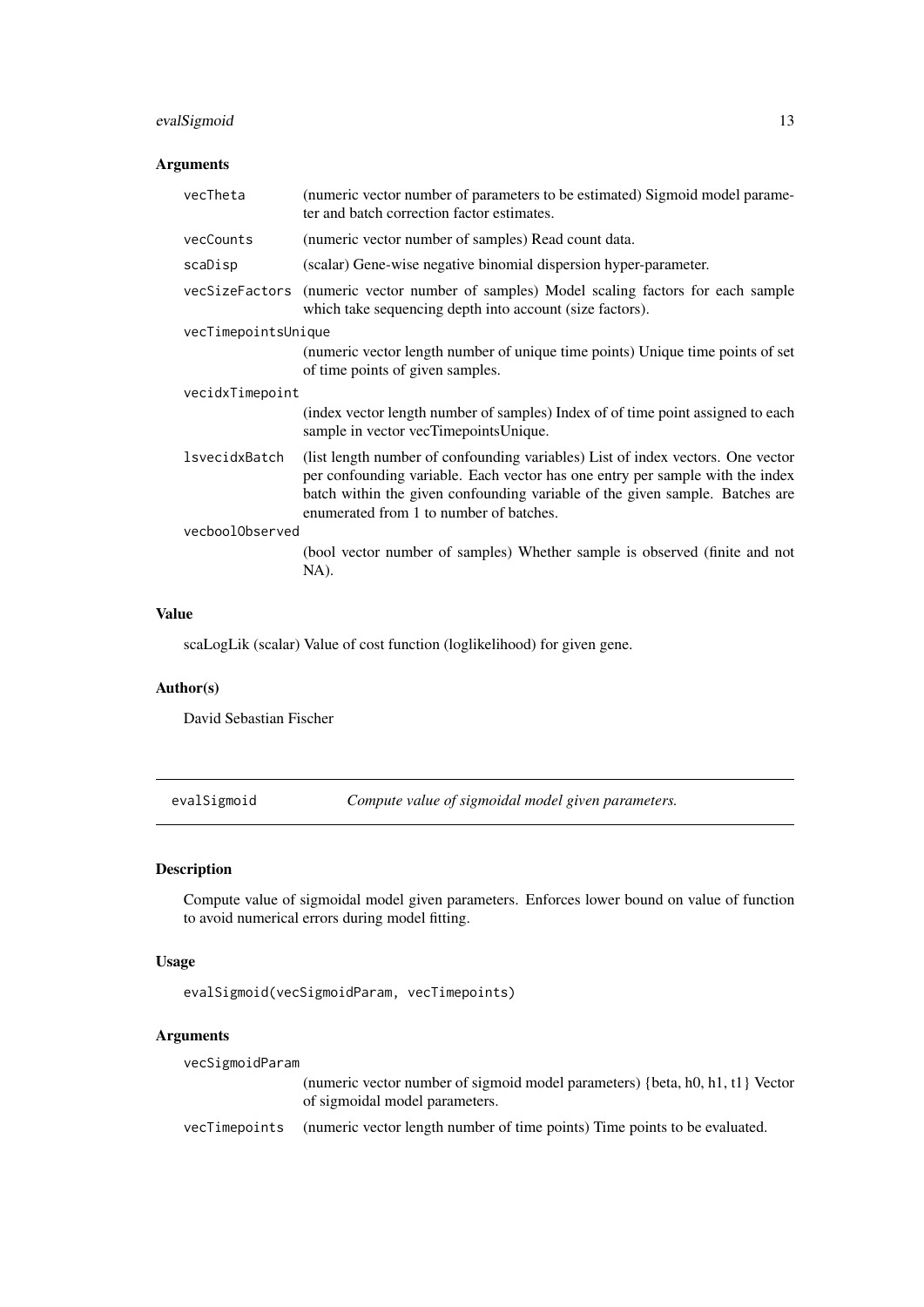### <span id="page-13-0"></span>Value

vecSigmoidValue (numeric vector length of vecTimepoints) Model values for given time points.

### Author(s)

David Sebastian Fischer

### See Also

Compiled version: [evalSigmoid\\_comp](#page-13-1)

<span id="page-13-1"></span>evalSigmoid\_comp *Compiled function: evalSigmoid*

### Description

Pre-compile heavily used functions. Refer to [evalSigmoid.](#page-12-1)

### Usage

```
evalSigmoid_comp(vecSigmoidParam, vecTimepoints)
```
### Arguments

| vecSigmoidParam |                                                                                                                          |
|-----------------|--------------------------------------------------------------------------------------------------------------------------|
|                 | (numeric vector number of sigmoid model parameters) {beta, $h0$ , $h1$ , $t1$ } Vector<br>of sigmoidal model parameters. |
| vecTimepoints   | (numeric vector length number of time points) Time points to be evaluated.                                               |

### Value

vecSigmoidValue (numeric vector length of vecTimepoints) Model values for given time points.

#### Author(s)

David Sebastian Fischer

<span id="page-13-2"></span>

| fitConstImpulse | Fits impulse and constant models to all genes on all samples of a con- |
|-----------------|------------------------------------------------------------------------|
|                 | dition                                                                 |

### Description

[Model fitting function hierarchy: 2 out of 4] This secondary fitting wrapper performs parralelisation of model fitting across genes.

### Usage

```
fitConstImpulse(matCountDataProcCondition, vecDispersions, vecSizeFactors,
 vecTimepoints, lsvecBatches, boolFitConst)
```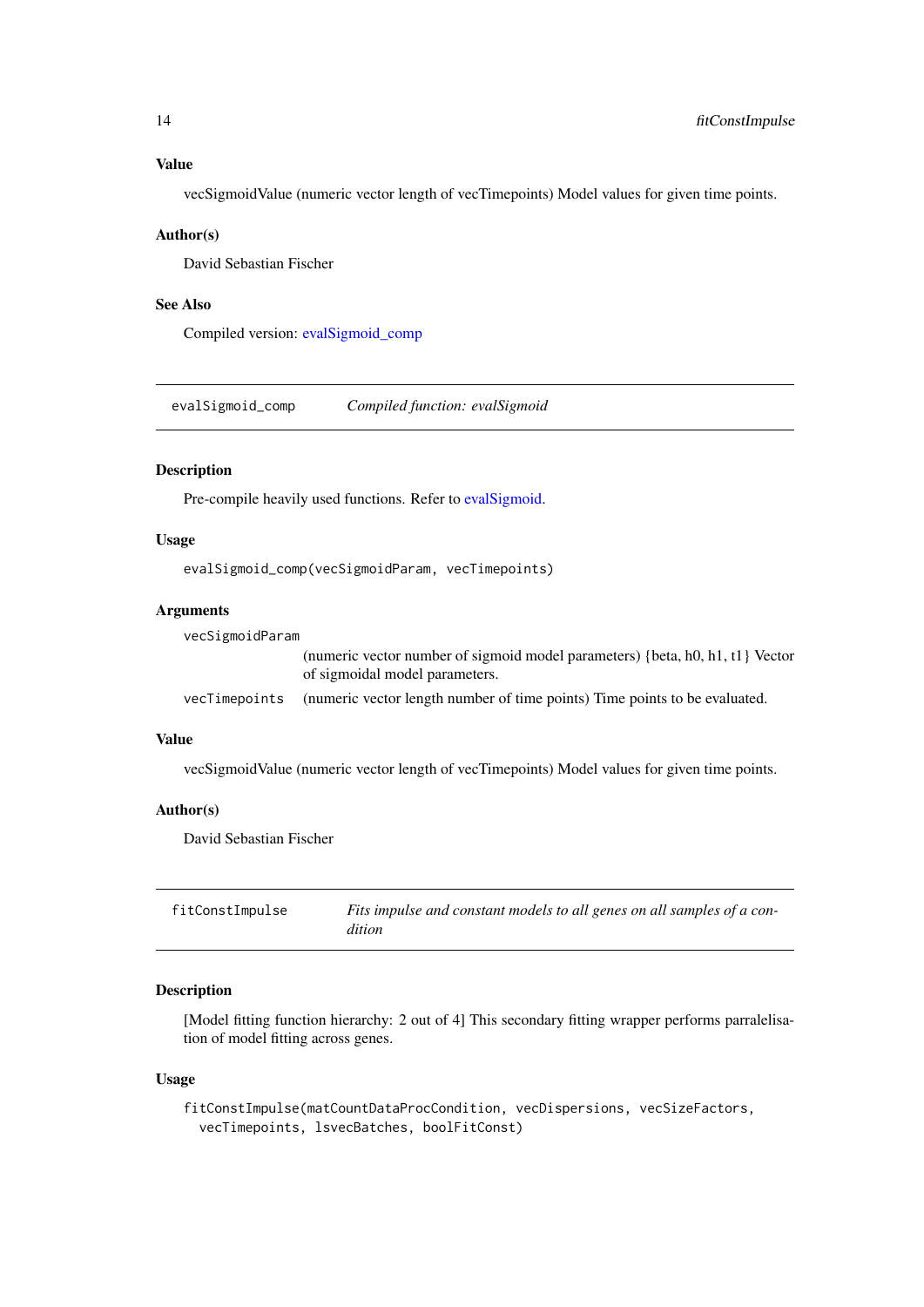#### fitConstImpulse 15

#### Arguments

matCountDataProcCondition

|                     | (matrix genes x samples) Read count data.                                                                                                                                                                                               |
|---------------------|-----------------------------------------------------------------------------------------------------------------------------------------------------------------------------------------------------------------------------------------|
|                     | vecDispersions (vector number of genes) Gene-wise negative binomial dispersion hyper-parameters.                                                                                                                                        |
|                     | vecSizeFactors (numeric vector number of samples) Model scaling factors for each sample<br>which take sequencing depth into account (size factors).                                                                                     |
| vecTimepoints       | (numeric vector length number of samples) Time coordinates of each sample.                                                                                                                                                              |
| <b>lsvecBatches</b> | (list length number of confounding variables) List of vectors. One vector per<br>confounding variable. Each vector has one entry per sample with the name of<br>the batch ID within the given confounding variable of the given sample. |
| boolFitConst        | (bool) Whether to fit a constant model.                                                                                                                                                                                                 |

#### Value

(list length 5)

- lsFits (list of lists length number of genes) List of model fits for each gene. Each gene entry is a list of model fits to the individual models: Impulse model and constant model (if boolFitConst is TRUE). At this level, the sigmoid model fit can be added later. Each model fit per gene is a list of fitting parameters and results.
	- Gene ID (list length 2) Impulse and constant model fit to gene observations. One entry of this format for all gene IDs.
		- \* lsImpulseFit (list) List of impulse fit parameters and results.
			- · vecImpulseParam (numeric vector length 6) {beta, h0, h1, h2, t1, t2} Maximum likelihood estimators of impulse model parameters.
			- · vecImpulseValue (numeric vector length number of time points) Values of impulse model fit at time points used for fit.
			- · lsvecBatchFactors (list length number of confounders) List of vectors of scalar batch correction factors for each sample. These are also maximum likelihood estimators. NULL if no confounders given.
			- · scaDispParam (scalar) Dispersion parameter estimate used in fitting (hyper-parameter).
			- · scaLL (scalar) Loglikelihood of data under maximum likelihood estimator model.
			- scaConvergence (scalar) Convergence status of optim on impulse model.
		- \* lsConstFit (list) List of constant fit parameters and results.
			- · scaMu (scalar) Maximum likelihood estimator of negative binomial mean parameter.
			- · lsvecBatchFactors (list length number of confounders) List of vectors of scalar batch correction factors for each sample. These are also maximum likelihood estimators. NULL if no confounders given.
			- · scaDispParam (scalar) Dispersion parameter estimate used in fitting (hyper-parameter).
			- · scaLL (scalar) Loglikelihood of data under maximum likelihood estimator model.
			- · scaConvergence (scalar) Convergence status of optim on constant model.
	- vecTimepointsUnique (numeric vector length number of unique timepoints) Vector of unique time coordinates observed in this condition.
	- vecidxTimepoint (idx vector length number of samples) Index of the time coordinates of each sample (reference is vecTimepointsUnique).
	- lsvecBatchUnique (list number of confounders) List of string vectors. One vector per confounder: vector of unique batches in this confounder.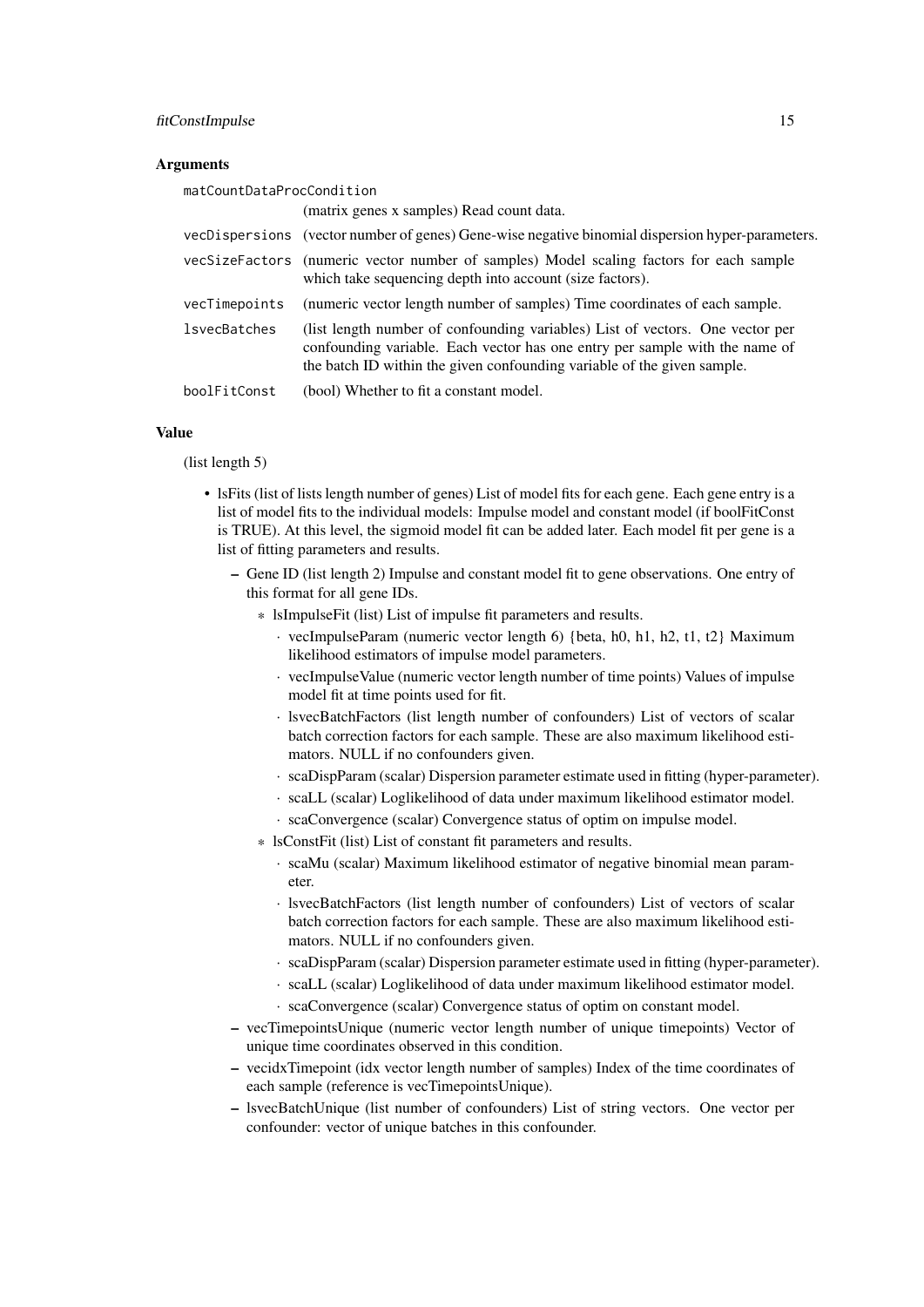<span id="page-15-0"></span>– lsvecidxBatches (idx list length number of confounding variables) List of index vectors. One vector per confounding variable. Each vector has one entry per sample with the index of the batch ID within the given confounding variable of the given sample. Reference is the list of unique batch ids for each confounding variable.

#### Author(s)

David Sebastian Fischer

### See Also

Called by [fitModels](#page-19-1) to fit constant and impulse model to samples of one condition. Calls [fitCon](#page-15-1)[stImpulseGene](#page-15-1) to perform fitting on each gene.

<span id="page-15-1"></span>fitConstImpulseGene *Fit an impulse and constant model to a single gene*

#### Description

[Model fitting function hierarchy: 3 out of 4] This tertiary fitting wrapper calls the optimisation wrappers for the individual fitting operations to be performed on the observations of this gene. Structure of this function:

- Fit impulse model
	- Initialise impulse model parameters (peak and valley)
	- Fit impulse model (peak initialisation)
	- Fit impulse model (valley initialisation)
- Select best impulse model fit from initialisations,
- Fit constant model (if constant model is to be fit).

#### Usage

```
fitConstImpulseGene(vecCounts, scaDisp, vecSizeFactors, vecTimepointsUnique,
 vecidxTimepoint, lsvecidxBatch, boolFitConst, MAXIT = 1000)
```
### Arguments

| vecCounts           | (numeric vector number of samples) Read count data.                                                                                                                                                                                                                                                                      |  |
|---------------------|--------------------------------------------------------------------------------------------------------------------------------------------------------------------------------------------------------------------------------------------------------------------------------------------------------------------------|--|
| scaDisp             | (scalar) Gene-wise negative binomial dispersion hyper-parameter.                                                                                                                                                                                                                                                         |  |
|                     | vecSizeFactors (numeric vector number of samples) Model scaling factors for each sample<br>which take sequencing depth into account (size factors).                                                                                                                                                                      |  |
| vecTimepointsUnique |                                                                                                                                                                                                                                                                                                                          |  |
|                     | (numeric vector length number of unique time points) Vector of unique time co-<br>ordinates observed in this condition.                                                                                                                                                                                                  |  |
| vecidxTimepoint     |                                                                                                                                                                                                                                                                                                                          |  |
|                     | (numeric vector length number of samples) Index of the time coordinates of each<br>sample (reference is vecTimepointsUnique).                                                                                                                                                                                            |  |
| lsvecidxBatch       | (idx list length number of confounding variables) List of vectors. One vector per<br>confounding variable. Each vector has one entry per sample with the index of the<br>batch ID within the given confounding variable of the given sample. Reference<br>is the list of unique batch ids for each confounding variable. |  |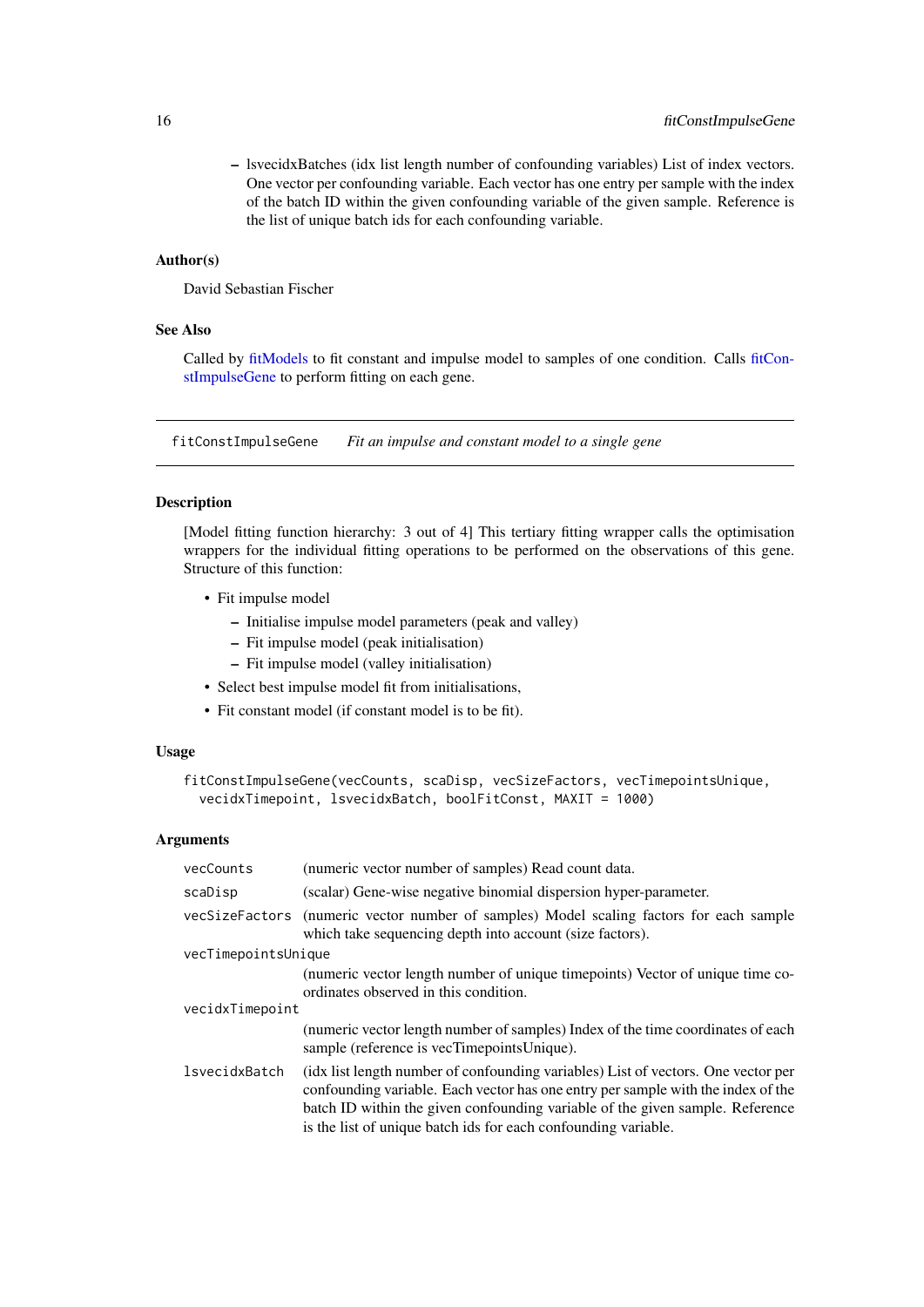<span id="page-16-0"></span>

| boolFitConst | (bool) Whether to fit a constant model.                                                    |
|--------------|--------------------------------------------------------------------------------------------|
| MAXIT        | (scalar) [Default 1000] Maximum number of BFGS iterations for model fitting<br>with optim. |

### Value

(list length 2) Impulse and constant model fit to gene observations.

- lsImpulseFit (list) List of impulse fit parameters and results.
	- vecImpulseParam (numeric vector length 6) {beta, h0, h1, h2, t1, t2} Maximum likelihood estimators of impulse model parameters.
	- vecImpulseValue (numeric vector length number of time points) Values of impulse model fit at time points used for fit.
	- lsvecBatchFactors (list length number of confounders) List of vectors of scalar batch correction factors for each sample. These are also maximum likelihood estimators. NULL if no confounders given.
	- scaDispParam (scalar) Dispersion parameter estimate used in fitting (hyper-parameter).
	- scaLL (scalar) Loglikelihood of data under maximum likelihood estimator model.
	- scaConvergence (scalar) Convergence status of optim on impulse model.
- lsConstFit (list) List of constant fit parameters and results.
	- scaMu (scalar) Maximum likelihood estimator of negative binomial mean parameter.
	- lsvecBatchFactors (list length number of confounders) List of vectors of scalar batch correction factors for each sample. These are also maximum likelihood estimators. NULL if no confounders given.
	- scaDispParam (scalar) Dispersion parameter estimate used in fitting (hyper-parameter).
	- scaLL (scalar) Loglikelihood of data under maximum likelihood estimator model.
	- scaConvergence (scalar) Convergence status of optim on constant model.

### Author(s)

David Sebastian Fischer

### See Also

Called by [fitConstImpulseGene](#page-15-1) to fit constant and impulse model to samples of one condition and one gene. Calls impulse parameter initialisation function [estimateImpulseParam](#page-4-1) and optimisation wrappers [fitImpulseModel](#page-17-1) and [fitConstModel.](#page-16-1)

<span id="page-16-1"></span>

| fitConstModel | Fit a constant model to data of a gene |
|---------------|----------------------------------------|
|---------------|----------------------------------------|

### Description

[Model fitting function hierarchy: 4 out of 4] This quarterny fitting wrapper performs constant model fitting: This function executes numerical optimisaiton and error-handling thereof.

#### Usage

```
fitConstModel(vecCounts, scaDisp, vecSizeFactors, lsvecidxBatch, MAXIT = 1000,
 RELTOL = 10^(-8), trace = 0, REPORT = 10)
```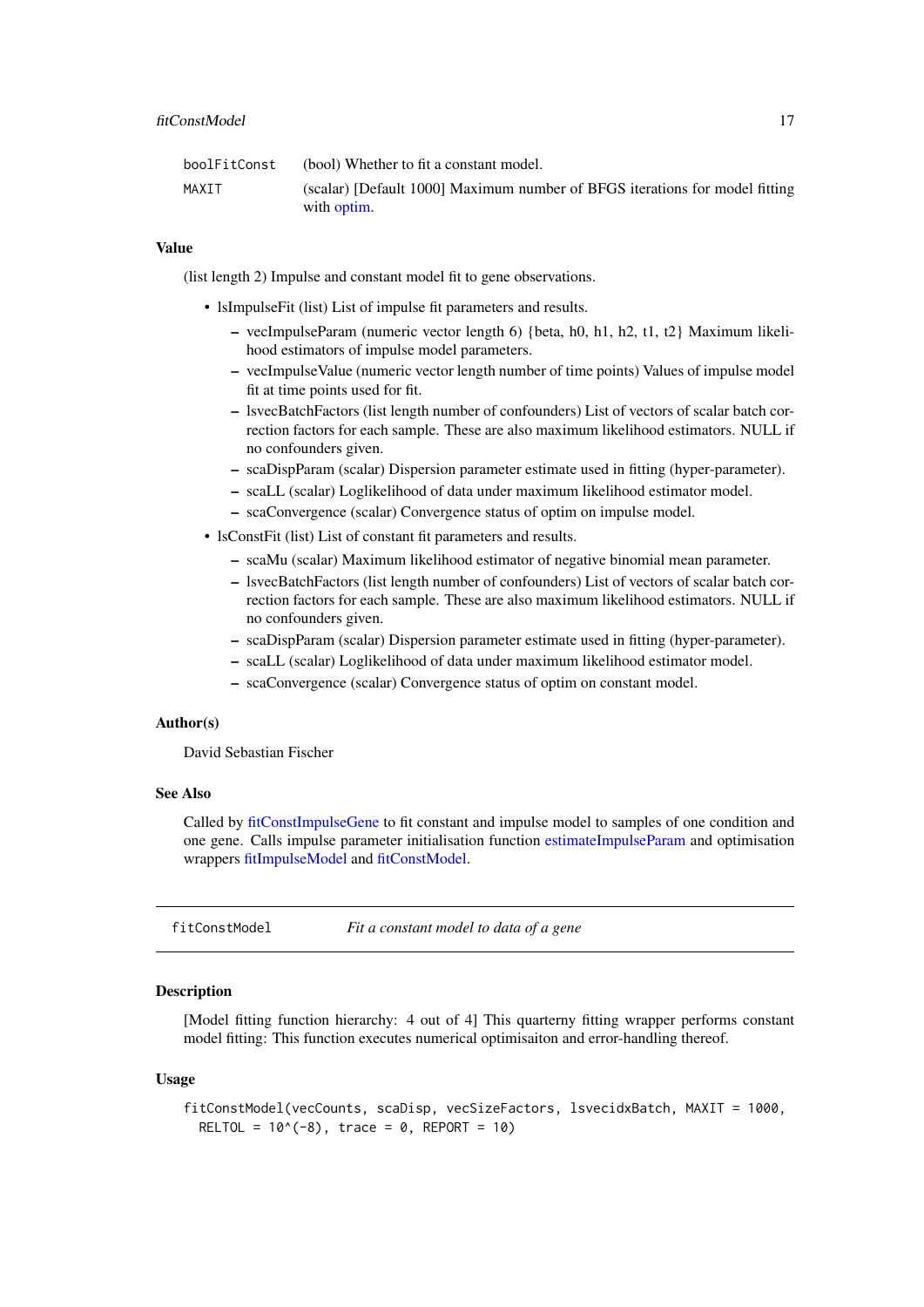### <span id="page-17-0"></span>Arguments

| vecCounts     | (numeric vector number of samples) Read count data.                                                                                                                                                                                                                                         |
|---------------|---------------------------------------------------------------------------------------------------------------------------------------------------------------------------------------------------------------------------------------------------------------------------------------------|
| scaDisp       | (scalar) Gene-wise negative binomial dispersion hyper-parameter.                                                                                                                                                                                                                            |
|               | vecSizeFactors (numeric vector number of samples) Model scaling factors for each sample<br>which take sequencing depth into account (size factors).                                                                                                                                         |
| lsvecidxBatch | (list length number of confounding variables) List of index vectors. One vector<br>per confounding variable. Each vector has one entry per sample with the index<br>batch within the given confounding variable of the given sample. Batches are<br>enumerated from 1 to number of batches. |
| MAXIT         | (scalar) [Default 1000] Maximum number of BFGS iterations for model fitting<br>with optim.                                                                                                                                                                                                  |
| <b>RELTOL</b> | (scalar) [Default $10$ $($ -8)] Maximum relative change in loglikelihood to reach<br>convergence in numerical optimisation by BFGS in optim.                                                                                                                                                |
| trace         | (scalar) [Defaul 0] Reporting parameter of optim.                                                                                                                                                                                                                                           |
| <b>REPORT</b> | (scalar) [Default 10] Reporting parameter of optim.                                                                                                                                                                                                                                         |

### Value

(list) List of constant fit parameters and results.

- scaMu (scalar) Maximum likelihood estimator of negative binomial mean parameter.
- lsvecBatchFactors (list length number of confounders) List of vectors of scalar batch correction factors for each sample. These are also maximum likelihood estimators. NULL if no confounders given.
- scaDispParam (scalar) Dispersion parameter estimate used in fitting (hyper-parameter).
- scaLL (scalar) Loglikelihood of data under maximum likelihood estimator model.
- scaConvergence (scalar) Convergence status of optim on constant model.

#### Author(s)

David Sebastian Fischer

### See Also

Called by [fitConstImpulseGene](#page-15-1) to fit constant model to samples of one condition and one gene. Calls constant model cost function [evalLogLikMu](#page-9-1) within [optim.](#page-0-0)

<span id="page-17-1"></span>fitImpulseModel *Fit an impulse model to data of a gene*

### Description

[Model fitting function hierarchy: 4 out of 4] This quarterny fitting wrapper performs impulse model fitting: This function executes numerical optimisaiton and error-handling thereof.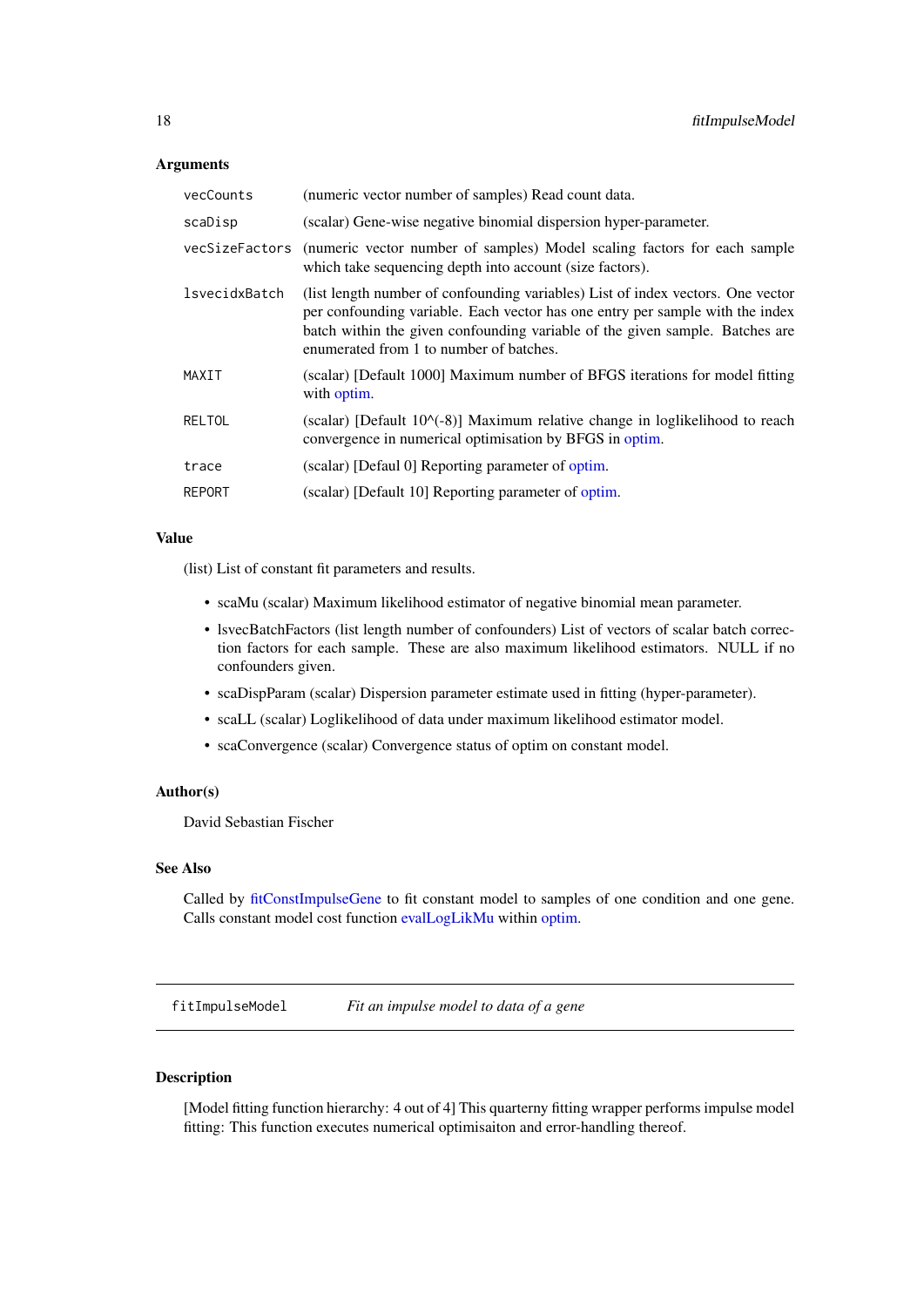#### fitImpulseModel 19

#### Usage

```
fitImpulseModel(vecImpulseParamGuess, vecCounts, scaDisp, vecSizeFactors,
  lsvecidxBatch, vecTimepointsUnique, vecidxTimepoint, MAXIT = 1000,
 RELTOL = 10^{\circ}(-8), trace = 0, REPORT = 10)
```
### Arguments

vecImpulseParamGuess

|                     | (numeric vector length 6) {beta, h0, h1, h2, t1, t2} Initialisations of impulse<br>model parameters.                                                                                                                                                                                        |  |
|---------------------|---------------------------------------------------------------------------------------------------------------------------------------------------------------------------------------------------------------------------------------------------------------------------------------------|--|
| vecCounts           | (numeric vector number of samples) Read count data.                                                                                                                                                                                                                                         |  |
| scaDisp             | (scalar) Gene-wise negative binomial dispersion hyper-parameter.                                                                                                                                                                                                                            |  |
|                     | vecSizeFactors (numeric vector number of samples) Model scaling factors for each sample<br>which take sequencing depth into account (size factors).                                                                                                                                         |  |
| lsvecidxBatch       | (list length number of confounding variables) List of index vectors. One vector<br>per confounding variable. Each vector has one entry per sample with the index<br>batch within the given confounding variable of the given sample. Batches are<br>enumerated from 1 to number of batches. |  |
| vecTimepointsUnique |                                                                                                                                                                                                                                                                                             |  |
|                     | (numeric vector length number of unique time points) Unique time points of set<br>of time points of given samples.                                                                                                                                                                          |  |
| vecidxTimepoint     |                                                                                                                                                                                                                                                                                             |  |
|                     | (index vector length number of samples) Index of of time point assigned to each<br>sample in vector vecTimepointsUnique.                                                                                                                                                                    |  |
| MAXIT               | (scalar) [Default 1000] Maximum number of BFGS iterations for model fitting<br>with optim.                                                                                                                                                                                                  |  |
| <b>RELTOL</b>       | (scalar) [Default 10^(-8)] Maximum relative change in loglikelihood to reach<br>convergence in numerical optimisation by BFGS in optim.                                                                                                                                                     |  |
| trace               | (scalar) [Defaul 0] Reporting parameter of optim.                                                                                                                                                                                                                                           |  |
| <b>REPORT</b>       | (scalar) [Default 10] Reporting parameter of optim.                                                                                                                                                                                                                                         |  |
|                     |                                                                                                                                                                                                                                                                                             |  |

#### Value

(list) List of impulse fit parameters and results.

- vecImpulseParam (numeric vector length 6) {beta, h0, h1, h2, t1, t2} Maximum likelihood estimators of impulse model parameters.
- vecImpulseValue (numeric vector length number of time points) Values of impulse model fit at time points used for fit.
- lsvecBatchFactors (list length number of confounders) List of vectors of scalar batch correction factors for each sample. These are also maximum likelihood estimators. NULL if no confounders given.
- scaDispParam (scalar) Dispersion parameter estimate used in fitting (hyper-parameter).
- scaLL (scalar) Loglikelihood of data under maximum likelihood estimator model.
- scaConvergence (scalar) Convergence status of optim on impulse model.

### Author(s)

David Sebastian Fischer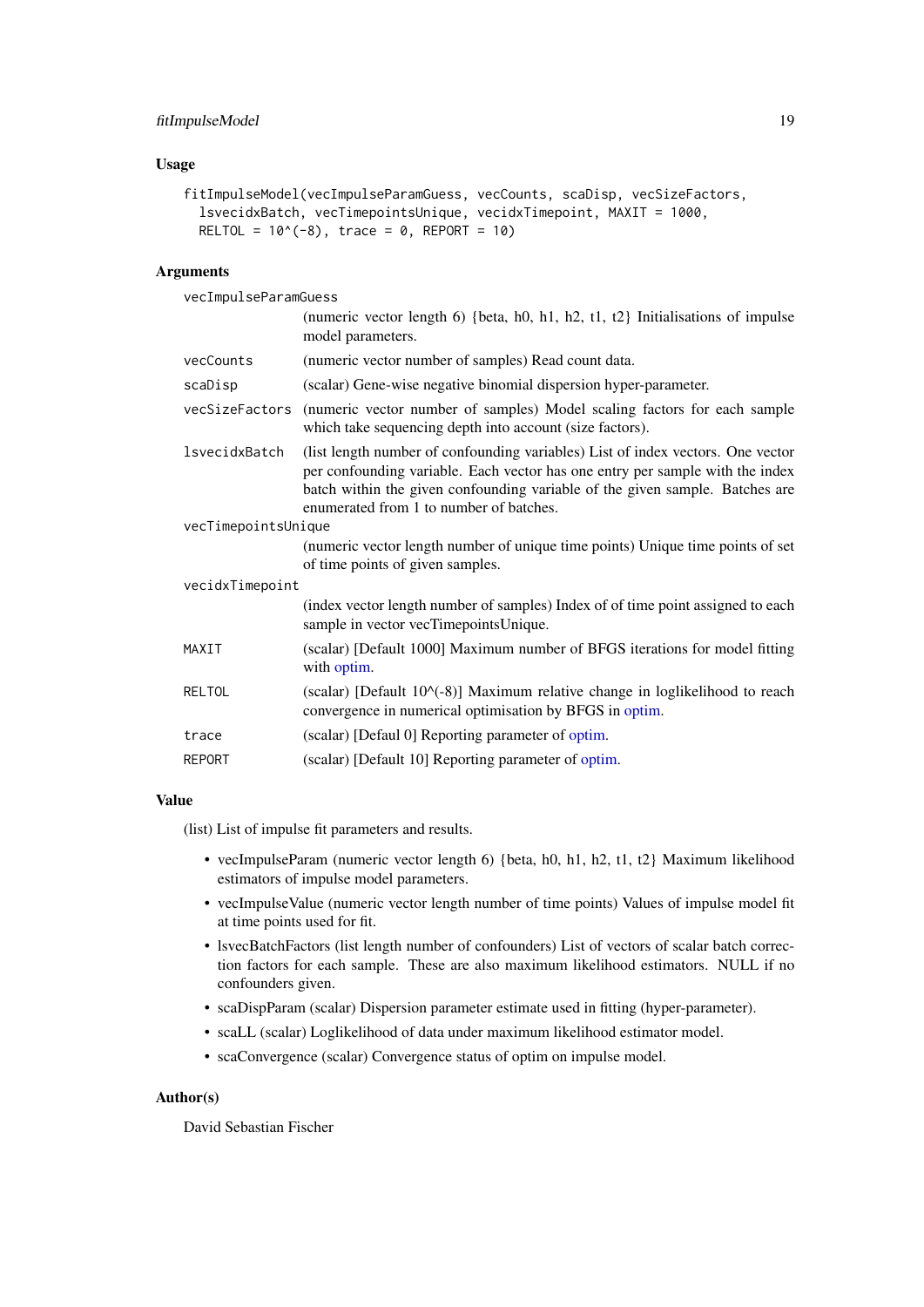#### <span id="page-19-0"></span>See Also

Called by [fitConstImpulseGene](#page-15-1) to fit impulse model to samples of one condition and one gene. Calls impulse model cost function [evalLogLikImpulse\\_comp](#page-8-1) within [optim.](#page-0-0)

<span id="page-19-1"></span>fitModels *Fits impulse and constant models to a timecourse dataset*

#### Description

[Model fitting function hierarchy: 1 out of 4] This primary wrapper coordinates fitting of impulse and constant model to separate conditions according to the differential expression mode (case-only or case-control).

#### Usage

fitModels(objectImpulseDE2, vecConfounders, boolCaseCtrl)

#### Arguments

| objectImpulseDE2 |                                                                                                                                                               |  |
|------------------|---------------------------------------------------------------------------------------------------------------------------------------------------------------|--|
|                  | (object class ImpulseDE2Object) Object to be fit.                                                                                                             |  |
|                  | vecConfounders (vector of strings number of confounding variables) Factors to correct for during<br>batch correction. Names refer to columns in dfAnnotation. |  |
| boolCaseCtrl     | (bool) Whether to perform case-control analysis. Does case-only analysis if<br>FALSE.                                                                         |  |

#### Value

objectImpulseDE2 (object class ImpulseDE2Object) Object with sigmoidal fit added: objectImpulseDE2@lsModelFits is updated to: lsModelFits (list length number of conditions fit (1 or 3) +1) {'case'} or {'case', 'control', 'combined'} One model fitting object for each condition: In caseonly DE analysis, only the condition {'case'} is fit. In case-control DE analysis, the conditions {'case', 'control','combined} are fit. Each condition entry is a list of model fits for each gene. Each gene entry is a list of model fits to the individual models: Impulse model and constant model (if boolFitConst is TRUE). At this level, the sigmoid model fit can be added later. Each model fit per gene is a list of fitting parameters and results.

- IdxGroups (list length number of conditions) Samples grouped by time points and by batches and time point vectors. Sample groups are stored in the form of index vectors in which samples of the same time point or batch have the same index.
	- Condition ID (list length 5) List of index vectors and time points. One entry of this format for each condition.
		- \* vecTimepointsUnique (numeric vector length number of unique timepoints) Vector of unique time coordinates observed in this condition.
		- \* vecidxTimepoint (idx vector length number of samples) Index of the time coordinates of each sample (reference is vecTimepointsUnique).
		- \* lsvecBatchUnique (list number of confounders) List of string vectors. One vector per confounder: vector of unique batches in this confounder.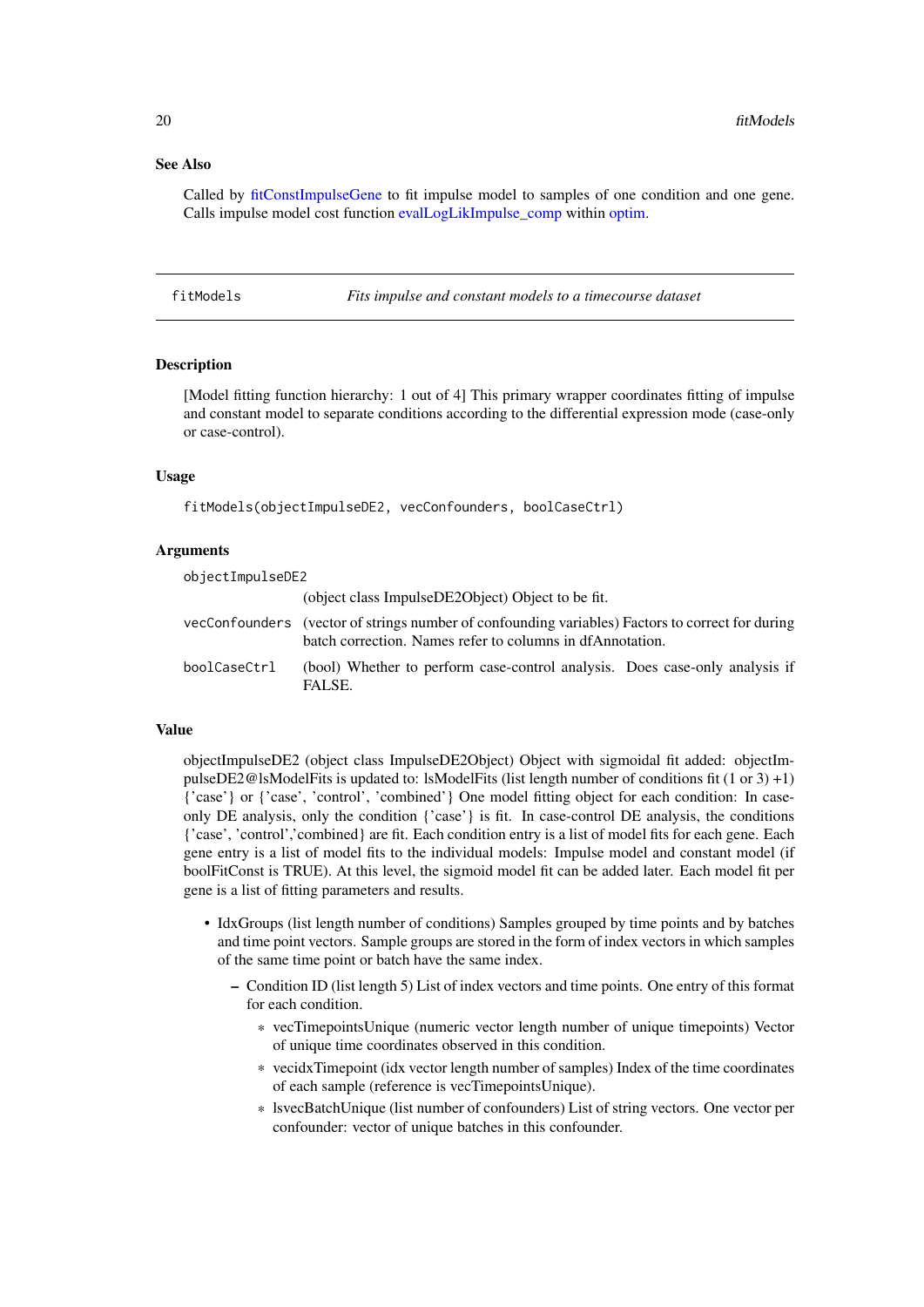#### <span id="page-20-0"></span>fitSigmoidGene 21

- \* lsvecidxBatches (idx list length number of confounding variables) List of index vectors. One vector per confounding variable. Each vector has one entry per sample with the index of the batch ID within the given confounding variable of the given sample. Reference is the list of unique batch ids for each confounding variable.
- \* vecSamples (vector number of samples) Names of samples fit for this condition in same order as index vectors above.
- Condition ID (list length number of genes) List of fits for each gene to the samples of this condition. One entry of this format for all conditions fit.
	- Gene ID (list length 2) Impulse and constant model fit to gene observations. One entry of this format for all gene IDs.
		- \* lsImpulseFit (list) List of impulse fit parameters and results.
			- · vecImpulseParam (numeric vector length 6) {beta, h0, h1, h2, t1, t2} Maximum likelihood estimators of impulse model parameters.
			- · vecImpulseValue (numeric vector length number of time points) Values of impulse model fit at time points used for fit.
			- · lsvecBatchFactors (list length number of confounders) List of vectors of scalar batch correction factors for each sample. These are also maximum likelihood estimators. NULL if no confounders given.
			- · scaDispParam (scalar) Dispersion parameter estimate used in fitting (hyper-parameter).
			- · scaLL (scalar) Loglikelihood of data under maximum likelihood estimator model.
			- · scaConvergence (scalar) Convergence status of optim on impulse model.
		- \* lsConstFit (list) List of constant fit parameters and results.
			- · scaMu (scalar) Maximum likelihood estimator of negative binomial mean parameter.
			- · lsvecBatchFactors (list length number of confounders) List of vectors of scalar batch correction factors for each sample. These are also maximum likelihood estimators. NULL if no confounders given.
			- scaDispParam (scalar) Dispersion parameter estimate used in fitting (hyper-parameter).
			- · scaLL (scalar) Loglikelihood of data under maximum likelihood estimator model.
			- · scaConvergence (scalar) Convergence status of optim on constant model.

#### Author(s)

David Sebastian Fischer

#### See Also

Calls [fitConstImpulse](#page-13-2) once for each condition with the appropriate parameters and samples.

<span id="page-20-1"></span>fitSigmoidGene *Fit a sigmoidal model to a single gene*

#### Description

[Model fitting function hierarchy: 2 out of 3] This secondary fitting wrapper calls the optimisation wrappers for the individual fitting operations to be performed on the observations of this gene. Structure of this function:

• Fit sigmoidal model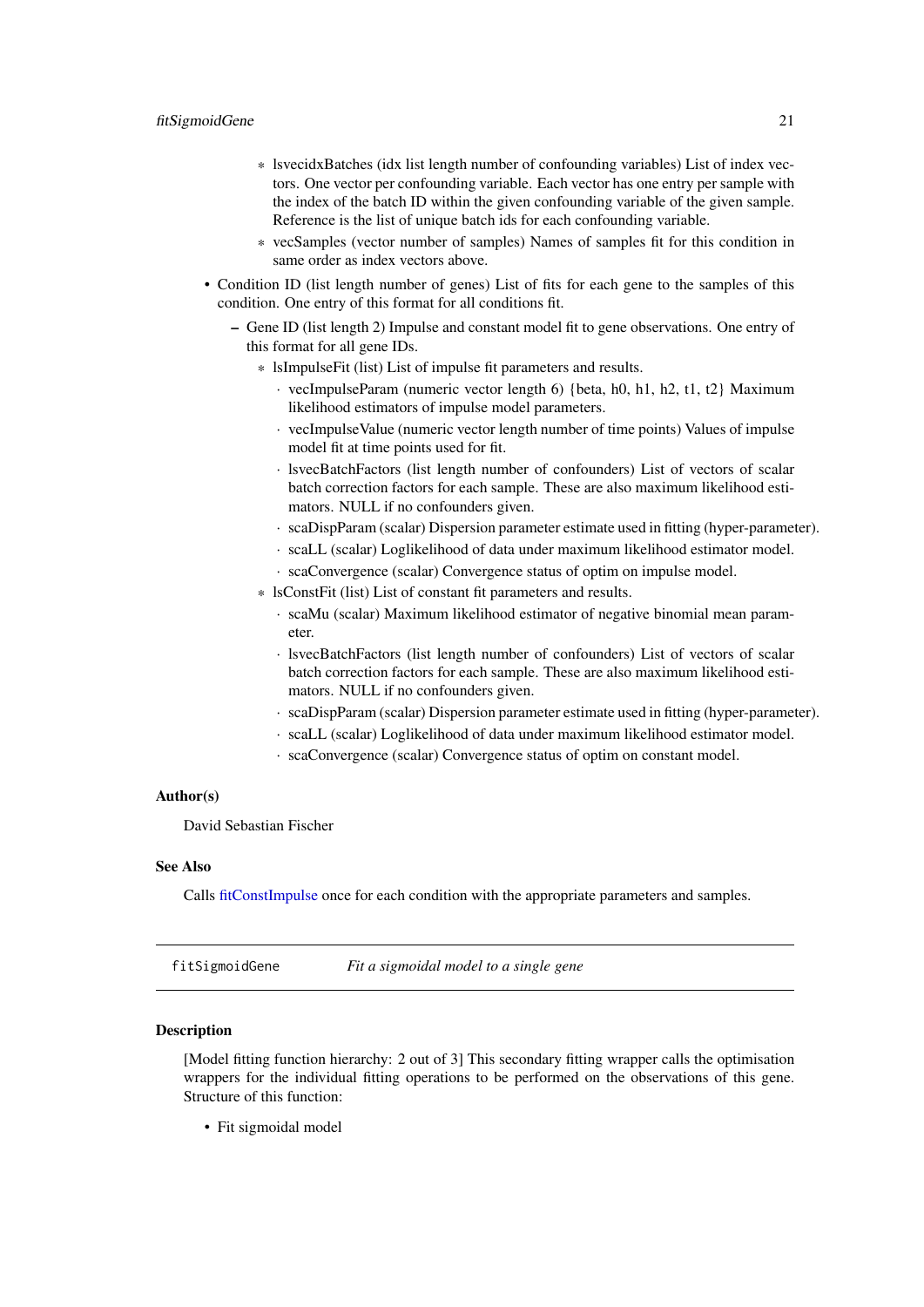- <span id="page-21-0"></span>– Initialise sigmoidal model parameters (up and down)
- Fit sigmoidal model (up initialisation)
- Fit sigmoidal model (down initialisation)
- Select best sigmoidal model fit from initialisations,

### Usage

```
fitSigmoidGene(vecCounts, scaDisp, vecSizeFactors, vecTimepointsUnique,
 vecidxTimepoint, lsvecidxBatch, MAXIT = 1000)
```
#### Arguments

| vecCounts           | (numeric vector number of samples) Read count data.                                                                                                                                                                                                                                                                      |  |
|---------------------|--------------------------------------------------------------------------------------------------------------------------------------------------------------------------------------------------------------------------------------------------------------------------------------------------------------------------|--|
| scaDisp             | (scalar) Gene-wise negative binomial dispersion hyper-parameter.                                                                                                                                                                                                                                                         |  |
|                     | vecSizeFactors (numeric vector number of samples) Model scaling factors for each sample<br>which take sequencing depth into account (size factors).                                                                                                                                                                      |  |
| vecTimepointsUnique |                                                                                                                                                                                                                                                                                                                          |  |
|                     | (numeric vector length number of unique timepoints) Vector of unique time co-<br>ordinates observed in this condition.                                                                                                                                                                                                   |  |
| vecidxTimepoint     |                                                                                                                                                                                                                                                                                                                          |  |
|                     | (idx vector length number of samples) Index of the time coordinates of each<br>sample (reference is vecTimepointsUnique).                                                                                                                                                                                                |  |
| lsvecidxBatch       | (idx list length number of confounding variables) List of vectors. One vector per<br>confounding variable. Each vector has one entry per sample with the index of the<br>batch ID within the given confounding variable of the given sample. Reference<br>is the list of unique batch ids for each confounding variable. |  |
| MAXIT               | (scalar) [Default 1000] Maximum number of BFGS iterations for model fitting<br>with optim.                                                                                                                                                                                                                               |  |

### Value

(list) List of sigmoidal fit parameters and results.

- vecSigmoidParam (numeric vector length 4) {beta, h0, h1, t} Maximum likelihood estimators of sigmoidal model parameters.
- vecSigmoidValue (numeric vector length number of time points) Values of sigmoid model fit at time points used for fit.
- lsvecBatchFactors (list length number of confounders) List of vectors of scalar batch correction factors for each sample. These are also maximum likelihood estimators. NULL if no confounders given.
- scaDispParam (scalar) Dispersion parameter estimate used in fitting (hyper-parameter).
- scaLL (scalar) Loglikelihood of data under maximum likelihood estimator model.
- scaConvergence (scalar) Convergence status of optim on sigmoidal model.

### Author(s)

David Sebastian Fischer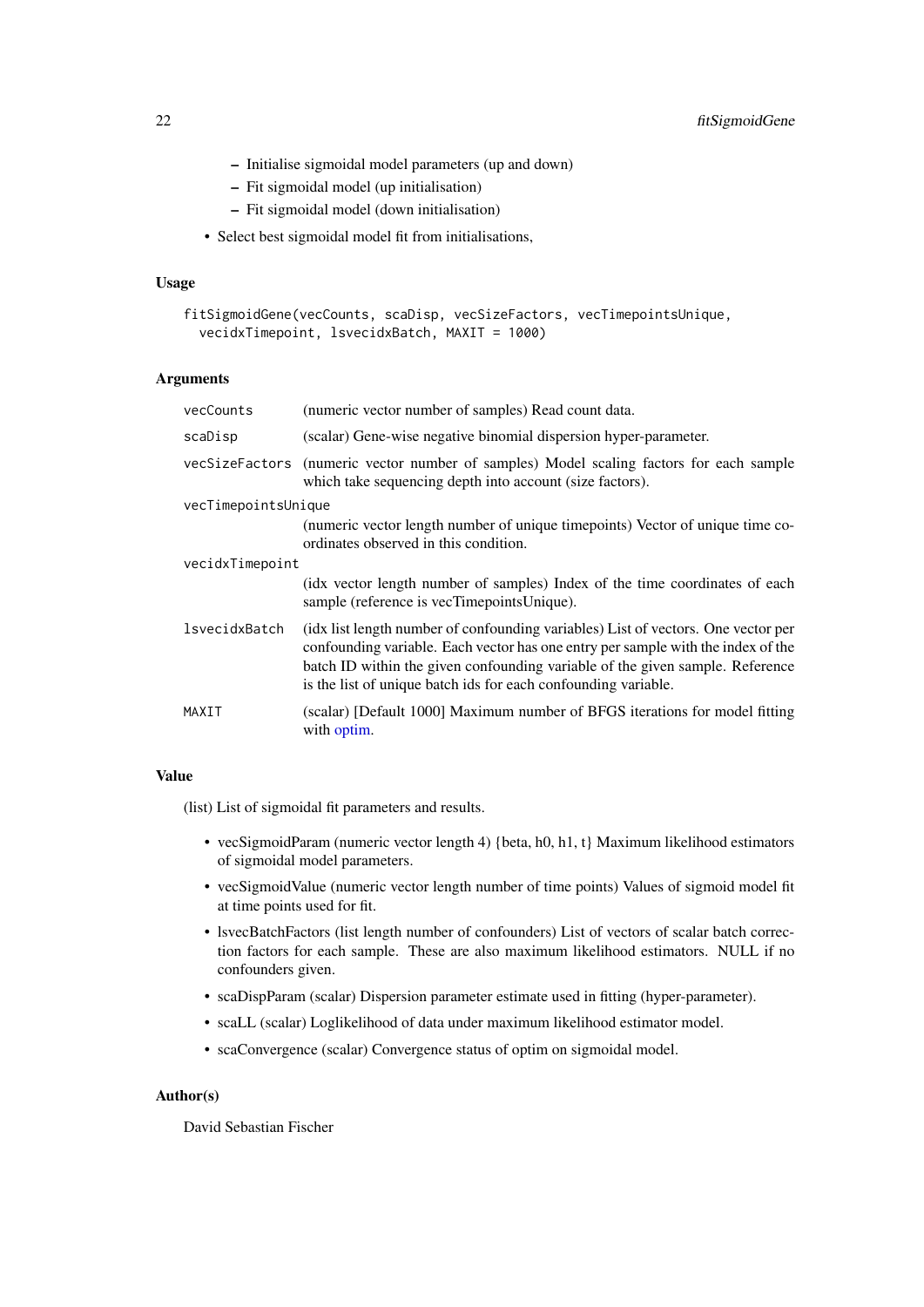#### <span id="page-22-0"></span>fitSigmoidModel 23

### See Also

Called by [fitSigmoidModels](#page-23-1) to fit sigmoidal model to samples of one condition and one gene. Calls sigmoidal parameter initialisation function [estimateSigmoidParam](#page-5-1) and optimisation wrapper [fitSigmoidModel.](#page-22-1)

<span id="page-22-1"></span>fitSigmoidModel *Fit a sigmoidal model to data of a gene*

### Description

[Model fitting function hierarchy: 3 out of 3] This tertiary fitting wrapper performs sigmoidal model fitting: This function executes numerical optimisaiton and error-handling thereof.

### Usage

```
fitSigmoidModel(vecSigmoidParamGuess, vecCounts, scaDisp, vecSizeFactors,
  lsvecidxBatch, vecTimepointsUnique, vecidxTimepoint, MAXIT = 1000,
 RELTOL = 10^(-8), trace = 0, REPORT = 10)
```
### Arguments

| vecSigmoidParamGuess |                                                                                                                                                                                                                                                                                             |  |
|----------------------|---------------------------------------------------------------------------------------------------------------------------------------------------------------------------------------------------------------------------------------------------------------------------------------------|--|
|                      | (numeric vector length 4) {beta, h0, h1, t} Up model initialisations of sigmoidal<br>model parameters.                                                                                                                                                                                      |  |
| vecCounts            | (numeric vector number of samples) Read count data.                                                                                                                                                                                                                                         |  |
| scaDisp              | (scalar) Gene-wise negative binomial dispersion hyper-parameter.                                                                                                                                                                                                                            |  |
|                      | vecSizeFactors (numeric vector number of samples) Model scaling factors for each sample<br>which take sequencing depth into account (size factors).                                                                                                                                         |  |
| <b>lsvecidxBatch</b> | (list length number of confounding variables) List of index vectors. One vector<br>per confounding variable. Each vector has one entry per sample with the index<br>batch within the given confounding variable of the given sample. Batches are<br>enumerated from 1 to number of batches. |  |
| vecTimepointsUnique  |                                                                                                                                                                                                                                                                                             |  |
|                      | (numeric vector length number of unique time points) Unique time points of set<br>of time points of given samples.                                                                                                                                                                          |  |
| vecidxTimepoint      |                                                                                                                                                                                                                                                                                             |  |
|                      | (index vector length number of samples) Index of of time point assigned to each<br>sample in vector vecTimepointsUnique.                                                                                                                                                                    |  |
| MAXIT                | (scalar) [Default 1000] Maximum number of BFGS iterations for model fitting<br>with optim.                                                                                                                                                                                                  |  |
| <b>RELTOL</b>        | (scalar) [Default 10^(-8)] Maximum relative change in loglikelihood to reach<br>convergence in numerical optimisation by BFGS in optim.                                                                                                                                                     |  |
| trace                | (scalar) [Defaul 0] Reporting parameter of optim.                                                                                                                                                                                                                                           |  |
| <b>REPORT</b>        | (scalar) [Default 10] Reporting parameter of optim.                                                                                                                                                                                                                                         |  |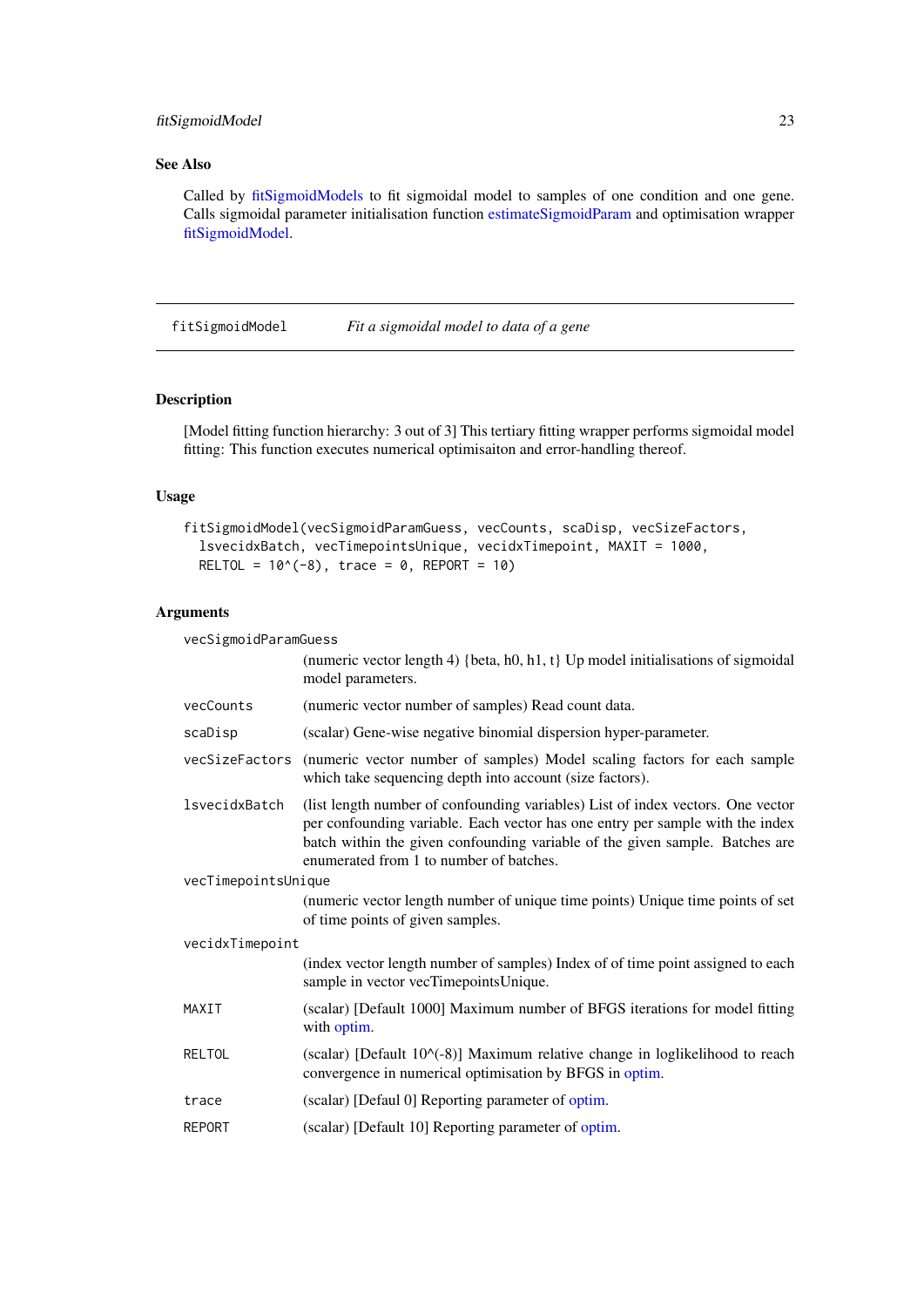<span id="page-23-0"></span>(list) List of sigmoid fit parameters and results.

- vecSigmoidParam (numeric vector length 4) {beta, h0, h1, t} Maximum likelihood estimators of sigmoidal model parameters.
- vecSigmoidValue (numeric vector length number of time points) Values of sigmoid model fit at time points used for fit.
- lsvecBatchFactors (list length number of confounders) List of vectors of scalar batch correction factors for each sample. These are also maximum likelihood estimators. NULL if no confounders given.
- scaDispParam (scalar) Dispersion parameter estimate used in fitting (hyper-parameter).
- scaLL (scalar) Loglikelihood of data under maximum likelihood estimator model.
- scaConvergence (scalar) Convergence status of optim for sigmoid model.

#### Author(s)

David Sebastian Fischer

### See Also

Called by [fitSigmoidGene](#page-20-1) to fit sigmoidal model to samples of one condition and one gene. Calls sigmoidal model cost function [evalLogLikSigmoid\\_comp](#page-11-1) within [optim.](#page-0-0)

<span id="page-23-1"></span>fitSigmoidModels *Fits sigmoidal models to all genes on all all samples of a condition*

### Description

[Model fitting function hierarchy: 1 out of 3] This primary fitting wrapper performs parralelisation of model fitting across genes.

#### Usage

fitSigmoidModels(objectImpulseDE2, vecConfounders, strCondition)

#### Arguments

| objectImpulseDE2 |                                                                                                                                                               |
|------------------|---------------------------------------------------------------------------------------------------------------------------------------------------------------|
|                  | (object class ImpulseDE2Object) Object to be fit with sigmoidal model. Needs<br>to be fitted with impulse model before.                                       |
|                  | vecConfounders (vector of strings number of confounding variables) Factors to correct for during<br>batch correction. Names refer to columns in dfAnnotation. |
| strCondition     | (str) Name of condition entry in IsModelFits for which sigmoidal models are to<br>be fit to each gene.                                                        |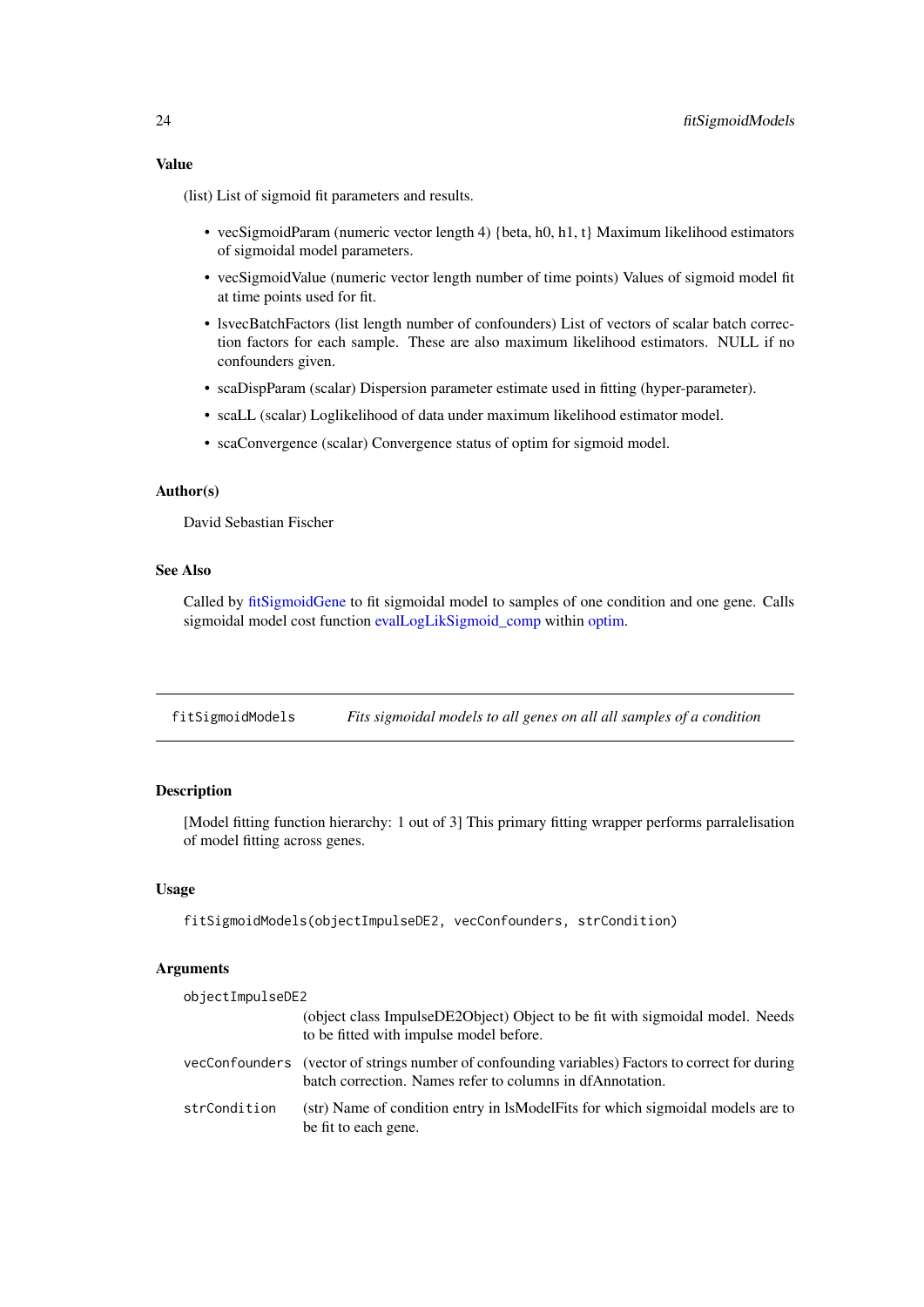#### <span id="page-24-0"></span>Value

objectImpulseDE2 (object class ImpulseDE2Object) Object with sigmoidal fit added: objectImpulseDE2@lsModelFits is updated to: lsModelFits (list length number of conditions fit (1 or 3) +1) {'case'} or {'case', 'control', 'combined'} This is the lsModelFits object handed to this function with additional sigmoid fit entries for every gene for the given condition. One model fitting object for each condition: In case-only DE analysis, only the condition {'case'} is fit. In case-control DE analysis, the conditions {'case', 'control','combined} are fit. Each condition entry is a list of model fits for each gene. Each gene entry is a list of model fits to the individual models: Impulse model, constant model and sigmoidal fit. Each model fit per gene is a list of fitting parameters and results.

- IdxGroups (list length number of conditions) Samples grouped by time points and by batches and time point vectors. Sample groups are stored in the form of index vectors in which samples of the same time point or batch have the same index.
	- Condition ID (list length 5) List of index vectors and time points. One entry of this format for each condition.
		- \* vecTimepointsUnique (numeric vector length number of unique timepoints) Vector of unique time coordinates observed in this condition.
		- \* vecidxTimepoint (idx vector length number of samples) Index of the time coordinates of each sample (reference is vecTimepointsUnique).
		- \* lsvecBatchUnique (list number of confounders) List of string vectors. One vector per confounder: vector of unique batches in this confounder.
		- \* lsvecidxBatches (idx list length number of confounding variables) List of index vectors. One vector per confounding variable. Each vector has one entry per sample with the index of the batch ID within the given confounding variable of the given sample. Reference is the list of unique batch ids for each confounding variable.
		- \* vecSamples (vector number of samples) Names of samples fit for this condition in same order as index vectors above.
- Condition ID (list length number of genes) List of fits for each gene to the samples of this condition. One entry of this format for all conditions fit.
	- Gene ID (list length 2) Impulse, constant and sigmoidal model fit to gene observations. One entry of this format for all gene IDs.
		- \* lsImpulseFit (list) List of impulse fit parameters and results. For details, read the annotation of [fitModels.](#page-19-1)
		- \* lsConstFit (list) List of constant fit parameters and results. For details, read the annotation of [fitModels.](#page-19-1)
		- \* ls SigmoidFit (list) List of sigmoidal fit parameters and results.
			- · vecSigmoidParam (numeric vector length 4) {beta, h0, h1, t} Maximum likelihood estimators of sigmoidal model parameters.
			- · vecSigmoidValue (numeric vector length number of time points) Values of sigmoid model fit at time points used for fit.
			- · lsvecBatchFactors (list length number of confounders) List of vectors of scalar batch correction factors for each sample. These are also maximum likelihood estimators. NULL if no confounders given.
			- · scaDispParam (scalar) Dispersion parameter estimate used in fitting (hyper-parameter).
			- · scaLL (scalar) Loglikelihood of data under maximum likelihood estimator model.
			- · scaConvergence (scalar) Convergence status of optim on sigmoidal model.

### Author(s)

David Sebastian Fischer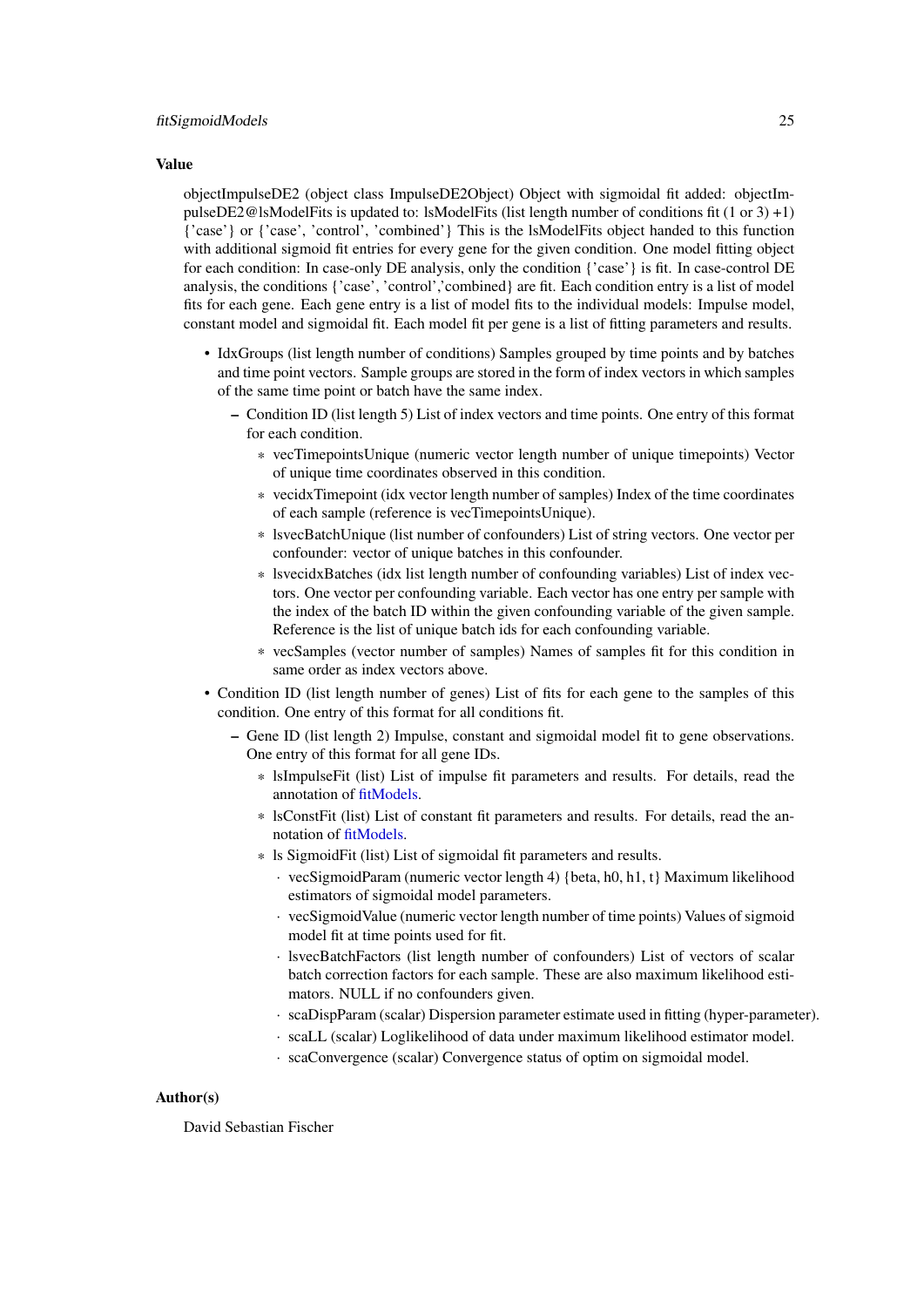<span id="page-25-0"></span>26 get\_accessors

### See Also

Calls [fitSigmoidGene](#page-20-1) to perform fitting on each gene.

#### Examples

```
lsSimulatedData <- simulateDataSetImpulseDE2(
vecTimePointsA = rep(seq(1,8),3),vecTimePointsB = NULL,
vecBatchesA = NULL,
vecBatchesB = NULL,
scalarConst = 0,\begin{array}{rcl} \text{scal} \text{Imp} & = & 20, \\ \text{scal} \text{sin} & = & 10, \end{array}scaNLin
scaNSig = 20objectImpulseDE2 <- runImpulseDE2(
matCountData = lsSimulatedData$matObservedCounts,
dfAnnotation = lsSimulatedData$dfAnnotation,
booleanCart1 = FALSE.vecConfounders = NULL,
boolIdentifyTransients = FALSE,
scalarProc = 1)# You could have used boolIdentifyTransients=TRUE
# to avoid the following post wrapper fitting.
objectImpulseDE2 <- fitSigmoidModels(
objectImpulseDE2 = objectImpulseDE2,
vecConfounders = NULL,
strCondition = 'case')
objectImpulseDE2 <- updateDEAnalysis(
objectImpulseDE2=objectImpulseDE2,
scaQThresTransients=0.001)
head(objectImpulseDE2$dfImpulseDE2Results)
# dfImpulseDE2Results now contain 'transients-analysis'.
```
get\_accessors *ImpulseDE2Object "get" accession functions*

#### Description

Get internal data of ImpulseDE2 output object.

#### Usage

get\_lsModelFits(obj)

- get\_matCountDataProc(obj)
- get\_dfAnnotationProc(obj)

get\_vecAllIDs(obj)

get\_vecSizeFactors(obj)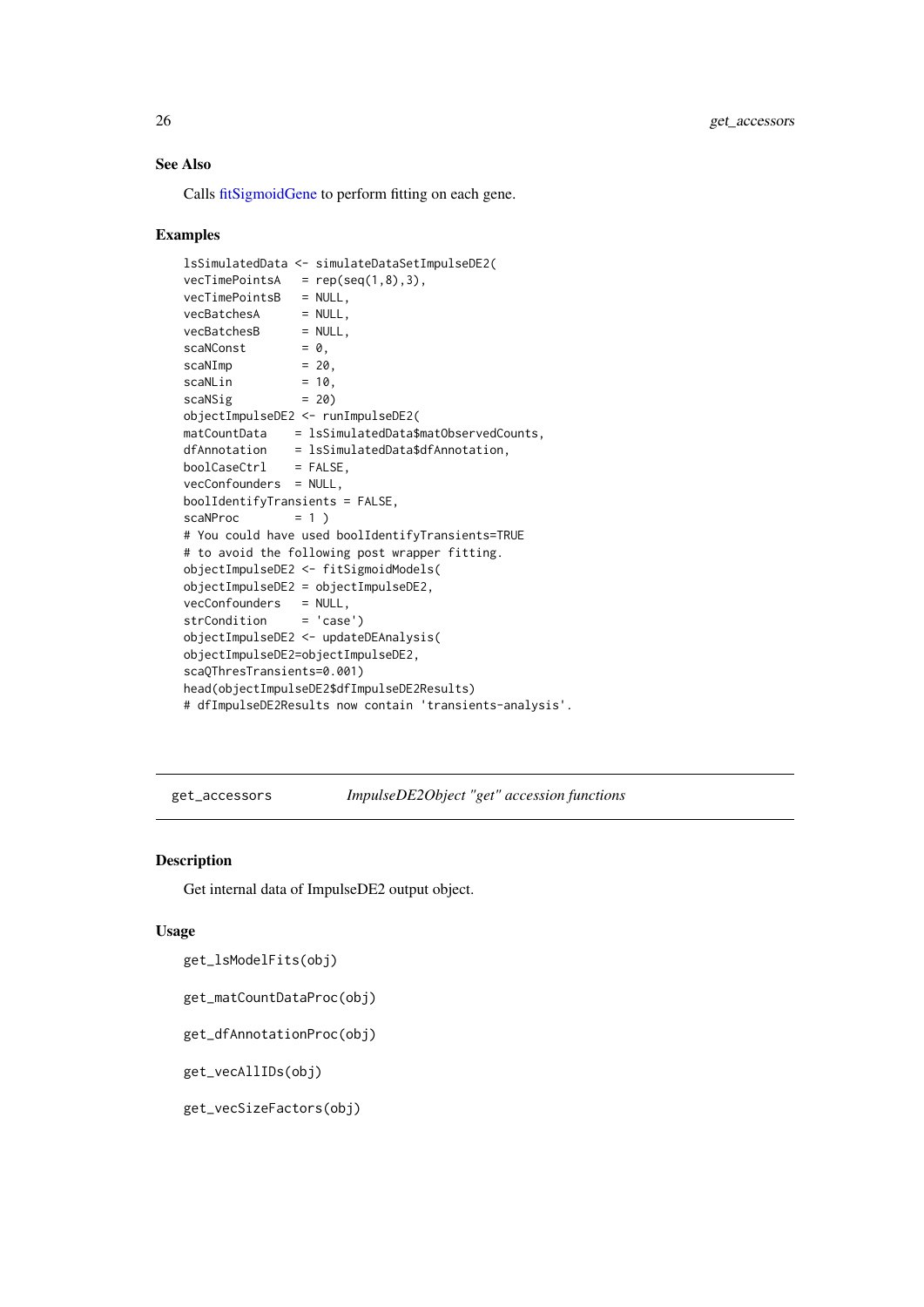#### get\_accessors 27

get\_vecDispersions(obj)

get\_boolCaseCtrl(obj)

get\_vecConfounders(obj)

get\_scaNProc(obj)

get\_scaQThres(obj)

get\_strReport(obj)

#### Arguments

obj (ImpulseDE2Object) A ImpulseDE2 output object.

#### Value

The internal data object specified by the function.

#### Author(s)

David Sebastian Fischer

### Examples

```
lsSimulatedData <- simulateDataSetImpulseDE2(
vecTimePointsA = rep(seq(1,8),3),vecTimePointsB = NULL,
vecBatchesA = NULL,
vecBatchesB = NULL,
scalConst = 30,
scaNImp = 10,scallin = 10,
scaNSig = 10objectImpulseDE2 <- runImpulseDE2(
matCountData = lsSimulatedData$matObservedCounts,
dfAnnotation = lsSimulatedData$dfAnnotation,
boolean = FALSE,
vecConfounders = NULL,
scalProc = 1)# Extract hidden auxillary result and processed input objects.
lsModelFits <- get_lsModelFits(objectImpulseDE2)
matCountDataProc <- get_matCountDataProc(objectImpulseDE2)
dfAnnotationProc <- get_dfAnnotationProc(objectImpulseDE2)
vecAllIDs <- get_vecAllIDs(objectImpulseDE2)
vecSizeFactors <- get_vecSizeFactors(objectImpulseDE2)
vecDispersions <- get_vecDispersions(objectImpulseDE2)
boolCaseCtrl <- get_boolCaseCtrl(objectImpulseDE2)
vecConfounders <- get_vecConfounders(objectImpulseDE2)
scaNProc <- get_scaNProc(objectImpulseDE2)
scaQThres <- get_scaQThres(objectImpulseDE2)
strReport <- get_strReport(objectImpulseDE2)
```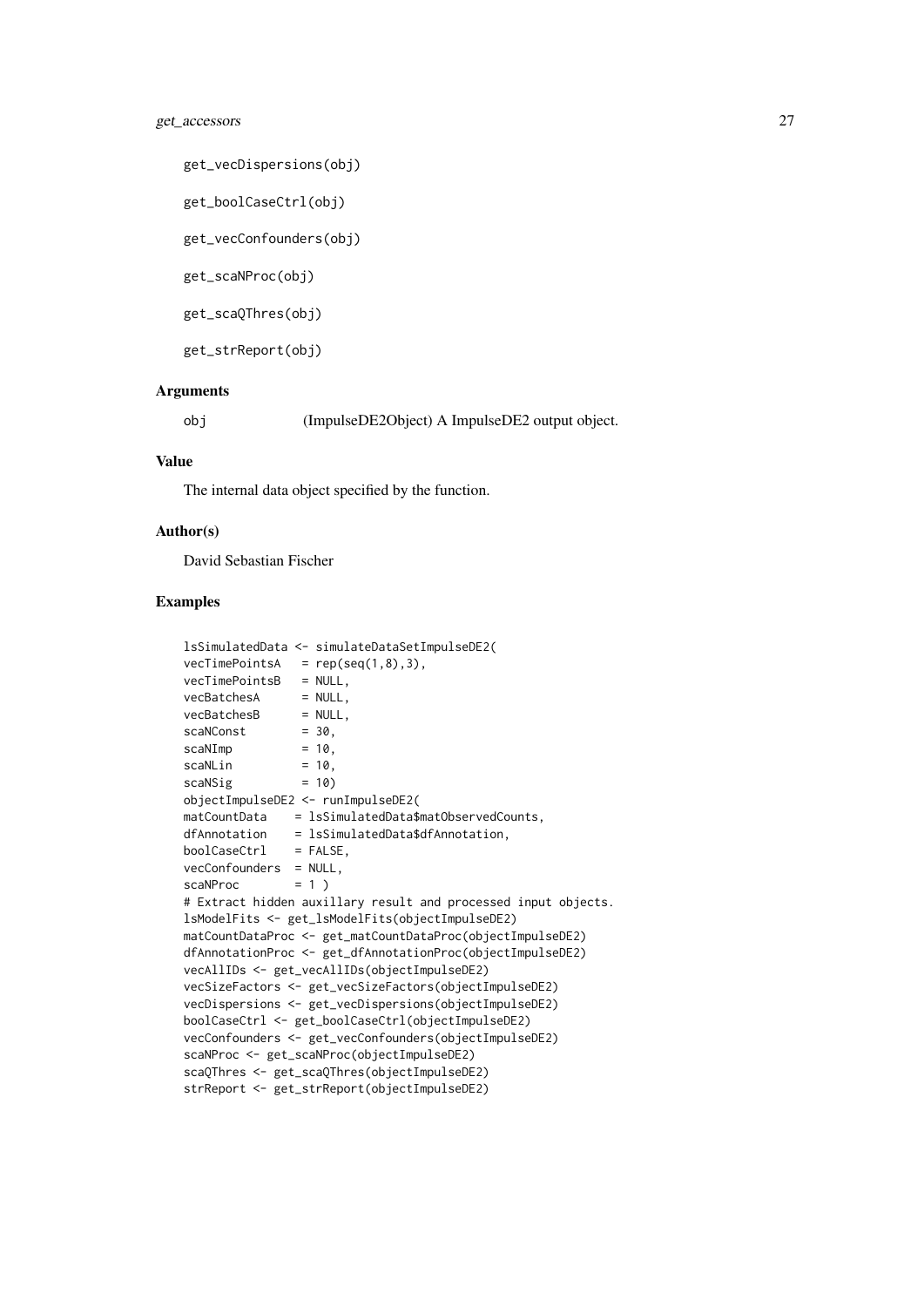#### <span id="page-27-0"></span>ImpulseDE2Object-class

*Container class for ImpulseDE2 output*

#### **Description**

ImpulseDE2 output and intermediate results such as model fits.

### Slots

- dfDEAnalysis (data frame samples x reported characteristics) Summary of fitting procedure and differential expression results for each gene.
	- Gene: Gene ID.
	- p: P-value for differential expression.
	- padj: Benjamini-Hochberg false-discovery rate corrected p-value for differential expression analysis.
	- loglik\_full: Loglikelihood of full model.
	- loglik red: Loglikelihood of reduced model.
	- df\_full: Degrees of freedom of full model.
	- df red: Degrees of freedom of reduced model
	- mean: Inferred mean parameter of constant model of first batch. From combined samples in case-ctrl.
	- allZero (bool) Whether there were no observed non-zero observations of this gene. If TRUE, fitting and DE analsysis were skipped and entry is NA.

Entries only present in case-only DE analysis:

- converge\_impulse: Convergence status of optim for impulse model fit (full model).
- converge\_const: Convergence status of optim for constant model fit (reduced model).

Entries only present in case-control DE analysis:

- converge\_combined: Convergence status of optim for impulse model fit to case and control samples combined (reduced model).
- converge\_case: Convergence status of optim for impulse model fit to samples of case condition (full model 1/2).
- converge control: Convergence status of optim for impulse model fit to samples of control condition (full model 2/2).

Entries only present if boolIdentifyTransients is TRUE:

- converge\_sigmoid: Convergence status of optim for sigmoid model fit to samples of case condition.
- impulseTOsigmoid p: P-value of loglikelihood ratio test impulse model fit versus sigmoidal model on samples of case condition.
- impulseTOsigmoid padj: Benjamini-Hochberg false-discovery rate corrected p-value of loglikelihood ratio test impulse model fit versus sigmoid model on samples of case condition.
- sigmoidTOconst\_p: P-value of loglikelihood ratio test sigmoidal model fit versus constant model on samples of case condition.
- sigmoidTOconst\_padj: Benjamini-Hochberg false-discovery rate corrected p-value of loglikelihood ratio test sigmoidal model fit versus constant model on samples of case condition.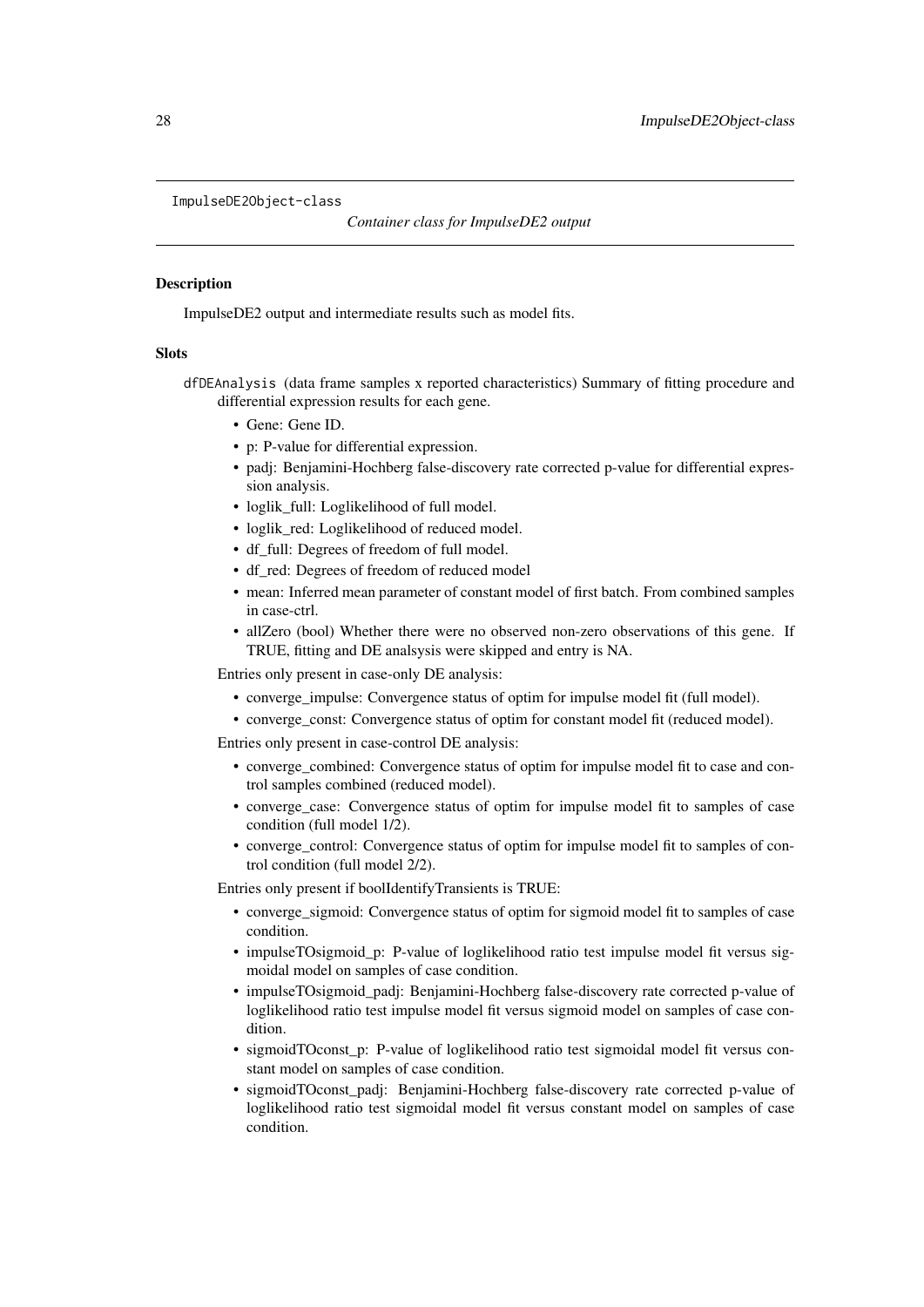- isTransient (bool) Whether gene is transiently activated or deactivated and differentially expressed.
- isMonotonous (bool) Whether gene is not transiently activated or deactivated and differentially expressed. This scenario corresponds to a montonous expression level increase or decrease.
- vecDEGenes (list number of genes) Genes IDs identified as differentially expressed by ImpulseDE2 at threshold scaQThres.
- lsModelFits (list length number of conditions fit (1 or 3)) 'case' or 'case', 'control', 'combined' One model fitting object for each condition: In case-only DE analysis, only the condition 'case' is fit. In case-control DE analysis, the conditions 'case', 'control','combined are fit. Each condition entry is a list of model fits for each gene. Each gene entry is a list of model fits to the individual models: Impulse model and constant model (if boolFitConst is TRUE). At this level, the sigmoid model fit can be added later. Each model fit per gene is a list of fitting parameters and results.
	- IdxGroups (list length number of conditions) Samples grouped by time points and by batches and time point vectors. Sample groups are stored in the form of index vectors in which samples of the same time point or batch have the same index.
		- Condition ID (list length 3) List of index vectors and time points. One entry of this format for each condition.
			- \* vecTimepointsUnique (numeric vector length number of unique timepoints) Vector of unique time coordinates observed in this condition.
			- \* vecidxTimepoint (idx vector length number of samples) Index of the time coordinates of each sample (reference is vecTimepointsUnique).
			- \* lsvecBatchUnique (list number of confounders) List of string vectors. One vector per confounder: vector of unique batches in this confounder.
			- \* lsvecidxBatches (idx list length number of confounding variables) List of index vectors. One vector per confounding variable. Each vector has one entry per sample with the index of the batch ID within the given confounding variable of the given sample. Reference is the list of unique batch ids for each confounding variable.
	- Condition ID (list length number of genes) List of fits for each gene to the samples of this condition. One entry of this format for all conditions fit.
		- Gene ID (list length 2) Impulse and constant model fit to gene observations. One entry of this format for all gene IDs.
			- \* lsImpulseFit (list) List of impulse fit parameters and results.
				- · vecImpulseParam (numeric vector length 6) beta, h0, h1, h2, t1, t2 Maximum likelihood estimators of impulse model parameters.
				- · vecImpulseValue (numeric vector length number of time points) Values of impulse model fit at time points used for fit.
				- · lsvecBatchFactors (list length number of confounders) List of vectors of scalar batch correction factors for each sample. These are also maximum likelihood estimators. NULL if no confounders given.
				- · scaDispParam (scalar) Dispersion parameter estimate used in fitting (hyperparameter).
				- · scaLL (scalar) Loglikelihood of data under maximum likelihood estimator model.
				- · scaConvergence (scalar) Convergence status of optim on impulse model.
			- \* lsConstFit (list) List of constant fit parameters and results.
				- · scaMu (scalar) Maximum likelihood estimator of negative binomial mean parameter.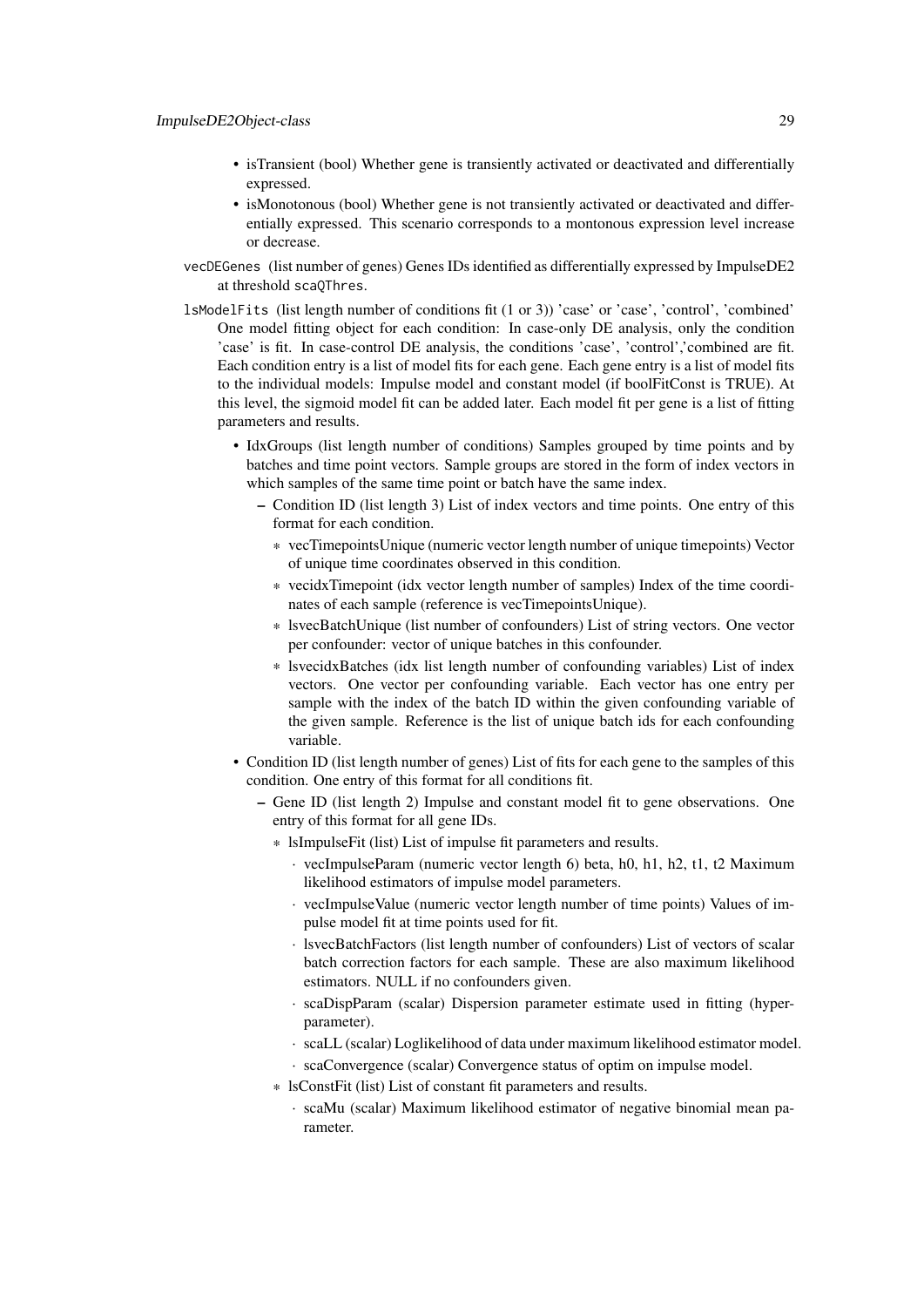- · lsvecBatchFactors (list length number of confounders) List of vectors of scalar batch correction factors for each sample. These are also maximum likelihood estimators. NULL if no confounders given.
- scaDispParam (scalar) Dispersion parameter estimate used in fitting (hyperparameter).
- · scaLL (scalar) Loglikelihood of data under maximum likelihood estimator model.
- · scaConvergence (scalar) Convergence status of optim on constant model.
- \* ls SigmoidFit (list) List of sigmoidal fit parameters and results. NULL if boolIdentifyTransients is FALSE.
	- · vecSigmoidParam (numeric vector length 4) beta, h0, h1, t Maximum likelihood estimators of sigmoidal model parameters.
	- · vecSigmoidValue (numeric vector length number of time points) Values of sigmoid model fit at time points used for fit.
	- · lsvecBatchFactors (list length number of confounders) List of vectors of scalar batch correction factors for each sample. These are also maximum likelihood estimators. NULL if no confounders given.
	- · scaDispParam (scalar) Dispersion parameter estimate used in fitting (hyperparameter).
	- · scaLL (scalar) Loglikelihood of data under maximum likelihood estimator model.
	- · scaConvergence (scalar) Convergence status of optim on sigmoidal model.
- matCountDataProc (matrix genes x samples) [Default NULL] Read count data, unobserved entries are NA. Processed matrix.
- dfAnnotationProc (data frame samples x covariates) Sample, Condition, Time (numeric), Time-Categ (str) (and confounding variables if given). Annotation table with covariates for each sample. Processed table.
- vecDispersions (numeric vector number of samples) Gene-wise negative binomial dispersion hyper-parameters.
- vecSizeFactors (numeric vector number of samples) Model scaling factors for each sample which take sequencing depth into account (size factors).
- boolCaseCtrl (bool) Whether to perform case-control analysis. Does case-only analysis if FALSE.
- vecConfounders (vector of strings number of confounding variables) Factors to correct for during batch correction. Have to supply dispersion factors if more than one is supplied. Names refer to columns in dfAnnotation.
- scaNProc (scalar) Number of processes for parallelisation.
- scaQThres (scalar) FDR-corrected p-value cutoff for significance.
- strReport (str) ImpulseDE2 stdout report.

### Author(s)

David Sebastian Fischer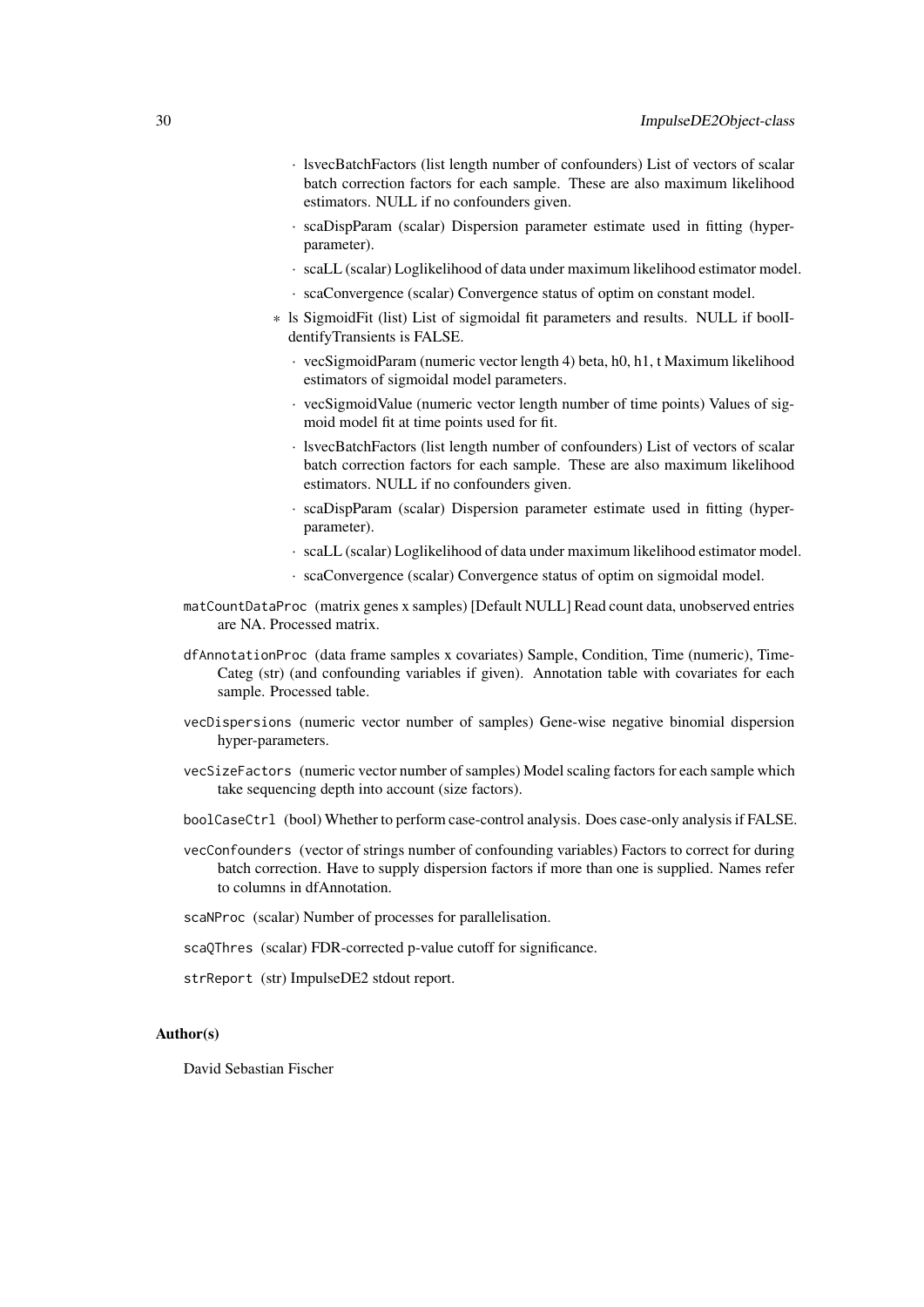<span id="page-30-0"></span>list\_accession *List-like accessor methods for ImpulseDE2Object*

### Description

Allow usage of ImpulseDE2 ouput object like a list with respect to the core output: dfImpulseDE2Results and vecDEGenes.

### Usage

```
## S4 method for signature 'ImpulseDE2Object'
names(x)
## S4 method for signature 'ImpulseDE2Object, character, missing'
x[[i, j, ...]]
## S4 method for signature 'ImpulseDE2Object'
x$name
```
### Arguments

| X        | (ImpulseDE2Object) ImpulseDE2 output object.                           |
|----------|------------------------------------------------------------------------|
| i, name  | (idx or str) Name or index of core output element of ImpulseDE2Object. |
| Ĵ        | Not used, only vectors.                                                |
| $\cdots$ | Not used.                                                              |

### Value

Names of core output in ImpulseDE2Object. Target element from ImpulseDE2Object. Target element from ImpulseDE2Object.

### Author(s)

David Sebastian Fischer

### Examples

|                | lsSimulatedData <- simulateDataSetImpulseDE2( |
|----------------|-----------------------------------------------|
| vecTimePointsA | $= rep(seq(1,8),3),$                          |
| vecTimePointsB | $= NULL,$                                     |
| vecBatchesA    | $= NULL,$                                     |
| vecBatchesB    | $= NULL,$                                     |
| scaNConst      | $= 30.$                                       |
| scaNImp        | $= 10.$                                       |
| scaNLin        | $= 10$ .                                      |
| scaNSig        | $= 10$                                        |
|                | objectImpulseDE2 <- runImpulseDE2(            |
| matCountData   | = lsSimulatedData\$matObservedCounts,         |
| dfAnnotation   | $=$ 1sSimulatedData\$dfAnnotation,            |
| boolCaseCtrl   | $=$ FALSE,                                    |
|                |                                               |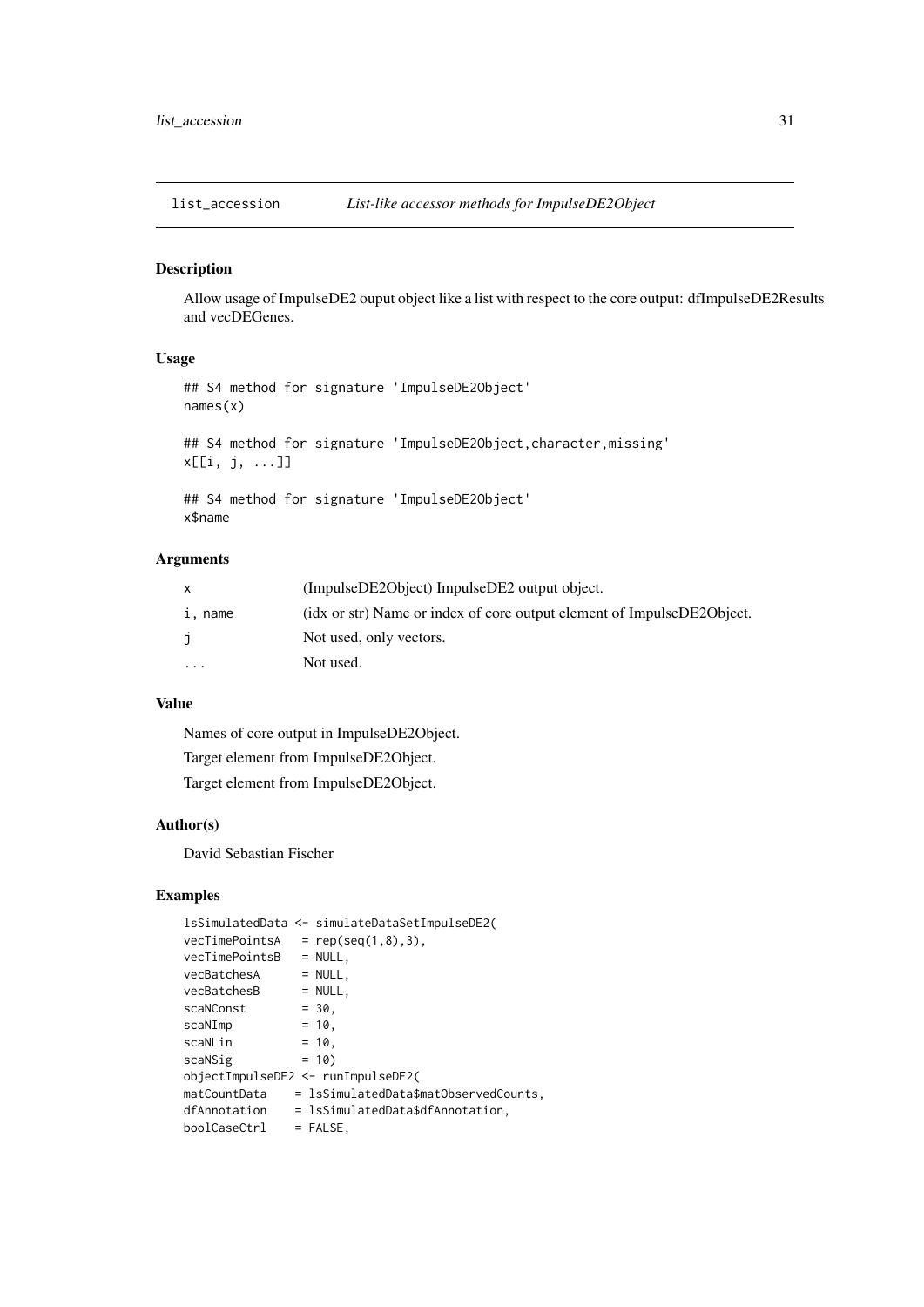```
vecConfounders = NULL,
scalarProc = 1)names(objectImpulseDE2) # Display core output
# With respect to this core output, objectImpulseDE2
# can be treated like a list.
head(objectImpulseDE2[['dfImpulseDE2Results']])
head(objectImpulseDE2$dfImpulseDE2Results)
head(objectImpulseDE2[['vecDEGenes']])
head(objectImpulseDE2$vecDEGenes)
```
<span id="page-31-1"></span>plotGenes *Plots the impulse fits and data*

### Description

Plots the impulse fits and data to pdf and return a list of gplots. Points are size factor normalised data. Consider using boolSimplePlot=TRUE if the plot seems to crowded.

#### Usage

```
plotGenes(vecGeneIDs = NULL, scaNTopIDs = NULL, objectImpulseDE2,
 boolCaseCtrl, dirOut = NULL, strFileName = "ImpulseDE2_Trajectories.pdf",
 boolMultiplePlotsPerPage = TRUE, boolSimplePlot = FALSE,
 vecRefPval = NULL, strNameRefMethod = NULL)
```
### Arguments

| (string vector) [Default NULL] Gene names to be plotted. Must be in row-<br>names of objectImpulseDE2@matCountDataProc. Supply either vecGeneIDs<br>or scaNTopIDs.                                                                                        |
|-----------------------------------------------------------------------------------------------------------------------------------------------------------------------------------------------------------------------------------------------------------|
| (int) [Default NULL] Number of top differentially expressed (by q-value) genes<br>to be plotted Supply either vecGeneIDs or scaNTopIDs.                                                                                                                   |
| objectImpulseDE2                                                                                                                                                                                                                                          |
| (ImpulseDE2 object) Object previously fitted to be used for plotting.                                                                                                                                                                                     |
| (bool) Whether to create case-ctrl plot.                                                                                                                                                                                                                  |
| (dir) [Default NULL] Directory into which pdf is printed.                                                                                                                                                                                                 |
| (str) [Default 'ImpulseDE2_Trajectories.pdf'] File name of pdf with plots.                                                                                                                                                                                |
| boolMultiplePlotsPerPage                                                                                                                                                                                                                                  |
| (bool) [Default TRUE] Whether to create grid with multiple plots on each page<br>of pdf.                                                                                                                                                                  |
| boolSimplePlot (bool) [Default TRUE] Whether to omit batch structure in plotting of model<br>fits and only plot fit to first batch/all data (if no confounders were given). This<br>strongly simplifies plots and is recommended e.g. for case-ctrl data. |
| (vector length vecGeneIDs) [Default NULL] P/Q-values to be displayed along-<br>side ImpulseDE2 q-value for differential expression in plot titles.                                                                                                        |
| strNameRefMethod                                                                                                                                                                                                                                          |
| (str) [Default NULL] Name of reference method used to generate vecRefPval.<br>Mentioned in plot titles.                                                                                                                                                   |
|                                                                                                                                                                                                                                                           |

<span id="page-31-0"></span>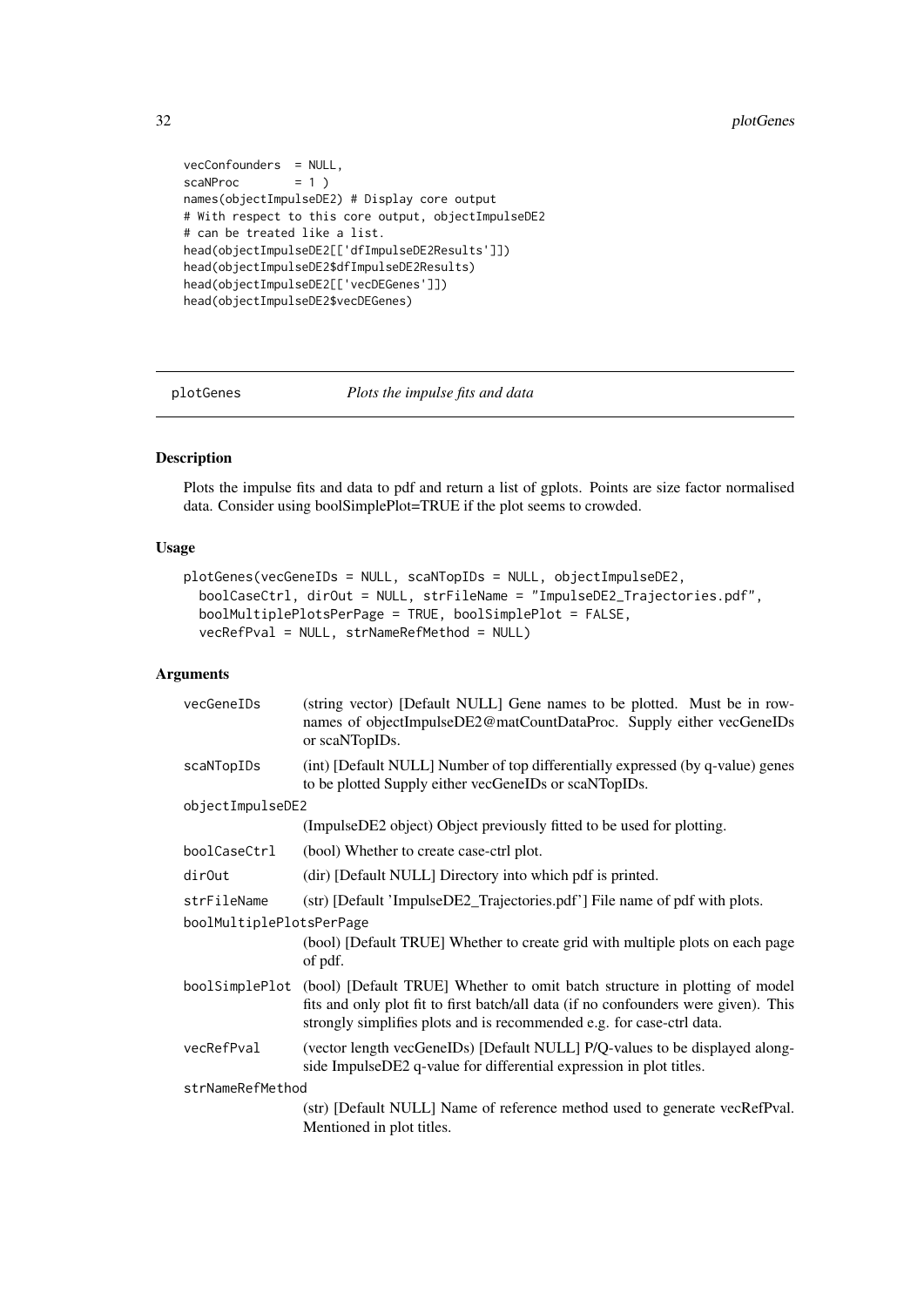#### <span id="page-32-0"></span>plotHeatmap 33

#### Value

lsgplotsID (gplot list length vecGeneIDs) List of gplots for IDs in vecGeneIDs. This is secondary output next to the .pdf and can be used to extract single plots or assemble plots differently.

### Author(s)

David Sebastian Fischer

### See Also

Called by separately by user.

#### Examples

```
lsSimulatedData <- simulateDataSetImpulseDE2(
vecTimePointsA = rep(seq(1,8),3),vecTimePointsB = NULL,
vecBatchesA = NULL,
vecBatchesB = NULL,
vecBatchesB = NUL<br>scaNConst = 0,<br>scaNImp = 40,
scaNImpscallin = 20,
scaNSig = 40objectImpulseDE2 <- runImpulseDE2(
matCountData = lsSimulatedData$matObservedCounts,
dfAnnotation = lsSimulatedData$dfAnnotation,
booleanCart1 = FALSE,vecConfounders = NULL,
boolIdentifyTransients = FALSE,
scalarProc = 1)lsgplotsID <- plotGenes(
scaNTopIDs=5,
objectImpulseDE2=objectImpulseDE2,
boolCaseCtrl=FALSE,
boolMultiplePlotsPerPage=TRUE,
boolSimplePlot=FALSE)
lsgplotsID[[1]]
```
<span id="page-32-1"></span>plotHeatmap *Plot structured z-value heatmaps of differentially expressed genes*

#### Description

Creates a complexHeatmap heatmap structured into subsets of genes according to their behaviour and sorted by peak time for raw counts and for the fitted signal.

### Usage

```
plotHeatmap(objectImpulseDE2, strCondition, boolIdentifyTransients,
  scaQThres = 0.01
```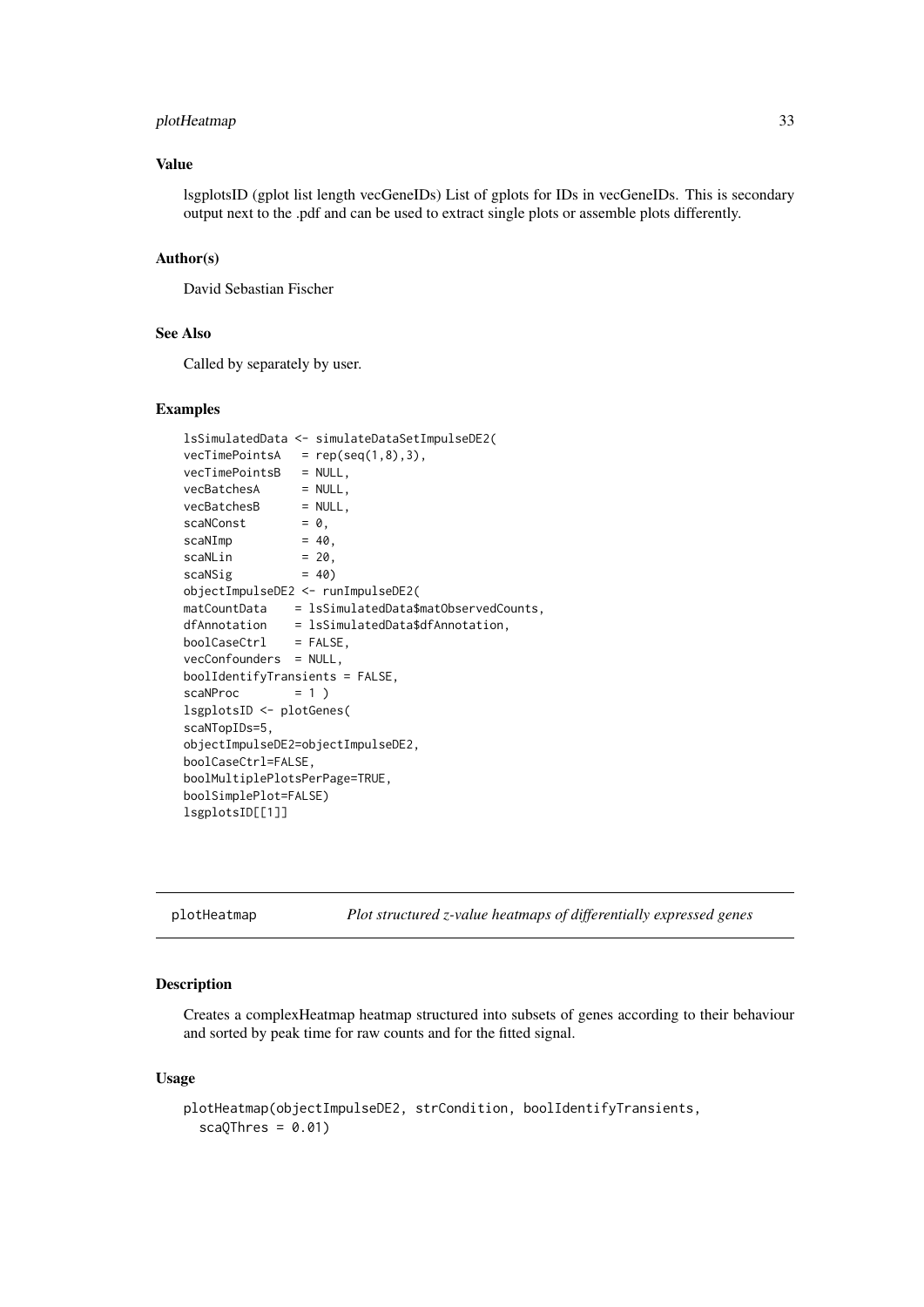### Arguments

| objectImpulseDE2       |                                                                                                                                                      |
|------------------------|------------------------------------------------------------------------------------------------------------------------------------------------------|
|                        | (instance of class ImpulseDE2Object) ImpulseDE2 output object to create heatmap<br>from.                                                             |
| strCondition           | (str) 'case','control','combined Heatmap is created from samples of this condi-<br>tion.                                                             |
| boolIdentifyTransients |                                                                                                                                                      |
|                        | (bool) Whether to structure heatmap into transient and transition trajectories,<br>only possible if sigmoids were fit to the indicated condition.    |
| sca0Thres              | (scalar) FDR-corrected p-value threshold for calling differentially expressed genes:<br>Only genes below this threshold are included in the heatmap. |

#### Value

(list length 3)

- complexHeatmapRaw (complexHeatmap plot) Heatmap of raw data by time point: Average of the size factor (and batch factor) normalised counts per time point and gene. Plot with draw(complexHeatmapRaw).
- complexHeatmapFit (complexHeatmap plot) Heatmap of impulse-fitted data by time point. Plot with draw(complexHeatmapFit).
- lsvecGeneGroups (list) List of gene ID vectors: One per heatmap group with all gene IDs of the the profiles displayed in the heatmap.

### Author(s)

David Sebastian Fischer

### See Also

Called seperately by used.

### Examples

```
library(ComplexHeatmap)
lsSimulatedData <- simulateDataSetImpulseDE2(
vecTimePointsA = rep(seq(1,8),3),vecTimePointsB = NULL,
vecBatchesA = NULL,
vecBatchesB = NULL,
scalConst = \emptyset,
scaNImp = 50,
scallin = 0,
scaNSig = 50objectImpulseDE2 <- runImpulseDE2(
matCountData = lsSimulatedData$matObservedCounts,
dfAnnotation = lsSimulatedData$dfAnnotation,
booleanCtrl = FALSE,
vecConfounders = NULL,
boolIdentifyTransients = TRUE,
scalarProc = 1)lsHeatmaps <- plotHeatmap(
objectImpulseDE2=objectImpulseDE2,
strCondition='case',
```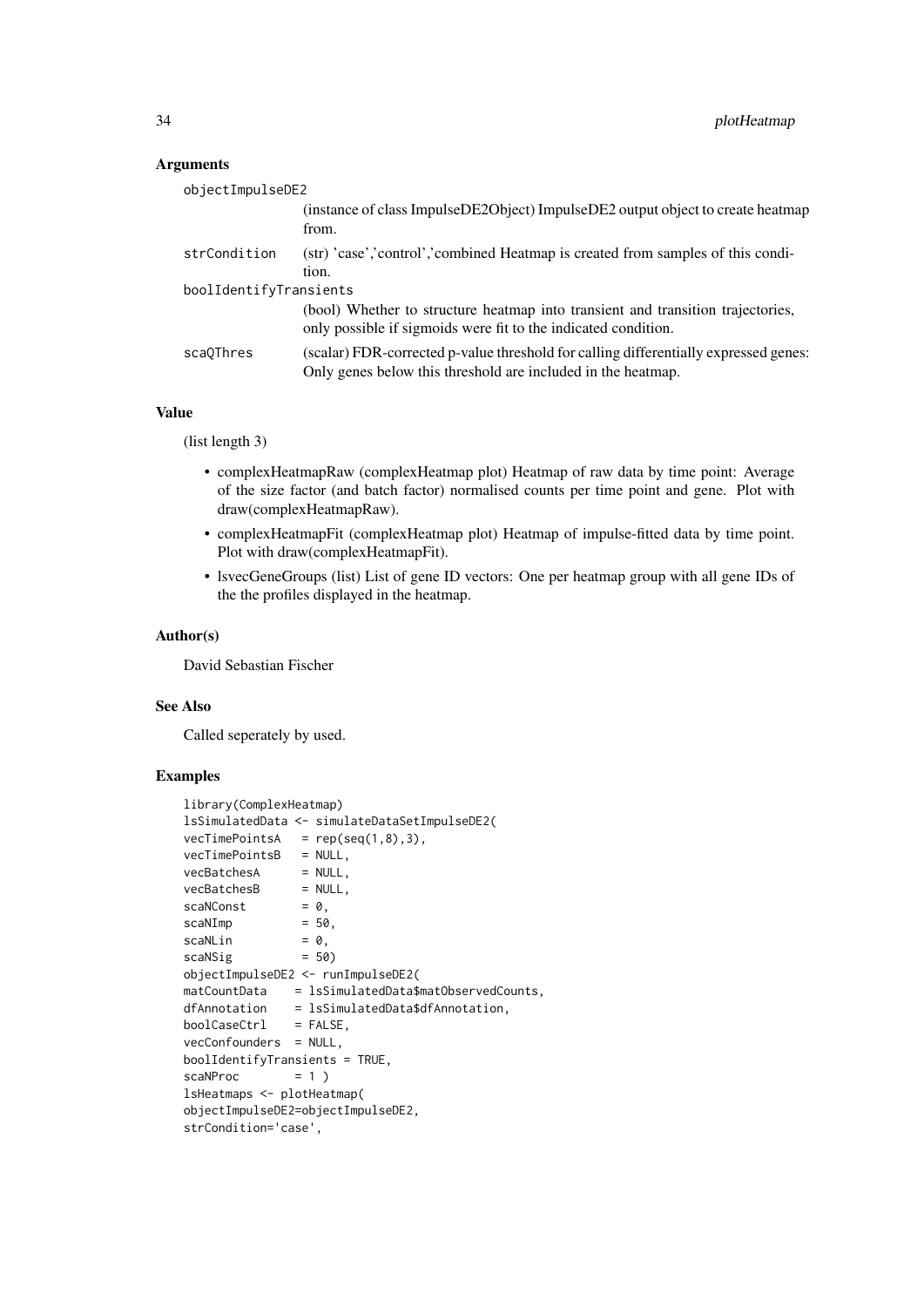#### <span id="page-34-0"></span>processData 35

```
boolIdentifyTransients=TRUE,
scaQThres=0.01)
draw(lsHeatmaps$complexHeatmapRaw)
```
### <span id="page-34-1"></span>processData *Check and process input to runImpulseDE2()*

#### Description

Check validity of input and process count data matrix and annotation into data structures used later in [runImpulseDE2.](#page-38-1) [processData](#page-34-1) is structure in the following way:

- Subhelper functions:
	- checkNull() Check whether object was supplied (is not NULL).
	- checkDimMatch() Checks whether dimensions of matrices agree.
	- checkElementMatch() Checks whether vectors are identical.
	- checkNumeric() Checks whether elements are numeric.
	- checkProbability() Checks whether elements are probabilities.
	- checkCounts() Checks whether elements are count data.
- Helper functions:
	- checkData() Check format and presence of input data.
	- nameGenes() Name genes if names are not given.
	- procAnnotation() Add categorial time variable to annotation table. Add nested batch column if necessary. Reduce to samples used.
	- reduceCountData() Reduce count data to data which are utilised later.
- Script body

#### Usage

```
processData(dfAnnotation, matCountData, boolCaseCtrl, vecConfounders,
  vecDispersionsExternal, vecSizeFactorsExternal)
```
### Arguments

| dfAnnotation           | (data frame samples x covariates) Sample, Condition, Time (numeric), Time-<br>Categ (str) (and confounding variables if given). Annotation table with covari-<br>ates for each sample.                                           |  |
|------------------------|----------------------------------------------------------------------------------------------------------------------------------------------------------------------------------------------------------------------------------|--|
| matCountData           | (matrix genes x samples) [Default NULL] Read count data, unobserved entries<br>are NA.                                                                                                                                           |  |
| boolCaseCtrl           | (bool) Whether to perform case-control analysis. Does case-only analysis if<br>FALSE.                                                                                                                                            |  |
|                        | vecConfounders (vector of strings number of confounding variables) Factors to correct for during<br>batch correction. Have to supply dispersion factors if more than one is supplied.<br>Names refer to columns in dfAnnotation. |  |
| vecDispersionsExternal |                                                                                                                                                                                                                                  |  |
|                        | (vector length number of genes in matCountData) [Default NULL] Externally<br>generated list of gene-wise dispersion factors which overides DESeq2 generated<br>dispersion factors.                                               |  |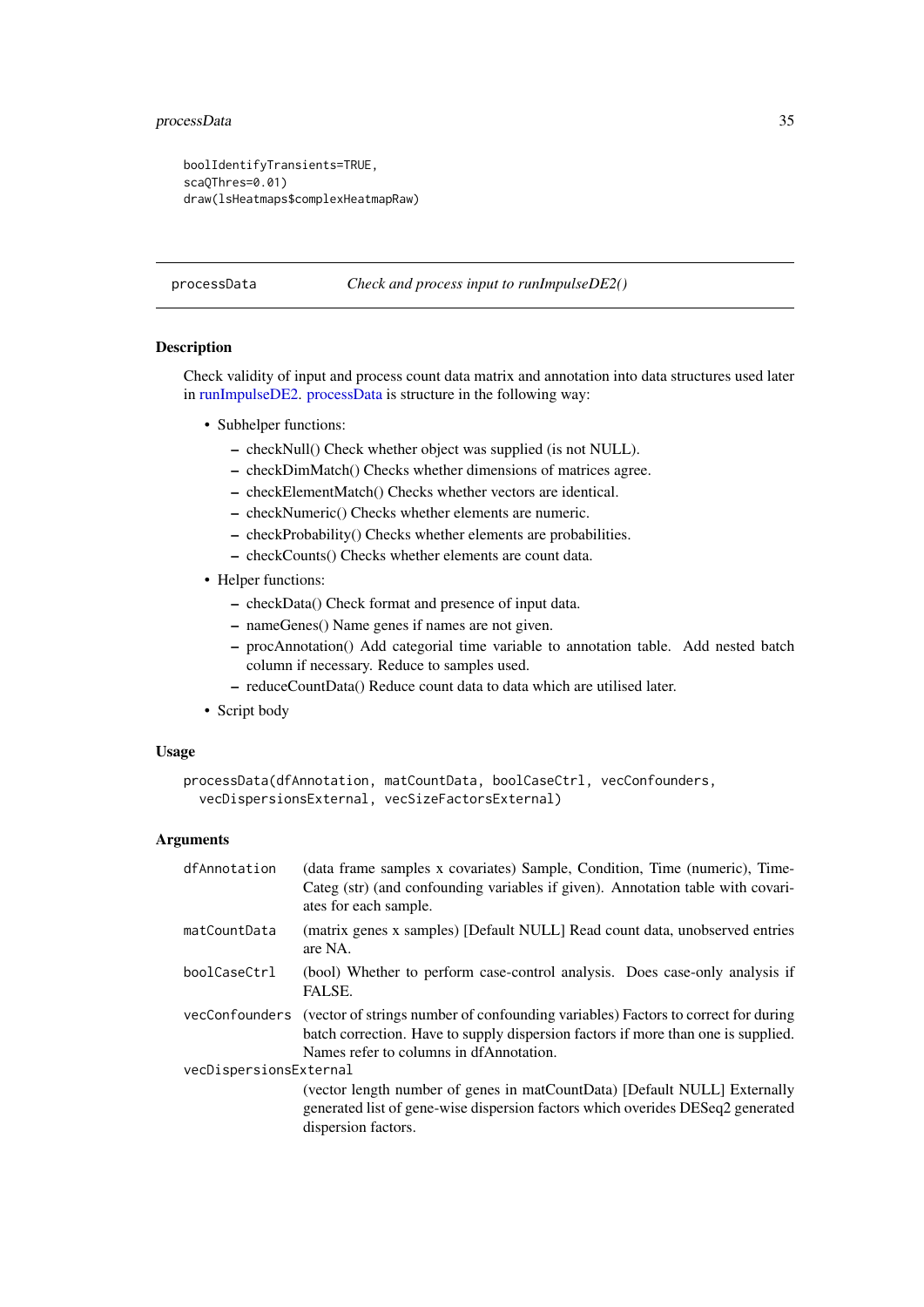#### <span id="page-35-0"></span>vecSizeFactorsExternal

(vector length number of cells in matCountData) [Default NULL] Externally generated list of size factors which override size factor computation in ImpulseDE2.

#### Value

(list length 4)

- matCountDataProc (matrix genes x samples) Read count data.
- dfAnnotationProc (data frame samples x covariates) Sample, Condition, Time (numeric), TimeCateg (str) (and confounding variables if given). Processed annotation table with covariates for each sample.
- vecSizeFactorsExternalProc (numeric vector number of samples) Model scaling factors for each sample which take sequencing depth into account (size factors).
- vecDispersionsExternalProc (vector number of genes) Gene-wise negative binomial dispersion hyper-parameter.
- strReportProcessing (str) String of stdout of processData().

#### Author(s)

David Sebastian Fischer

#### See Also

Called by [runImpulseDE2.](#page-38-1)

<span id="page-35-1"></span>

| runDEAnalysis | Perform differential expression analysis and identification of tran- |
|---------------|----------------------------------------------------------------------|
|               | siently activated or deactivated genes.                              |

#### Description

Performs model selction based on loglikelihood ratio tests. The primary model selection is the differential expression analysis. The secondary model selection is the selection between a sigmoidal and an impulse fit for differentially expressed genes which is used to define transiently activated or deactivated genes.

#### Usage

```
runDEAnalysis(objectImpulseDE2, boolCaseCtrl, boolIdentifyTransients,
  scaQThresTransients = 0.001)
```
#### Arguments

objectImpulseDE2

(object class ImpulseDE2Object) Object containing fits to be evaluated.

boolCaseCtrl (bool) Whether to perform case-control analysis. Does case-only analysis if FALSE.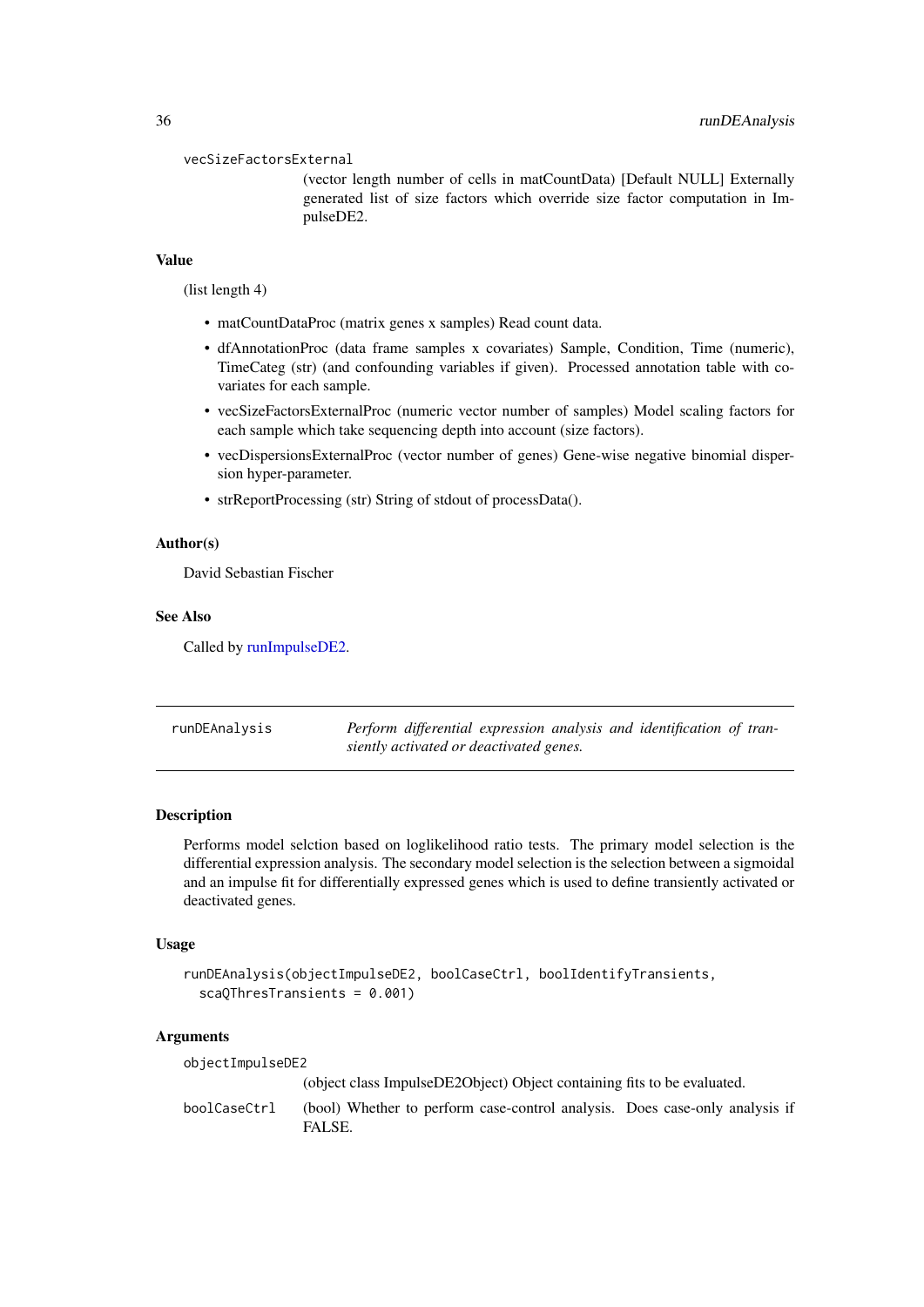#### boolIdentifyTransients

(bool) [Defaul FALSE] Whether to identify transiently activated or deactivated genes. This involves an additional fitting of sigmoidal models and hypothesis testing between constant, sigmoidal and impulse model.

#### scaQThresTransients

(scalar) [Default 0.001] FDR-corrected p-value threshold for hypothesis tests between impulse, sigmoidal and constant model used to identify transiently regulated genes.

#### Value

(ImpulseDE2Object) Input object with dfDEAnalysis updated to: dfDEAnalysis (data frame samples x reported characteristics) Summary of fitting procedure and differential expression results for each gene.

- Gene: Gene ID.
- p: P-value for differential expression.
- padj: Benjamini-Hochberg false-discovery rate corrected p-value for differential expression analysis.
- loglik\_full: Loglikelihood of full model.
- loglik red: Loglikelihood of reduced model.
- df\_full: Degrees of freedom of full model.
- df\_red: Degrees of freedom of reduced model
- mean: Inferred mean parameter of constant model of first batch. From combined samples in case-ctrl.
- allZero (bool) Whether there were no observed non-zero observations of this gene. If TRUE, fitting and DE analsysis were skipped and entry is NA.

Entries only present in case-only DE analysis:

- converge\_impulse: Convergence status of optim for impulse model fit (full model).
- converge const: Convergence status of optim for constant model fit (reduced model).

Entries only present in case-control DE analysis:

- converge\_combined: Convergence status of optim for impulse model fit to case and control samples combined (reduced model).
- converge case: Convergence status of optim for impulse model fit to samples of case condition (full model 1/2).
- converge\_control: Convergence status of optim for impulse model fit to samples of control condition (full model 2/2).

Entries only present if boolIdentifyTransients is TRUE:

- converge\_sigmoid: Convergence status of optim for sigmoid model fit to samples of case condition.
- impulseTOsigmoid\_p: P-value of loglikelihood ratio test impulse model fit versus sigmoidal model on samples of case condition.
- impulseTOsigmoid\_padj: Benjamini-Hochberg false-discovery rate corrected p-value of loglikelihood ratio test impulse model fit versus sigmoid model on samples of case condition.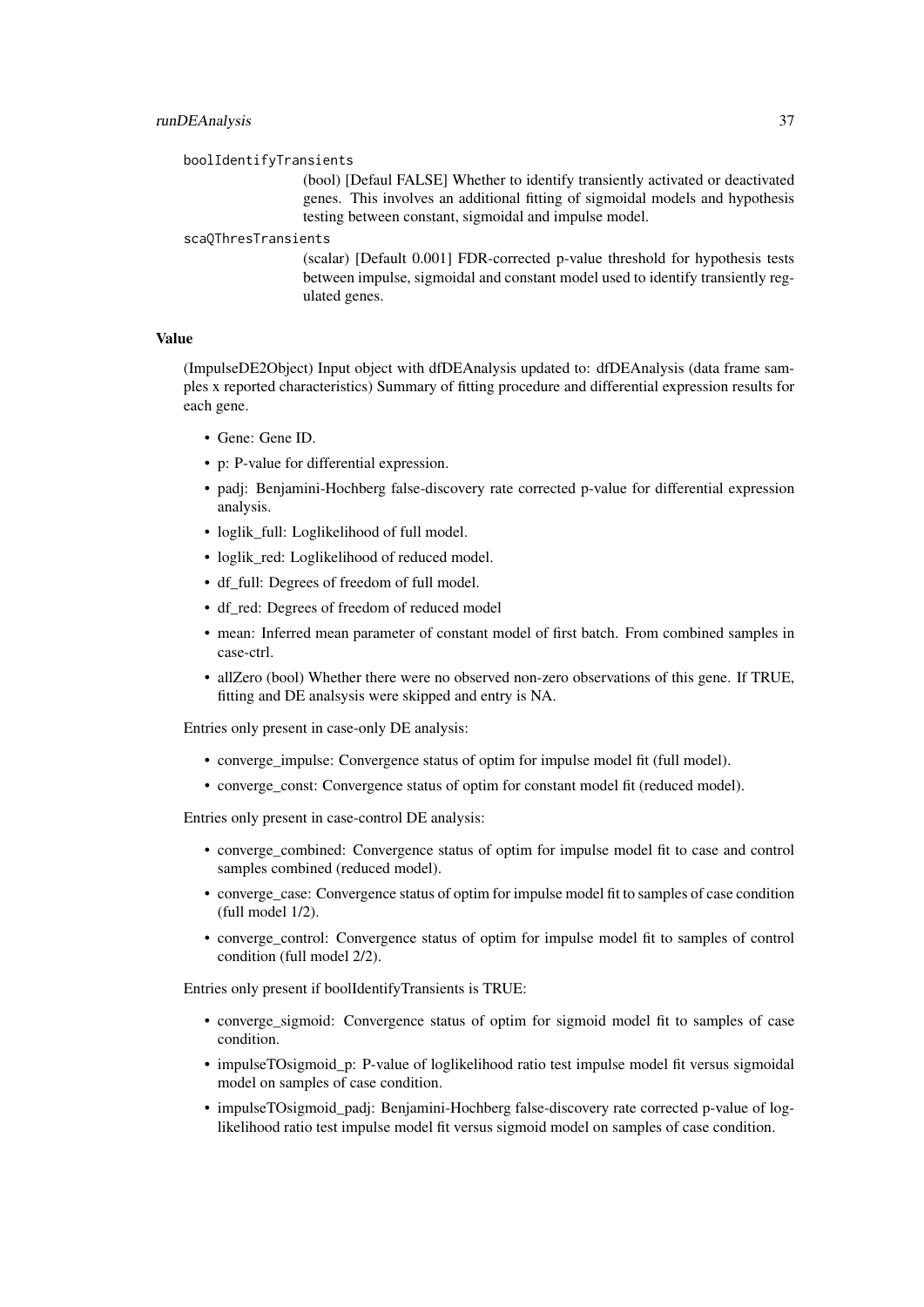- <span id="page-37-0"></span>• sigmoidTOconst p: P-value of loglikelihood ratio test sigmoidal model fit versus constant model on samples of case condition.
- sigmoidTOconst padj: Benjamini-Hochberg false-discovery rate corrected p-value of loglikelihood ratio test sigmoidal model fit versus constant model on samples of case condition.
- isTransient (bool) Whether gene is transiently activated or deactivated and differentially expressed.
- isMonotonous (bool) Whether gene is not transiently activated or deactivated and differentially expressed. This scenario corresponds to a montonous expression level increase or decrease.

#### Author(s)

David Sebastian Fischer

#### See Also

Called by [runImpulseDE2.](#page-38-1)

<span id="page-37-1"></span>runDESeq2 *Wrapper function for running DESeq2*

#### Description

Run DESeq2 and extract dispersion parameter estimates. Catch and remove dispersion outlier exception on samples with zero-count observations.

#### Usage

runDESeq2(dfAnnotationProc, matCountDataProc, boolCaseCtrl, vecConfounders)

### Arguments

dfAnnotationProc

(data frame samples x covariates) Sample, Condition, Time (numeric), Time-Categ (str) (and confounding variables if given). Processed annotation table with covariates for each sample. matCountDataProc (matrix genes x samples) Read count data.

| boolCaseCtrl | (bool) Whether to perform case-control analysis. Does case-only analysis if |  |  |
|--------------|-----------------------------------------------------------------------------|--|--|
|              | FALSE.                                                                      |  |  |

vecConfounders (vector of strings number of confounding variables) Factors to correct for during batch correction. Have to supply dispersion factors if more than one is supplied. Names refer to columns in dfAnnotationProc.

#### Value

(numeric vector length number of genes) Dispersion parameter estimates for each gene. In format of parameter size of [dnbinom](#page-0-0) which is 1/dispersion factor of DESeq2.

### Author(s)

David Sebastian Fischer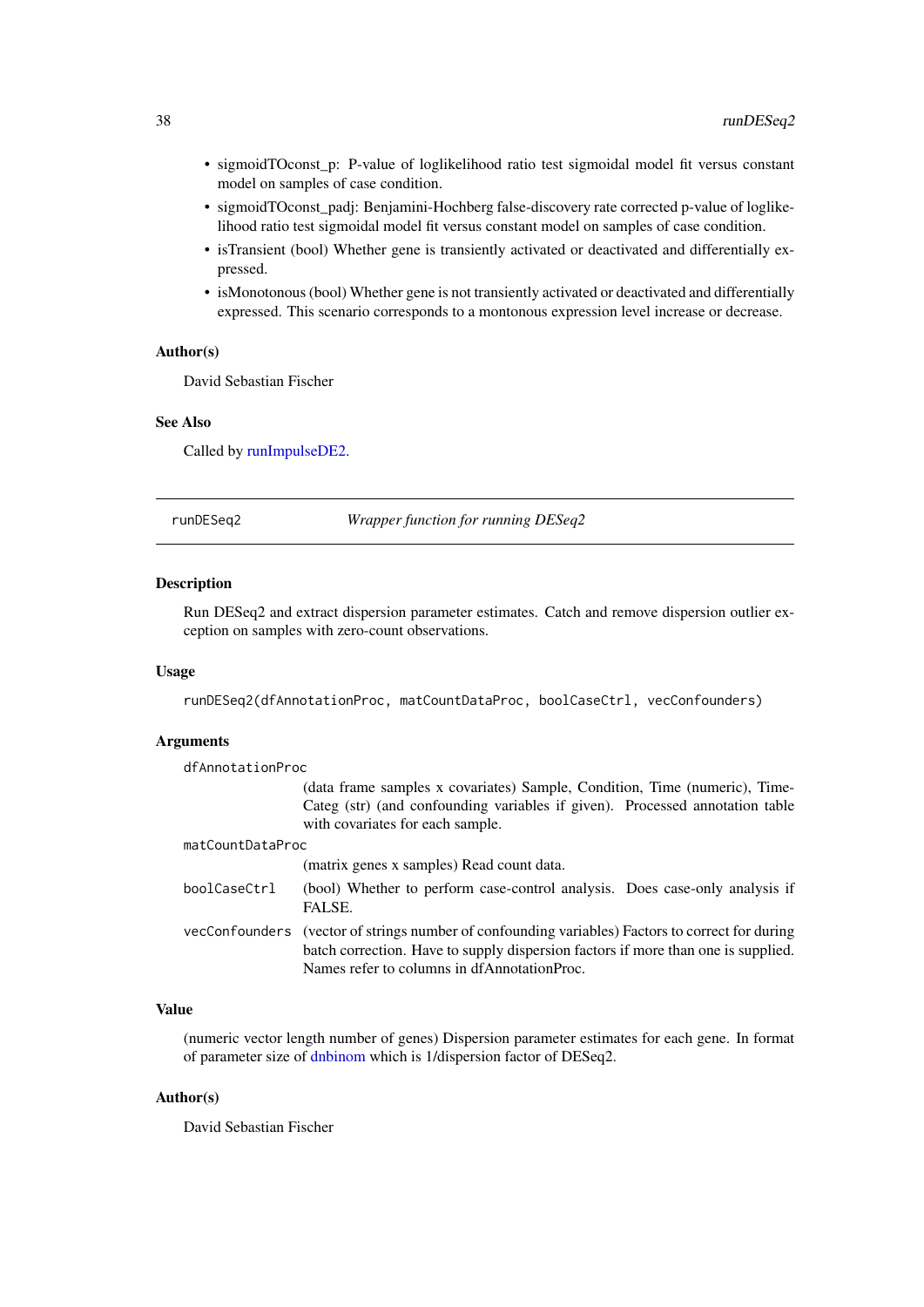#### <span id="page-38-0"></span>runImpulseDE2 39

#### See Also

Called by [runImpulseDE2.](#page-38-1)

<span id="page-38-1"></span>runImpulseDE2 *ImpulseDE2 wrapper*

#### Description

Wrapper to run ImpulseDE2 on bulk omics count data. This wrapper can perform the entire analysis pipeline of ImpulseDE2 on its own if the right parameters are supplied. To run ImpulseDE2 on bulk omics count data, use the minimal parameter set:

- matCountData
- dfAnnotation
- boolCaseCtrl
- vecConfounders

Additionally, you can provide:

- scaNProc to set the number of processes for parallelisation.
- scaQThres to set the cut off for your DE gene list.
- vecDispersionsExternal to supply external dispersion parameters which may be necessary depending on your confounding factors (runImpulseDE2 will tell you if it is necessary).
- vecSizeFactorsExternal to supply external size factors.
- boolVerbose to control stdout output.

### Usage

```
runImpulseDE2(matCountData = NULL, dfAnnotation = NULL,
 boolCaseCtrl = FALSE, vecConfounders = NULL, scaNProc = 1,
 scaQThres = NULL, vecDispersionsExternal = NULL,
 vecSizeFactorsExternal = NULL, boolIdentifyTransients = FALSE,
 boolVerbose = TRUE)
```
### Arguments

| (matrix genes x samples) [Default NULL] Read count data, unobserved entries<br>are NA. Can be Summarized Experiment object.                                                                                       |
|-------------------------------------------------------------------------------------------------------------------------------------------------------------------------------------------------------------------|
| (data frame samples x covariates) Sample, Condition, Time (numeric), Time-<br>Categ (str) (and confounding variables if given). Annotation table with covari-<br>ates for each sample.                            |
| (bool) [Default FALSE] Whether to perform case-control analysis. Does case-<br>only analysis if FALSE.                                                                                                            |
| (vector of strings number of confounding variables) Factors to correct for during<br>batch correction. Have to supply dispersion factors if more than one is supplied.<br>Names refer to columns in dfAnnotation. |
| (scalar) [Default 1] Number of processes for parallelisation.                                                                                                                                                     |
| (scalar) [Default NULL] FDR-corrected p-value cutoff for significance.                                                                                                                                            |
|                                                                                                                                                                                                                   |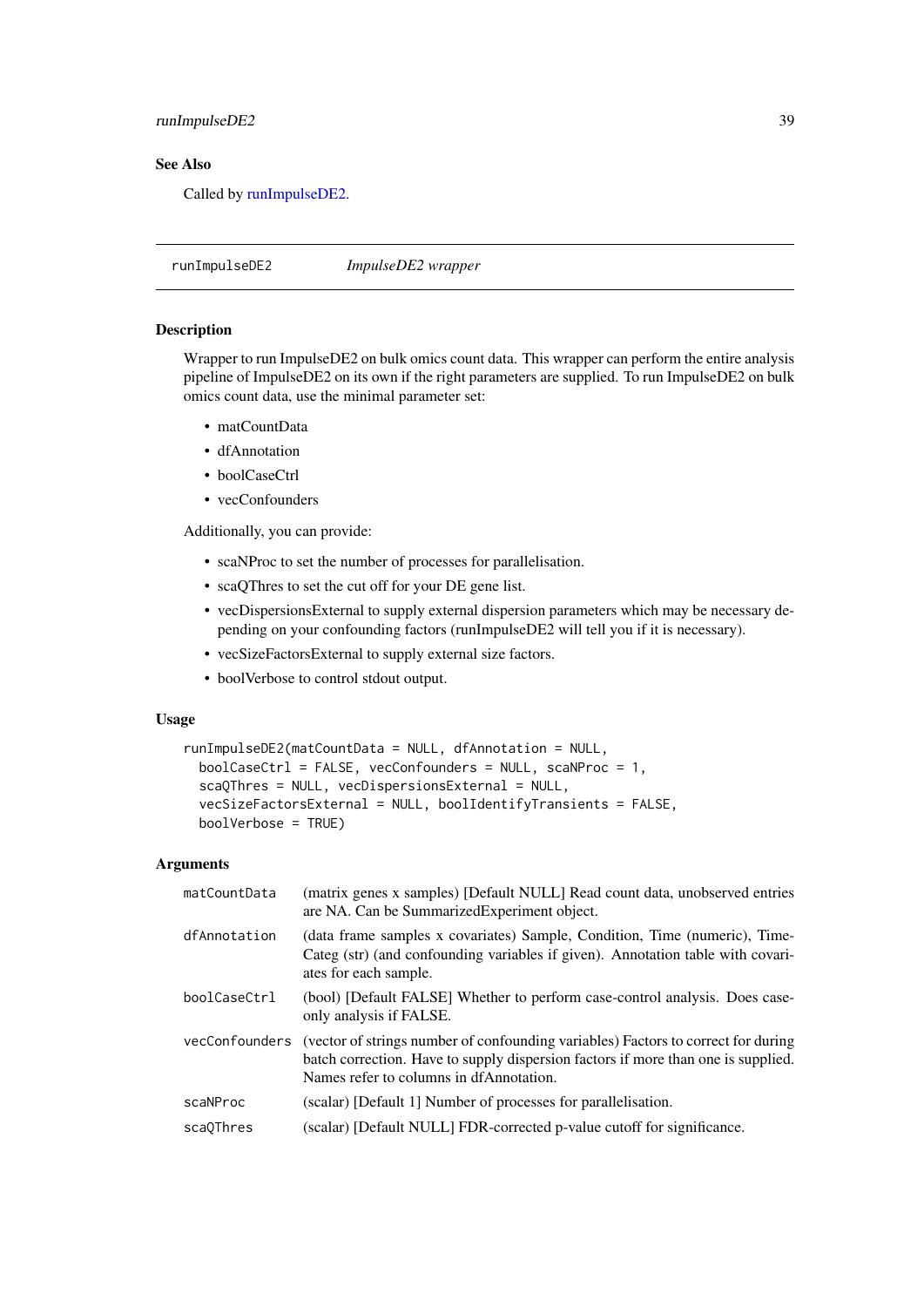#### vecDispersionsExternal

(vector length number of genes in matCountData) [Default NULL] Externally generated list of gene-wise dispersion factors which overides DESeq2 generated dispersion factors.

#### vecSizeFactorsExternal

(vector length number of cells in matCountData) [Default NULL] Externally generated list of size factors which override size factor computation in ImpulseDE2.

#### boolIdentifyTransients

(bool) [Defaul FALSE] Whether to identify transiently activated or deactivated genes. This involves an additional fitting of sigmoidal models and hypothesis testing between constant, sigmoidal and impulse model.

boolVerbose (bool) [Default TRUE] Whether to print progress to stdout.

#### **Details**

ImpulseDE2 is based on the impulse model proposed by Chechik and Koller (Chechik and Koller, 2009). The computational complexity of ImpulseDE2 is linear in the number of genes and linear in the number of samples.

### Value

(object of class ImpulseDE2Object) This object can be treated as a list with 2 elements: (list length 2)

- vecDEGenes (list number of genes) Genes IDs identified as differentially expressed by ImpulseDE2 at threshold scaQThres.
- dfDEAnalysis (data frame samples x reported characteristics) Summary of fitting procedure and differential expression results for each gene.
	- Gene: Gene ID.
	- p: P-value for differential expression.
	- padj: Benjamini-Hochberg false-discovery rate corrected p-value for differential expression analysis.
	- loglik\_full: Loglikelihood of full model.
	- loglik\_red: Loglikelihood of reduced model.
	- df\_full: Degrees of freedom of full model.
	- df\_red: Degrees of freedom of reduced model
	- mean: Inferred mean parameter of constant model of first batch. From combined samples in case-ctrl.
	- allZero (bool) Whether there were no observed non-zero observations of this gene. If TRUE, fitting and DE analsysis were skipped and entry is NA.

Entries only present in case-only DE analysis:

- converge impulse: Convergence status of optim for impulse model fit (full model).
- converge\_const: Convergence status of optim for constant model fit (reduced model).

Entries only present in case-control DE analysis:

- converge\_combined: Convergence status of optim for impulse model fit to case and control samples combined (reduced model).
- converge\_case: Convergence status of optim for impulse model fit to samples of case condition (full model 1/2).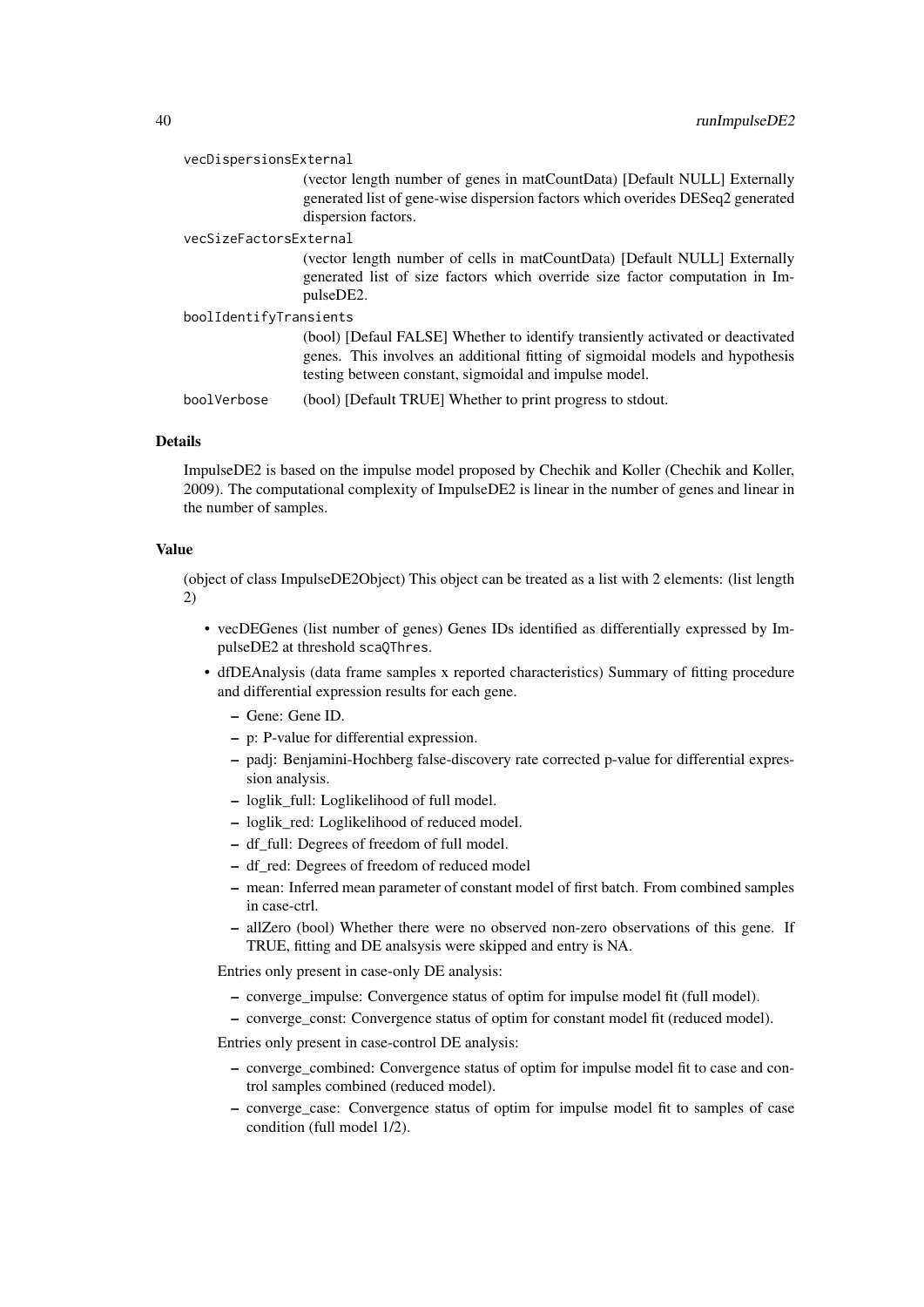<span id="page-40-0"></span>– converge\_control: Convergence status of optim for impulse model fit to samples of control condition (full model 2/2).

Entries only present if boolIdentifyTransients is TRUE:

- converge\_sigmoid: Convergence status of optim for sigmoid model fit to samples of case condition.
- impulseTOsigmoid\_p: P-value of loglikelihood ratio test impulse model fit versus sigmoidal model on samples of case condition.
- impulseTOsigmoid\_padj: Benjamini-Hochberg false-discovery rate corrected p-value of loglikelihood ratio test impulse model fit versus sigmoid model on samples of case condition.
- sigmoidTOconst\_p: P-value of loglikelihood ratio test sigmoidal model fit versus constant model on samples of case condition.
- sigmoidTOconst\_padj: Benjamini-Hochberg false-discovery rate corrected p-value of loglikelihood ratio test sigmoidal model fit versus constant model on samples of case condition.
- isTransient (bool) Whether gene is transiently activated or deactivated and differentially expressed.
- isMonotonous (bool) Whether gene is not transiently activated or deactivated and differentially expressed. This scenario corresponds to a montonous expression level increase or decrease.

### Author(s)

David Sebastian Fischer

#### See Also

Calls the following functions: [processData,](#page-34-1) [runDESeq2,](#page-37-1) [computeNormConst,](#page-2-1) [fitModels,](#page-19-1) [fitSig](#page-23-1)[moidModels,](#page-23-1) [runDEAnalysis.](#page-35-1) The following functions are additionally available to the user: [fitSig](#page-23-1)[moidModels,](#page-23-1) [plotGenes,](#page-31-1) [plotHeatmap,](#page-32-1) [runDEAnalysis,](#page-35-1) [simulateDataSetImpulseDE2.](#page-42-1)

#### Examples

```
lsSimulatedData <- simulateDataSetImpulseDE2(
vecTimePointsA = rep(seq(1,8),3),vecTimePointsB = NULL,
vecBatchesA = NULL,
vecBatchesB = NULL,
scalConst = 30,
scalImp = 10,
scallin = 10,
scaNSig = 10objectImpulseDE2 <- runImpulseDE2(
matCountData = lsSimulatedData$matObservedCounts,
dfAnnotation = lsSimulatedData$dfAnnotation,
booleanCtrl = FALSE,vecComfounders = NULL,<br>scaNProc = 1)scaNProc
head(objectImpulseDE2$dfImpulseDE2Results)
```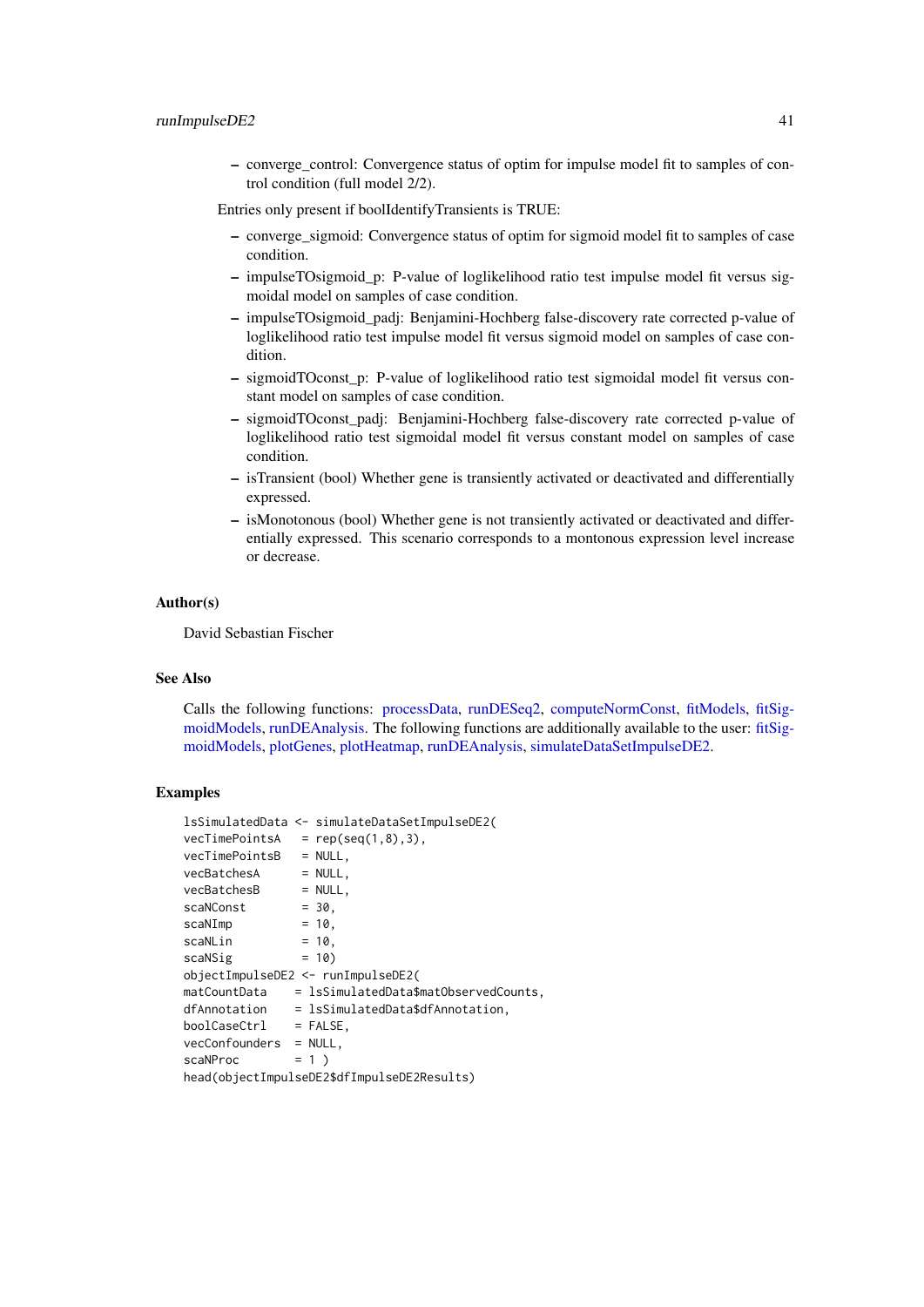<span id="page-41-0"></span>

### Description

Set internal data of ImpulseDE2 output object.

#### Usage

```
set_boolCaseCtrl(obj, element)
```
set\_dfAnnotationProc(obj, element)

set\_dfImpulseDE2Results(obj, element)

set\_lsModelFits(obj, element)

set\_matCountDataProc(obj, element)

set\_scaNProc(obj, element)

set\_scaQThres(obj, element)

set\_strReport(obj, element)

set\_vecAllIDs(obj, element)

set\_vecConfounders(obj, element)

set\_vecDEGenes(obj, element)

set\_vecDispersions(obj, element)

set\_vecSizeFactors(obj, element)

#### Arguments

| obi     | (ImpulseDE2Object) A ImpulseDE2 output object.                                                      |
|---------|-----------------------------------------------------------------------------------------------------|
| element | (type depends on element) An element of the ImpulseDE2 output object which<br>is to be substituted. |

### Value

(ImpulseDE2Object) The ImpulseDE2 object with the target element substituted.

### Author(s)

David Sebastian Fischer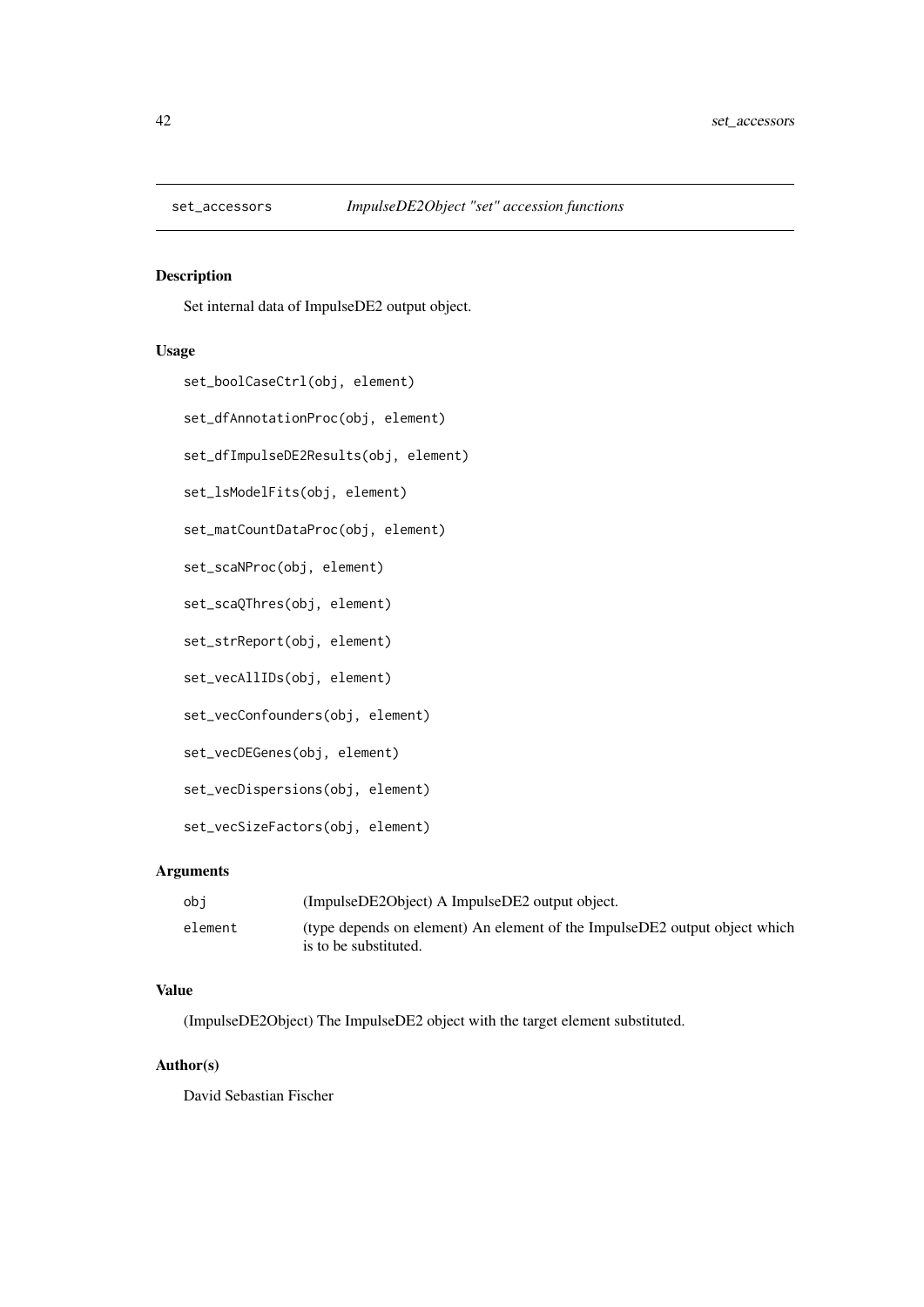<span id="page-42-1"></span><span id="page-42-0"></span>simulateDataSetImpulseDE2

*Simulate a data set for ImpulseDE2*

### Description

Simulates a data set with genes with constant and impulse expression traces. Expression strength and variation in impulse like traces are parameterised and random. All temporary files are saved into dirOutSimulation and only the objects necessary for running ImpulseDE2 (the count matrix and the annotation table are returned). The remaining objects representing hidden parameters can be used to evaluate parameter estimates.

### Usage

```
simulateDataSetImpulseDE2(vecTimePointsA, vecTimePointsB, vecBatchesA,
 vecBatchesB, scaNConst, scaNImp, scaNLin, scaNSig, scaNRand = 0,
 scaSeedInit = 1, scaMumax = 1000, boolOneConstMu = FALSE,
 scaSDExpressionChange = 1, scaSDRand = NULL, scaMuSizeEffect = 1,
 scaSDSizeEffect = 0.1, scaMuBatchEffect = NULL, scaSDBatchEffect = NULL,
 dirOutSimulation = NULL)
```
### Arguments

|                       | vecTimePointsA (numeric vector number of time points) Number of time points in batch A.                                                                      |  |
|-----------------------|--------------------------------------------------------------------------------------------------------------------------------------------------------------|--|
| vecTimePointsB        | (numeric vector number of time points) Number of time points in batch B.                                                                                     |  |
| vecBatchesA           | (str vector number of samples in vecTimePointsA) [Default NULL] Batch IDs<br>of each sample in condition A. Set to NULL if simulating without batch effects. |  |
| vecBatchesB           | (str vector number of samples in vecTimePointsB) [Default NULL] Batch IDs<br>of each sample in condition B. Set to NULL if simulating without batch effects. |  |
| scaNConst             | (scalar) Number of constant genes in data set.                                                                                                               |  |
| scaNImp               | (scalar) Number of impulse distributed genes in data set.                                                                                                    |  |
| scaNLin               | (scalar) Number of linear distributed genes in data set.                                                                                                     |  |
| scaNSig               | (scalar) Number of sigmoid distributed genes in data set.                                                                                                    |  |
| scaNRand              | (scalar) [Default NULL] Number of random distributed genes in data set.                                                                                      |  |
| scaSeedInit           | (scalar) [Default 1] Scalar based on which seeds are chosen. One vlaue corre-<br>spond sto a unique set of seeds for all random number generations.          |  |
| scaMumax              | (scalar) [Default 1000] Maximum expression mean parameter to be used.                                                                                        |  |
|                       | boolOneConstMu (bool) [Default False] Don't sample constant trajectories from uniform [0,sca-<br>Mumax] but set all to scaMumax                              |  |
| scaSDExpressionChange |                                                                                                                                                              |  |
|                       | (scalar) [Default 1] Standard deviation of normal distribution from which the<br>amplitude change within an impulse trace is drawn.                          |  |
| scaSDRand             | (scalar) [Default 0] Standard deviation of normal distribution from which the<br>random deviations are drawn.                                                |  |
| scaMuSizeEffect       |                                                                                                                                                              |  |
|                       | (numeric vector number of genes) [Default NULL] Mean of normal distribution<br>of which scaNLing factor for size effects per sample are drawn.               |  |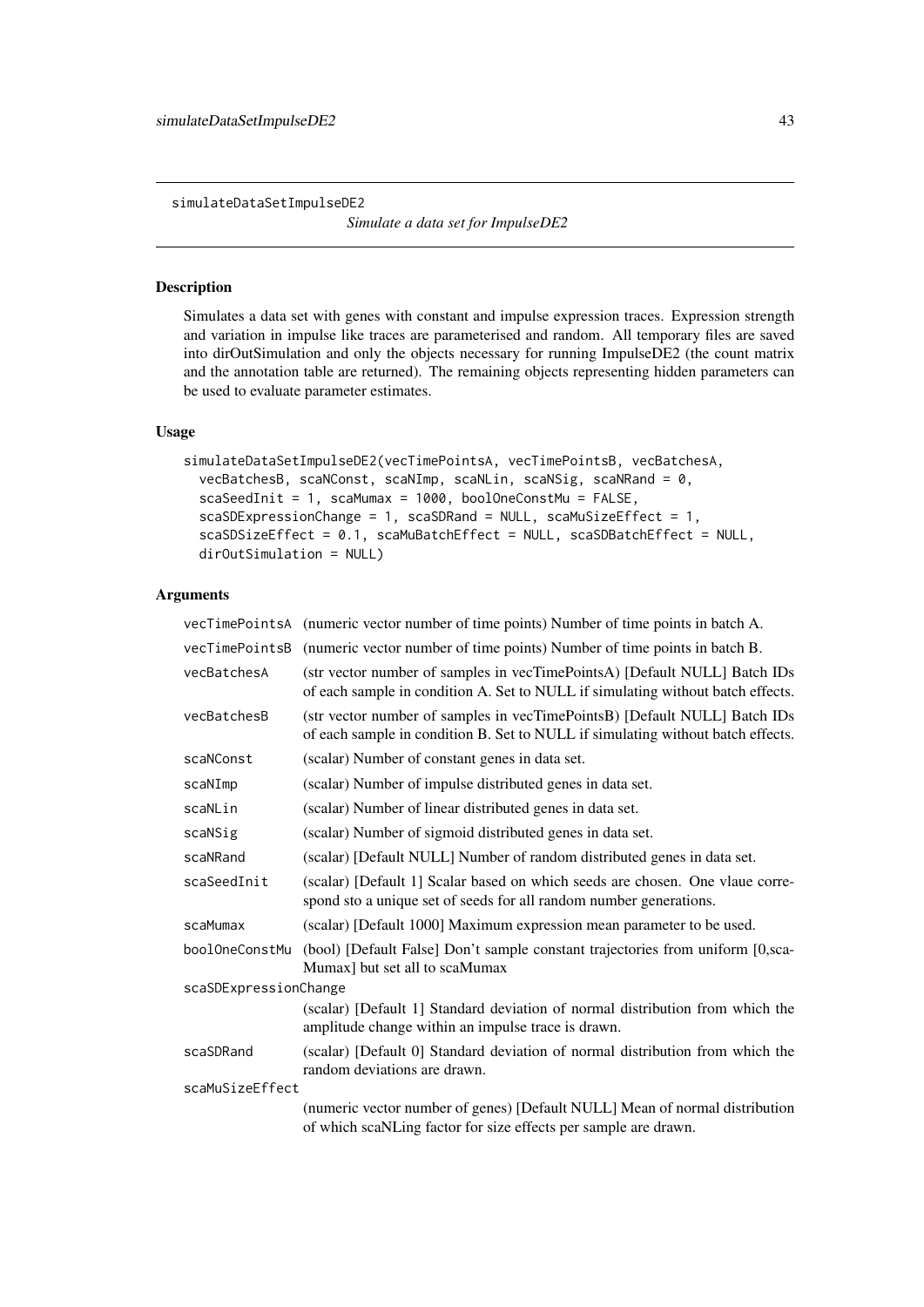#### scaSDSizeEffect

(numeric vector number of genes) [Default NULL] Standard deviation of normal distribution of which scaling factor for size effects per sample are drawn.

#### scaMuBatchEffect

(numeric vector number of genes) [Default NULL] Mean of normal distribution of which scaling factor for batch effects per gene are drawn (reference is batch A).

#### scaSDBatchEffect

(numeric vector number of genes) [Default NULL] Standard deviation of normal distribution of which scaling factor for batch effects per gene are drawn (reference is batch A).

#### dirOutSimulation

(directory) [Default NULL] Directory to which simulated parameter objects are saved to.

### Value

list (length 2)

- dfAnnotation (data frame samples x covariates) Sample, Condition, Time (numeric), Time-Categ (str) (and confounding variables if given). Annotation table with covariates for each sample.
- matSampledCountsObserved (matrix genes x cells) Sampled count data of all cells after dropout.

#### Author(s)

David Sebastian Fischer

### See Also

Called by separately by user.

#### Examples

```
lsSimulatedData <- simulateDataSetImpulseDE2(
vecTimePointsA = rep(seq(1,8),3),vecTimePointsB = NULL,
vecBatchesA = NULL,
vecBatchesB = NULL,
scalConst = 30,
scaNImp = 10,
scallin = 10,
scaNSig = 10)
```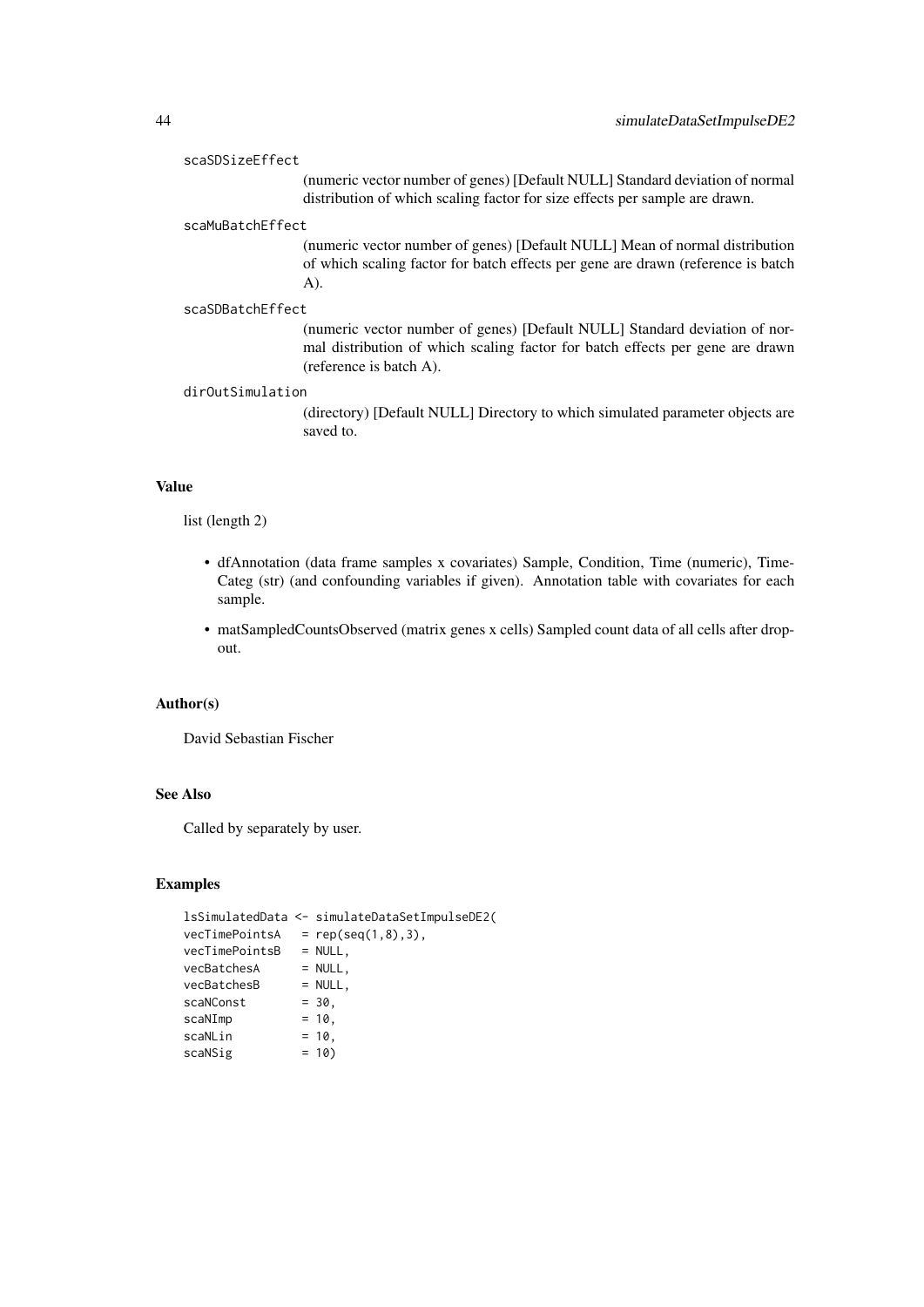<span id="page-44-0"></span>

| updateDEAnalysis | Update dfImpulseDE2Results after sigmoids have been fit through ex- |
|------------------|---------------------------------------------------------------------|
|                  | ternal call                                                         |

#### Description

This is a userfriendly wrapper of runDEAnalysis for this update scenario.

### Usage

```
updateDEAnalysis(objectImpulseDE2, scaQThresTransients = 0.001)
```
### Arguments

objectImpulseDE2

(object class ImpulseDE2Object) Object containing fits to be evaluated.

scaQThresTransients

(scalar) [Default 0.001] FDR-corrected p-value threshold for hypothesis tests between impulse, sigmoidal and constant model used to identify transiently regulated genes.

#### Value

objectImpulseDE2 (ImpulseDE2Object) Input object with dfDEAnalysis updated to: dfDEAnalysis (data frame samples x reported characteristics) Summary of fitting procedure and differential expression results for each gene.

- Gene: Gene ID.
- p: P-value for differential expression.
- padj: Benjamini-Hochberg false-discovery rate corrected p-value for differential expression analysis.
- loglik full: Loglikelihood of full model.
- loglik red: Loglikelihood of reduced model.
- df\_full: Degrees of freedom of full model.
- df\_red: Degrees of freedom of reduced model
- mean: Inferred mean parameter of constant model of first batch. From combined samples in case-ctrl.
- allZero (bool) Whether there were no observed non-zero observations of this gene. If TRUE, fitting and DE analsysis were skipped and entry is NA.

Entries only present in case-only DE analysis:

- converge\_impulse: Convergence status of optim for impulse model fit (full model).
- converge\_const: Convergence status of optim for constant model fit (reduced model).

Entries only present in case-control DE analysis:

• converge\_combined: Convergence status of optim for impulse model fit to case and control samples combined (reduced model).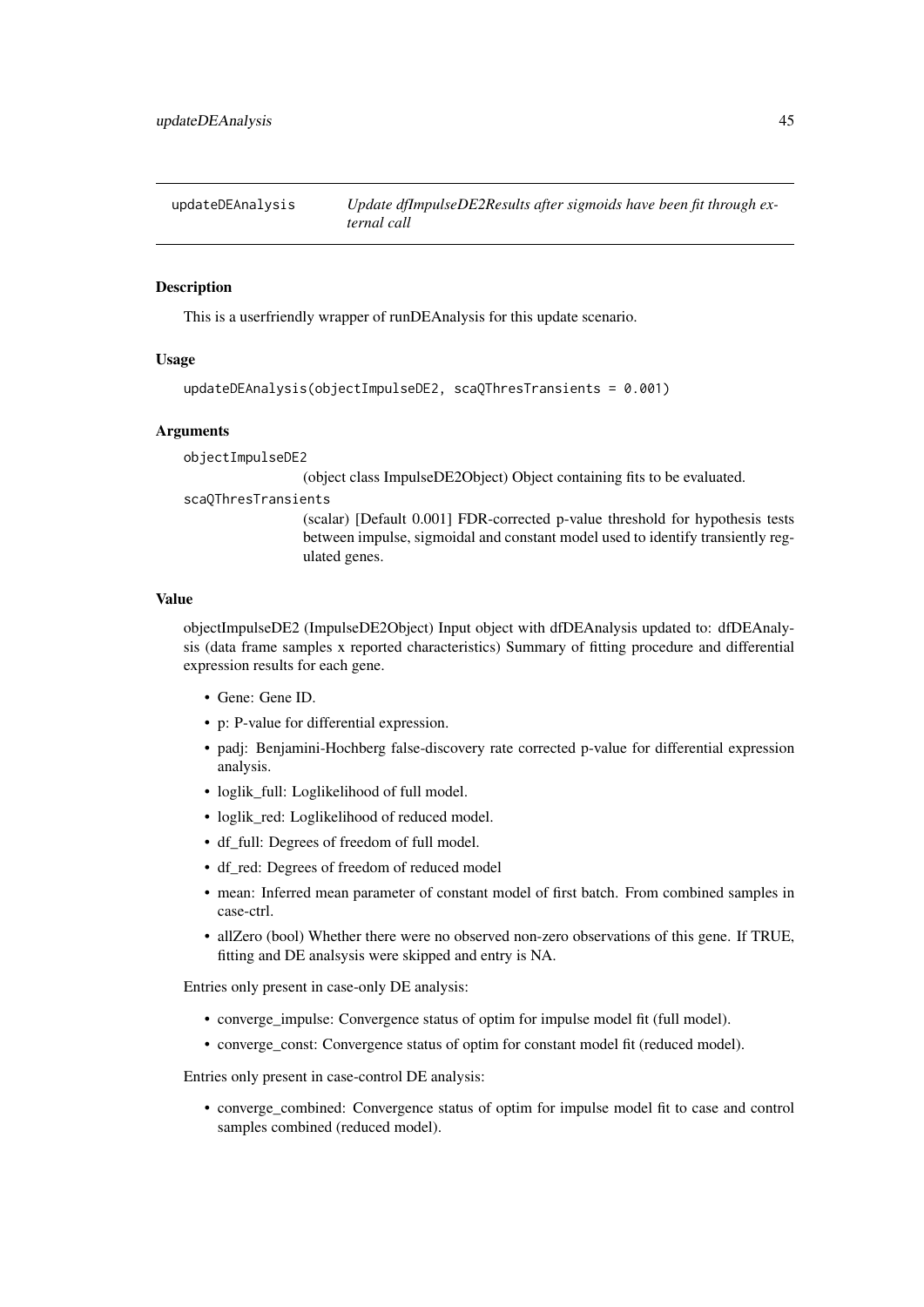- converge case: Convergence status of optim for impulse model fit to samples of case condition (full model 1/2).
- converge control: Convergence status of optim for impulse model fit to samples of control condition (full model 2/2).

Entries only present if boolIdentifyTransients is TRUE:

- converge\_sigmoid: Convergence status of optim for sigmoid model fit to samples of case condition.
- impulseTOsigmoid p: P-value of loglikelihood ratio test impulse model fit versus sigmoidal model on samples of case condition.
- impulseTOsigmoid padj: Benjamini-Hochberg false-discovery rate corrected p-value of loglikelihood ratio test impulse model fit versus sigmoid model on samples of case condition.
- sigmoidTOconst\_p: P-value of loglikelihood ratio test sigmoidal model fit versus constant model on samples of case condition.
- sigmoidTOconst\_padj: Benjamini-Hochberg false-discovery rate corrected p-value of loglikelihood ratio test sigmoidal model fit versus constant model on samples of case condition.
- isTransient (bool) Whether gene is transiently activated or deactivated and differentially expressed.
- isMonotonous (bool) Whether gene is not transiently activated or deactivated and differentially expressed. This scenario corresponds to a montonous expression level increase or decrease.

#### Author(s)

David Sebastian Fischer

### See Also

Called by separately by user.

#### Examples

```
lsSimulatedData <- simulateDataSetImpulseDE2(
vecTimePointsA = rep(seq(1,8),3),vecTimePointsB = NULL,
vecBatchesA = NULL,
vecBatchesB = NULL,
scalConst = 0,scaNImp = 50,
scallin = 0,
scaNSig = 50objectImpulseDE2 <- runImpulseDE2(
matCountData = lsSimulatedData$matObservedCounts,
dfAnnotation = lsSimulatedData$dfAnnotation,
boolCaseCtrl = FALSE,
vecConfounders = NULL,
boolIdentifyTransients = FALSE,
scalarProc = 1)# You could have used boolIdentifyTransients=TRUE
# to avoid the following post wrapper fitting.
objectImpulseDE2 <- fitSigmoidModels(
objectImpulseDE2 = objectImpulseDE2,
vecConfounders = NULL,
```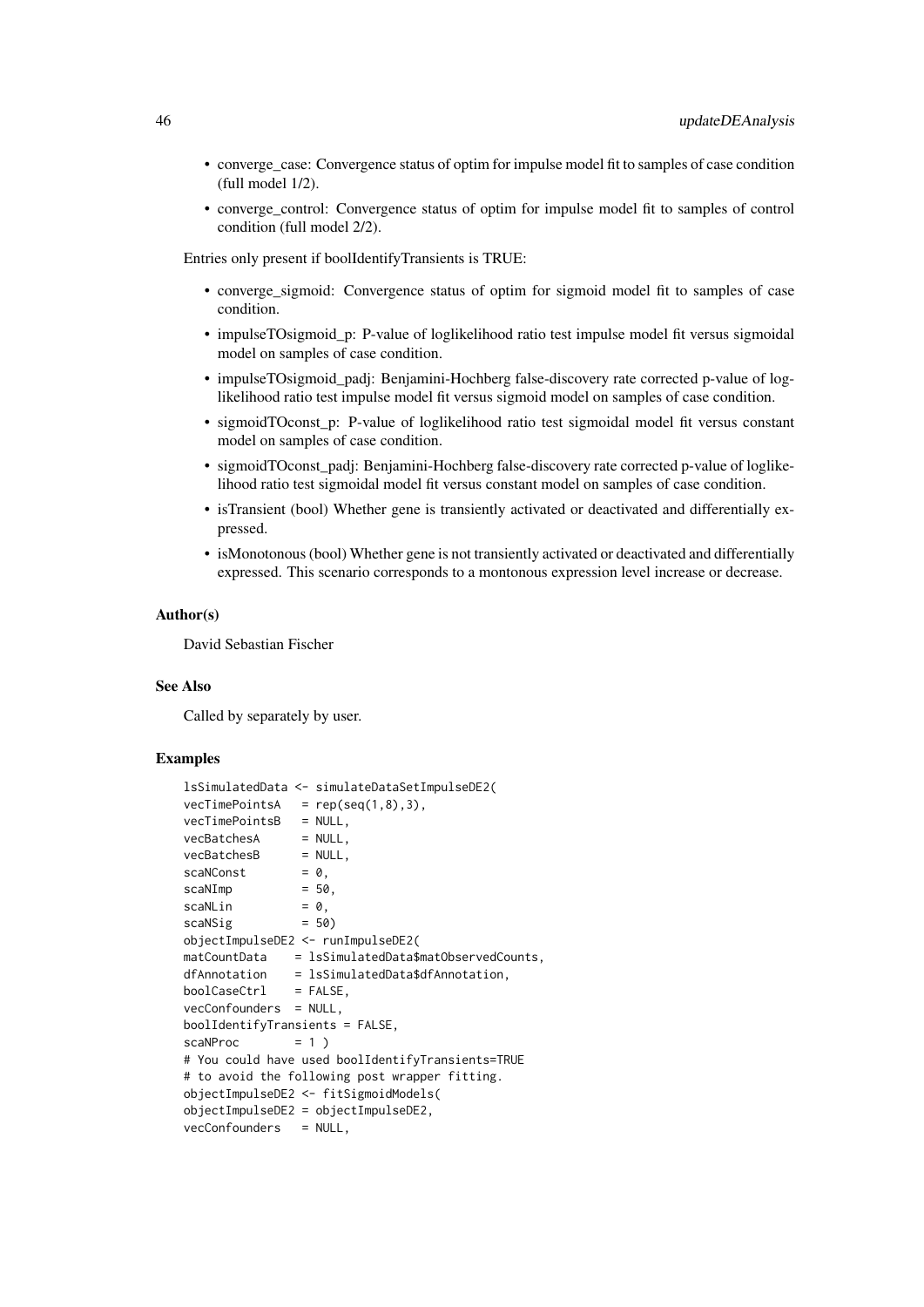#### <span id="page-46-0"></span>writeReportToFile 47

```
strCondition = 'case')
objectImpulseDE2 <- updateDEAnalysis(
objectImpulseDE2=objectImpulseDE2,
scaQThresTransients=0.001)
head(objectImpulseDE2$dfImpulseDE2Results)
# dfImpulseDE2Results now contain 'transients-analysis'.
```
writeReportToFile *Print ImpulseDE2 report to .txt file*

### Description

Print ImpulseDE2 report to .txt file.

### Usage

writeReportToFile(object, fileReport)

### Arguments

| object     | (ImpulseDE2Object) Output object of ImpulseDE2. |
|------------|-------------------------------------------------|
| fileReport | (file) File to print report to.                 |

### Value

No return.

### Author(s)

David Sebastian Fischer

### Examples

```
dirPWD <- getwd() # Will save into current working directory.
lsSimulatedData <- simulateDataSetImpulseDE2(
vecTimePointsA = rep(seq(1,8),3),vecTimePointsB = NULL,
vecBatchesA = NULL,
vecBatchesB = NULL,
vecBatchesB = NUL<br>scaNConst = 30,<br>scaNImp = 10,
scaNImpscallin = 10,
scaNSig = 10objectImpulseDE2 <- runImpulseDE2(
matCountData = lsSimulatedData$matObservedCounts,
dfAnnotation = lsSimulatedData$dfAnnotation,
booleanCtrl = FALSE,
vecConfounders = NULL,<br>scaNProc = 1)scaNProc
# Uncomment to run:
#writeReportToFile(
#object=objectImpulseDE2,
#file=paste0(dirPWD, 'ImpulseDE2Report.txt')
```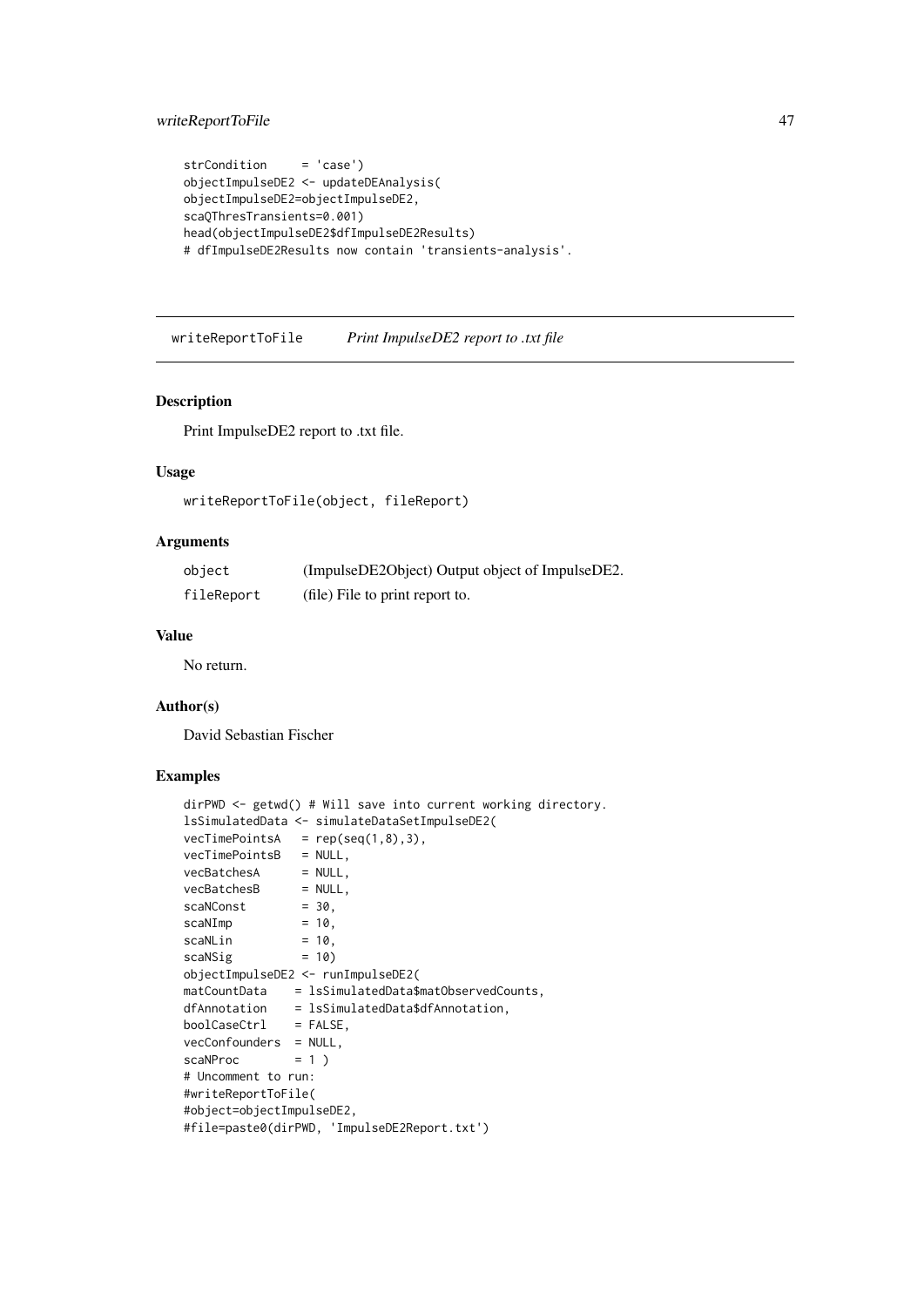48 writeReportToFile

#)